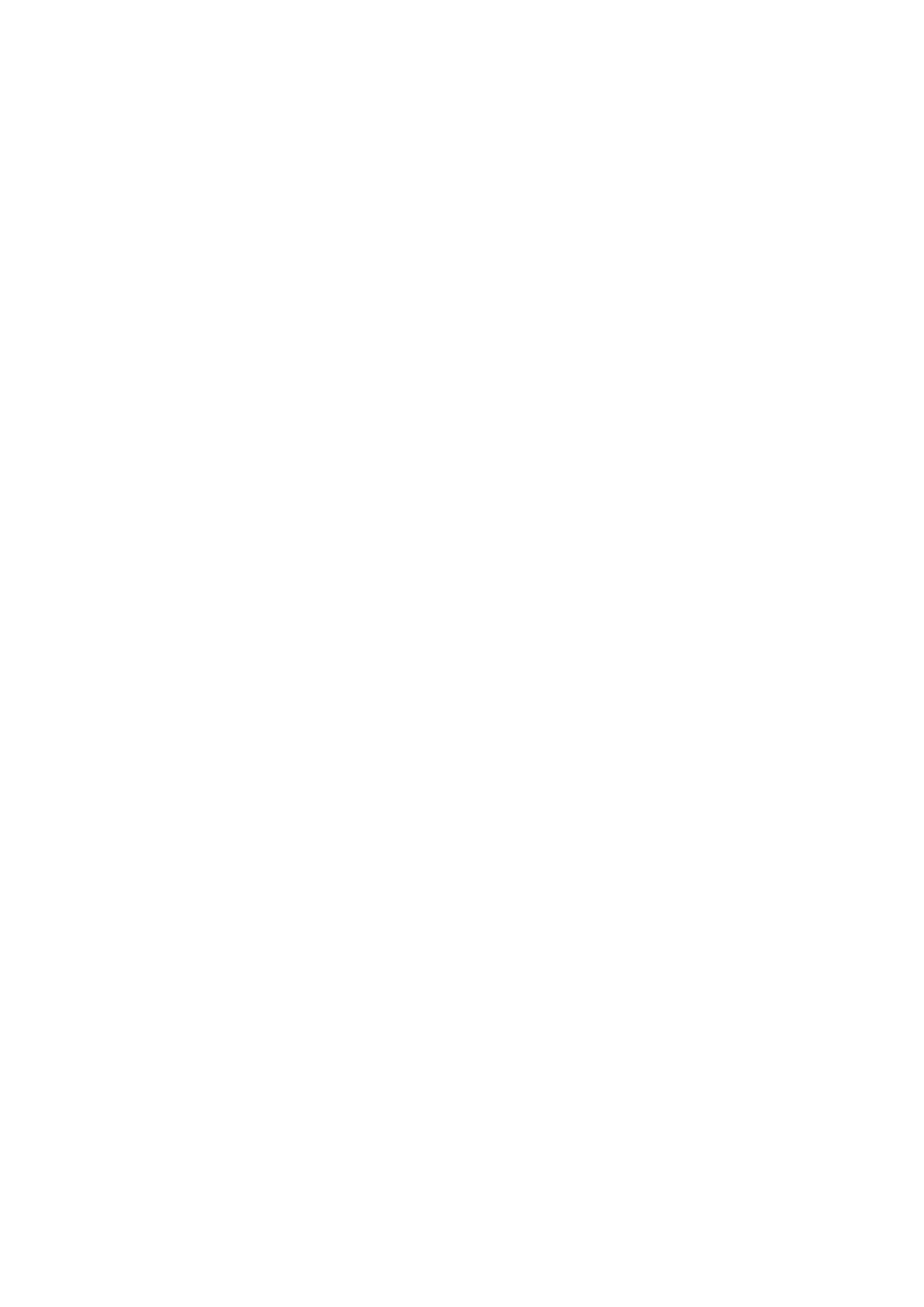Occasional Paper 178

# **Forest ecosystem services and the pillars of Bhutan's Gross National Happiness**

Robin R Sears Hampshire College Center for International Forestry Research (CIFOR)

Sonam Phuntsho Ugyen Wangchuck Institute for Conservation and Environmental Research (UWICER)

Tshewang Dorji Ugyen Wangchuck Institute for Conservation and Environmental Research (UWICER)

Kinley Choden Ugyen Wangchuck Institute for Conservation and Environmental Research (UWICER)

Nawang Norbu Ugyen Wangchuck Institute for Conservation and Environmental Research (UWICER)

Himlal Baral Center for International Forestry Research (CIFOR)

Center for International Forestry Research (CIFOR)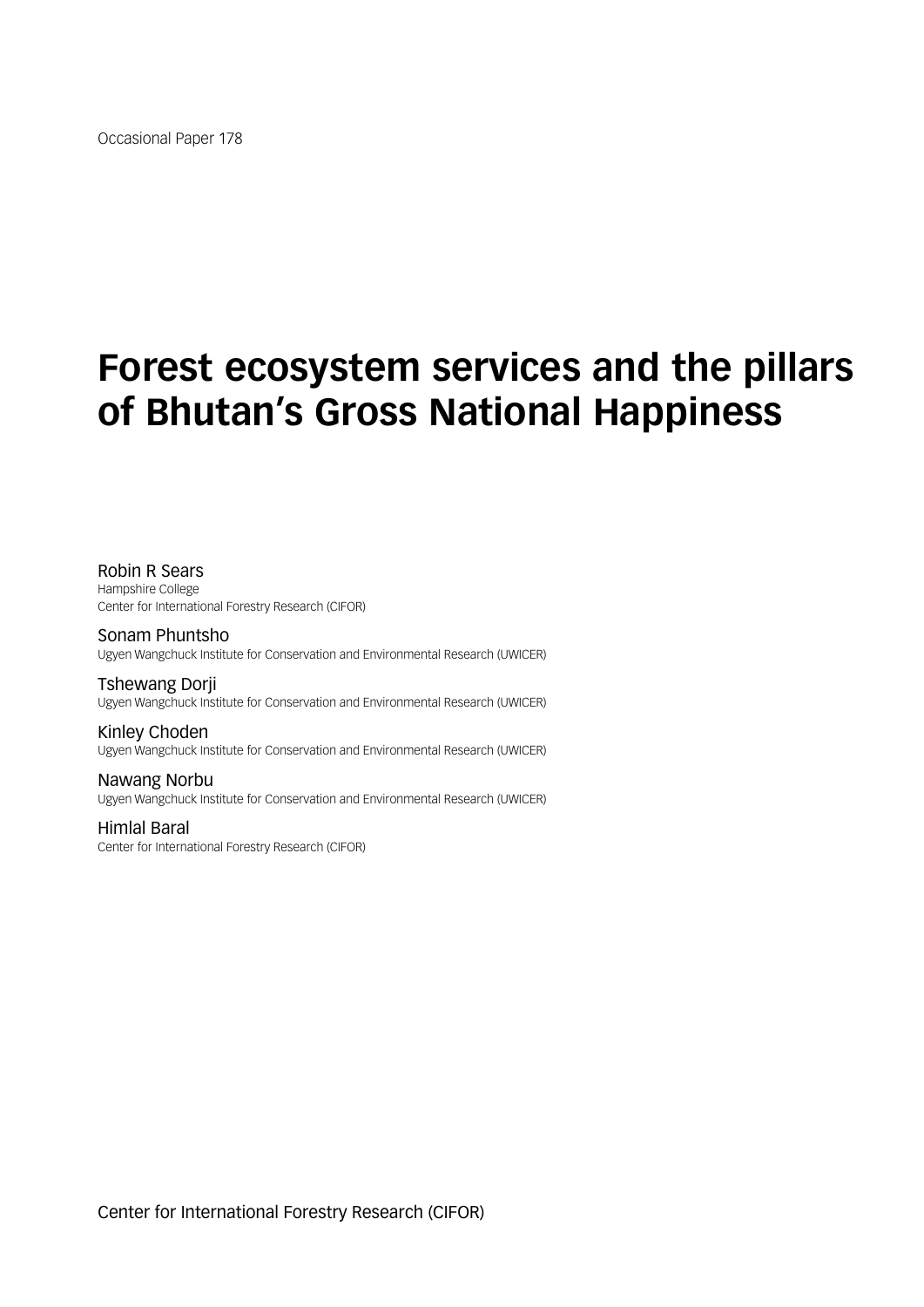Occasional Paper 178

© 2017 Center for International Forestry Research



Content in this publication is licensed under a Creative Commons Attribution 4.0 International (CC BY 4.0), http://creativecommons.org/licenses/by/4.0/

ISBN 978-602-387-062-2 [DOI: 10.17528/cifor/006631](10.17528/cifor/006524)

Sears RR, Phuntsho S, Dorji T, Choden K, Norbu N and Baral H. 2017. *Forest ecosystem services and the pillars of Bhutan's Gross National Happiness*. Occasional Paper 178. Bogor, Indonesia: CIFOR.

Tarina Valley, western Bhutan. Photo by Karma Wangdi

CIFOR Jl. CIFOR, Situ Gede Bogor Barat 16115 Indonesia

T +62 (251) 8622-622 F +62 (251) 8622-100 E [cifor@cgiar.org](mailto:cifor@cgiar.org)

### **<cifor.org>**

We would like to thank all donors who supported this research through their contributions to the CGIAR Fund. For a list of Fund donors please see: http://www.cgiar.org/about-us/our-funders/

Any views expressed in this publication are those of the authors. They do not necessarily represent the views of CIFOR, the editors, the authors' institutions, the financial sponsors or the reviewers.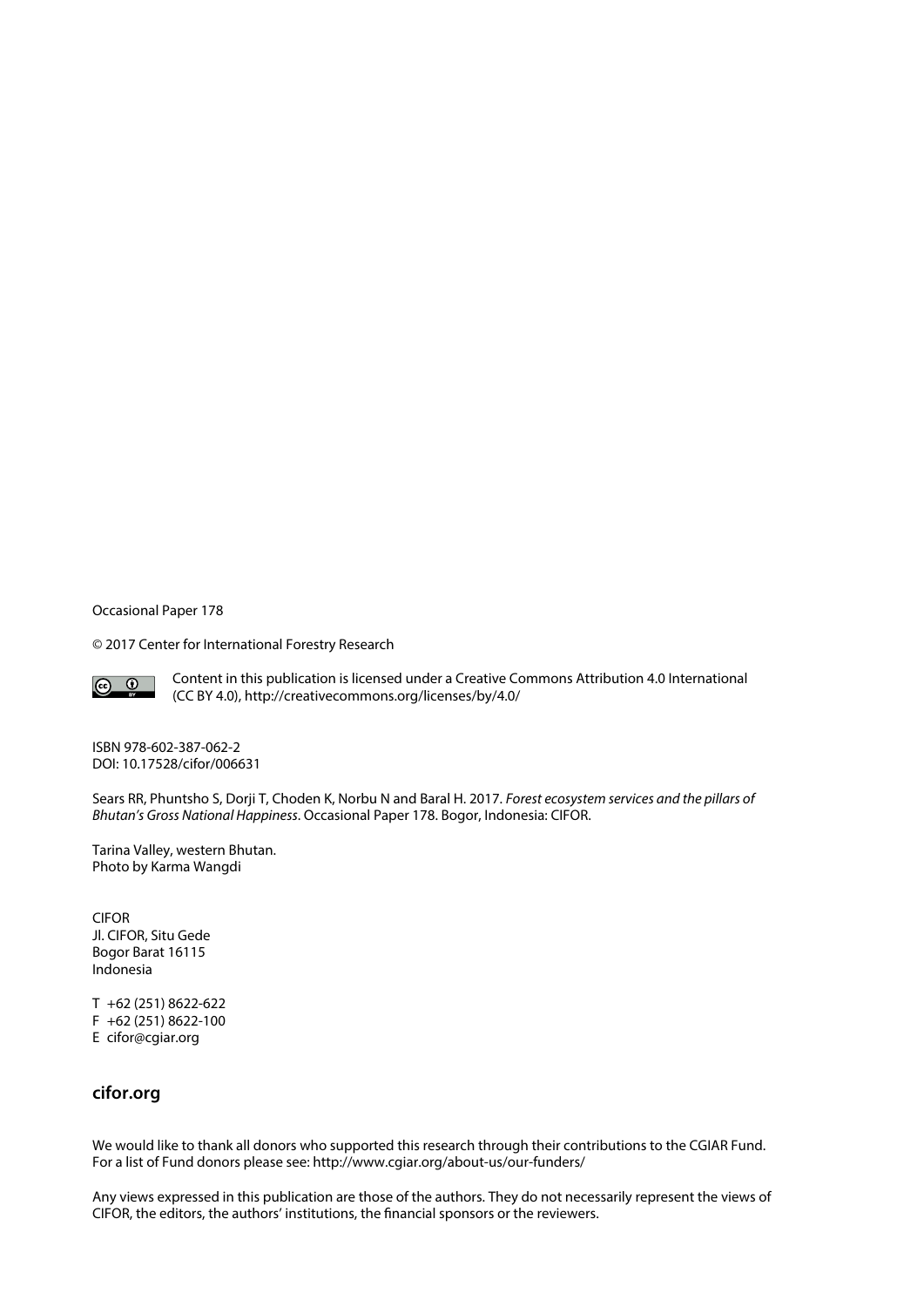# **Contents**

|   | Acknowledgements                                                                                                                                             | $\mathbf{v}$                      |
|---|--------------------------------------------------------------------------------------------------------------------------------------------------------------|-----------------------------------|
|   | <b>Abbreviations</b>                                                                                                                                         | vi                                |
| 1 | Introduction                                                                                                                                                 | 1                                 |
| 2 | Method and hypothesis                                                                                                                                        | 3                                 |
| 3 | <b>Forests in Bhutan</b><br>Forests cover<br>3.1<br>3.2 Forest governance and management regimes<br>3.3 Pressures on forests                                 | $\boldsymbol{9}$<br>9<br>10<br>12 |
|   | 4 Policy imperatives linking forests and human well-being<br>4.1 The development imperative<br>4.2 Forest and land policy imperative                         | 14<br>14<br>15                    |
| 5 | Evidence for forest contribution to GNH in Bhutan<br>Provisioning ecosystem services<br>5.1<br>Regulating ecosystem services<br>5.2<br>5.3 Cultural services | 17<br>17<br>19<br>21              |
| 6 | <b>Discussion</b>                                                                                                                                            | 22                                |
| 7 | Conclusion                                                                                                                                                   | 24                                |
|   | References                                                                                                                                                   | 25                                |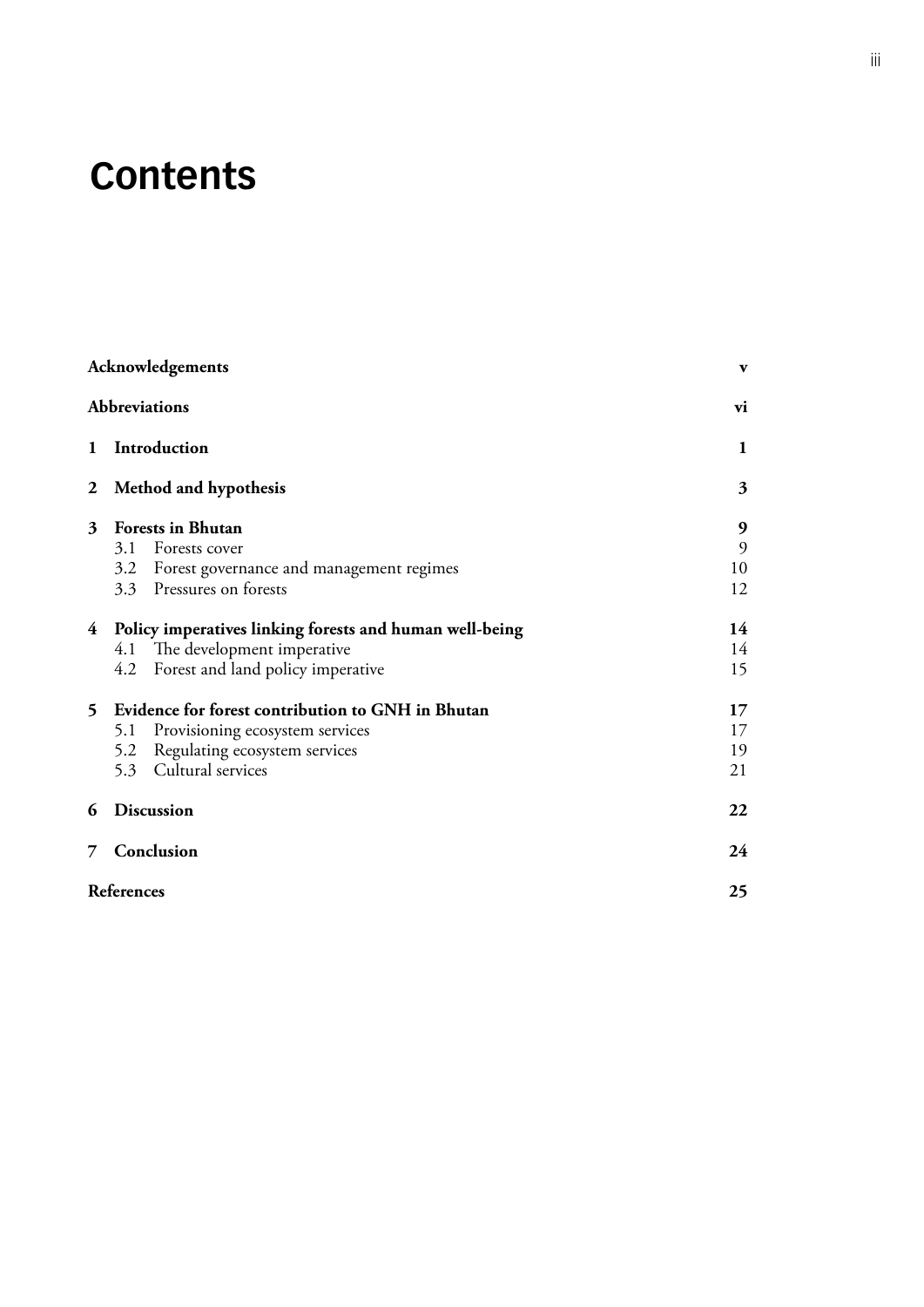# **List of figures and tables**

### **[Figures](#page-11-0)**

| The relationships among the four pillars of Gross National Happiness and |  |
|--------------------------------------------------------------------------|--|
| the four categories of forest ecosystem services                         |  |
| Locations and names of the forest management units                       |  |
|                                                                          |  |

#### **[Tables](#page-10-0)**

|   | Search topics and terms used, in Boolean format                                      | 3 |
|---|--------------------------------------------------------------------------------------|---|
|   | Forest-related links between Gross National Happiness indicators and eight broad     |   |
|   | classes of development goals                                                         |   |
| 3 | List of forest ecosystem services, their description, significance to Gross National |   |
|   | Happiness, and citations                                                             |   |
| 4 | Forest cover by forest type in Bhutan                                                | 9 |
|   | Sector Key Result Areas under the pillar of environmental sustainability related to  |   |
|   | forest ecosystem services in the 11th Five Year Plan (2013–2018)                     |   |
|   |                                                                                      |   |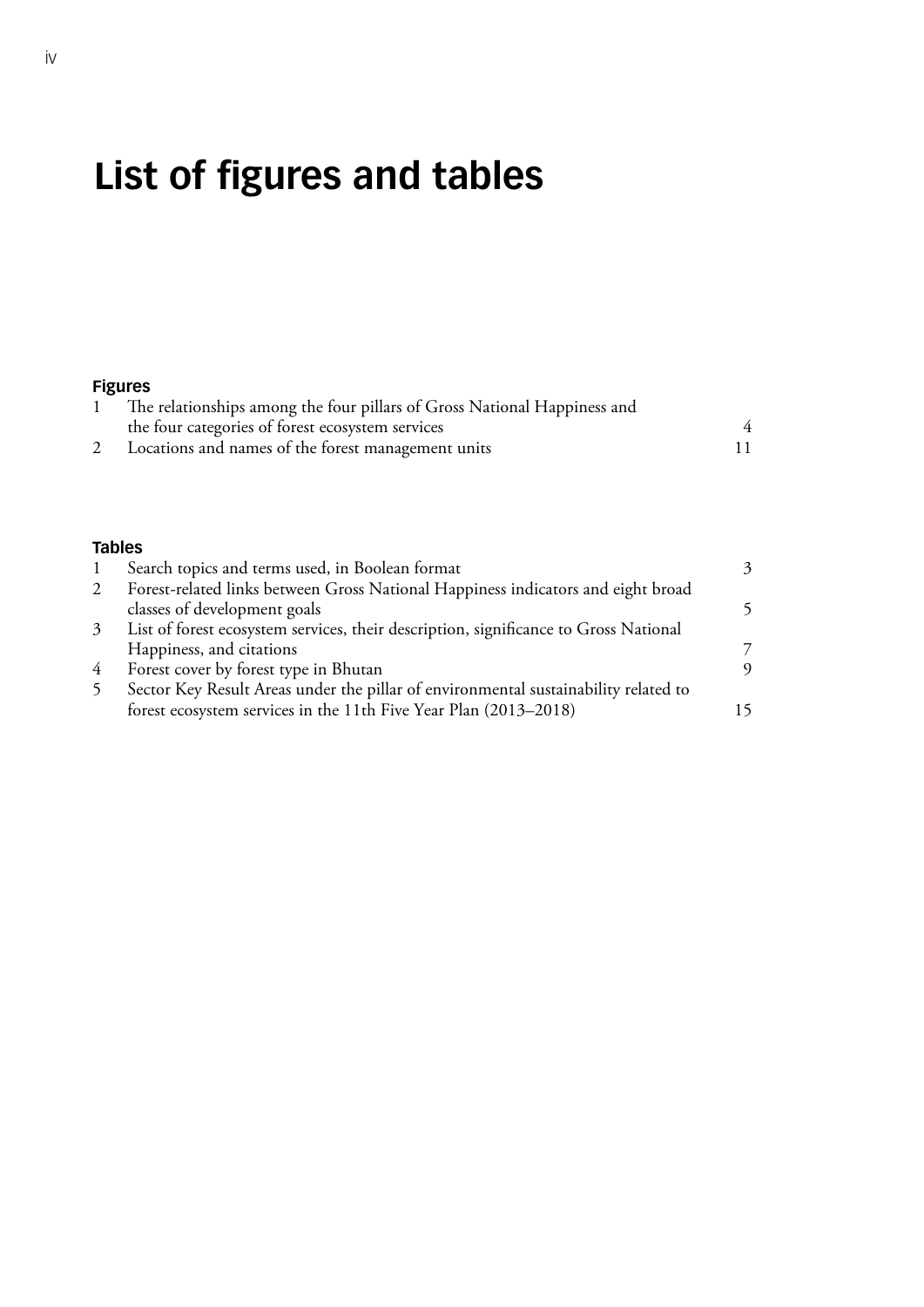# <span id="page-6-0"></span>**Acknowledgements**

This research is being carried out by the Center for International Forestry Research (CIFOR) as part of the CGIAR Research Program on Forests, Trees and Agroforestry, and is funded by the Republic of Austria. The authors thank the many public servants and private individuals in Bhutan who have provided information and insight on forests. They are also grateful for the comments from three peer reviewers.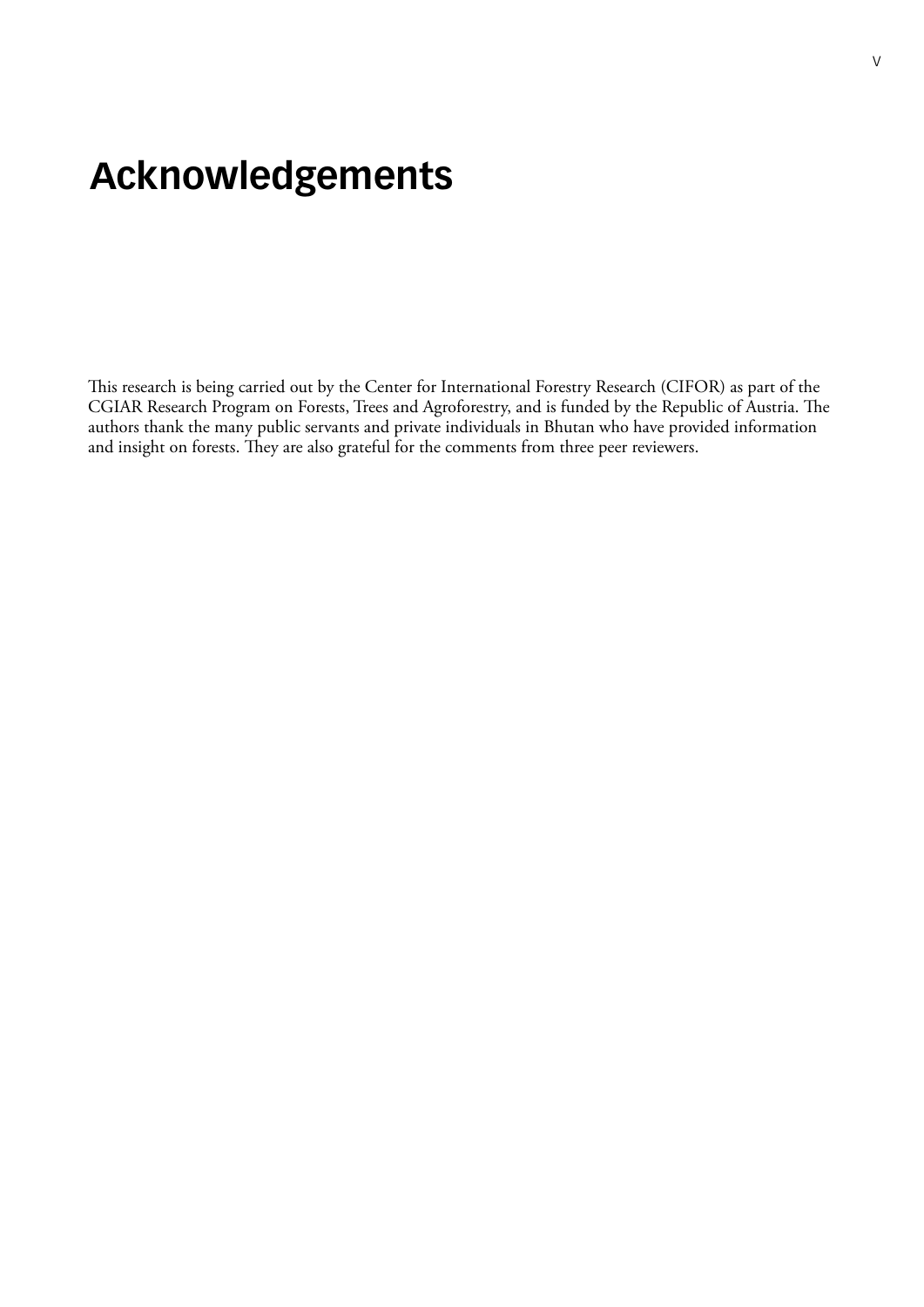# <span id="page-7-0"></span>**Abbreviations**

| <b>CFMG</b>  | community forest management group       |
|--------------|-----------------------------------------|
| <b>DoFPS</b> | Department of Forests and Park Services |
| <b>FES</b>   | forest ecosystem services               |
| <b>FMU</b>   | forest management unit                  |
| GDP          | gross domestic product                  |
| <b>GNH</b>   | <b>Gross National Happiness</b>         |
| <b>GRF</b>   | government reserve forest               |
| masl         | meters above sea level                  |
| <b>NWFP</b>  | non-wood forest product                 |
| <b>PES</b>   | payment for ecosystem services          |
| <b>RGoB</b>  | Royal Government of Bhutan              |
| SDG          | Sustainable Development Goal            |
|              |                                         |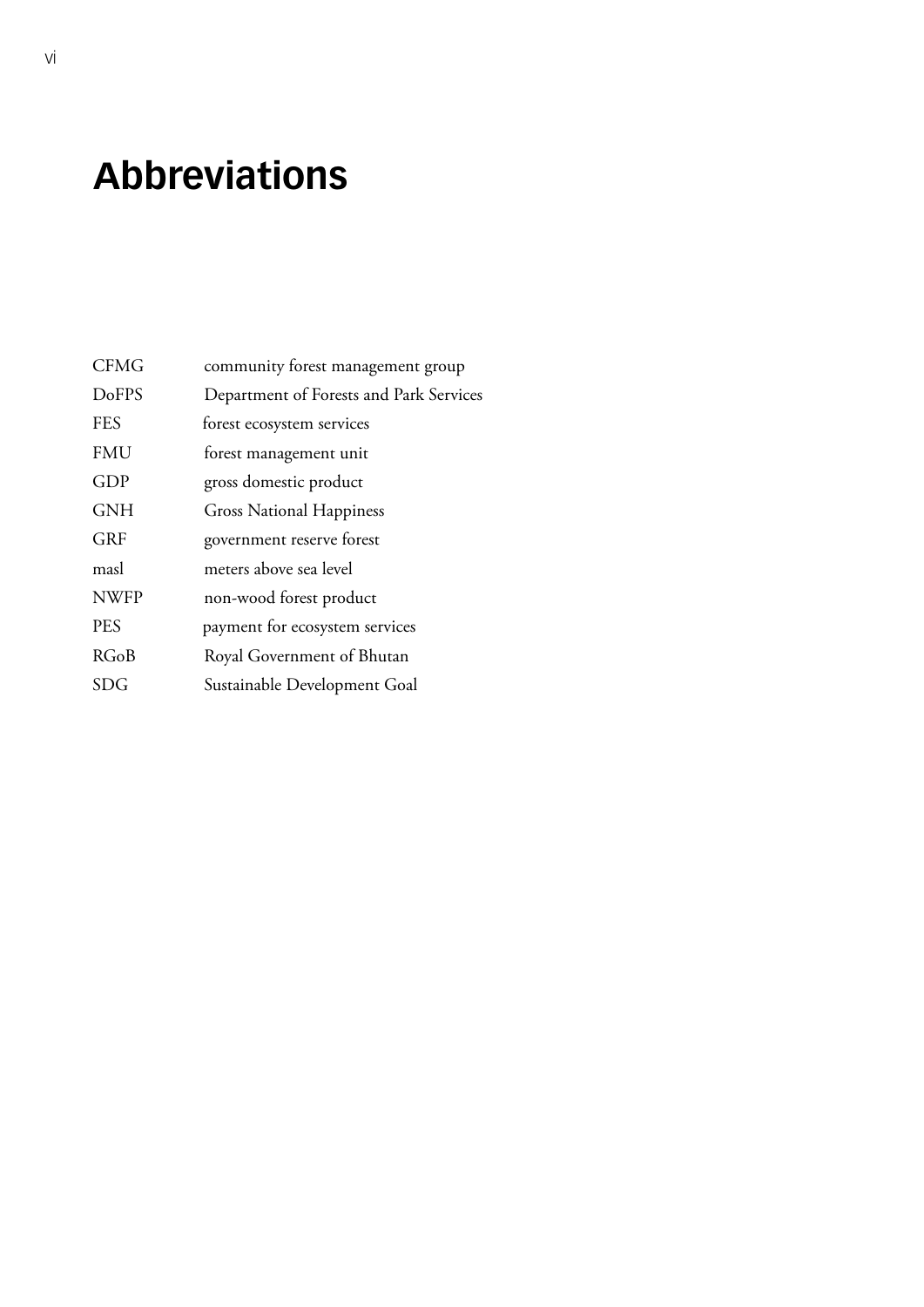# <span id="page-8-0"></span>**1 Introduction**

In the eastern Himalayan Kingdom of Bhutan, culture, society, economy and environment are linked in the development framework of Gross National Happiness (GNH). In this holistic concept and approach, development goals and activities are defined based on their relevance to promoting the psychological and cultural wellbeing of the people along with the sustainable development of a nation and society (GNHC 2013). This approach of taking the "middle path" (Rapten 2008) often requires balancing benefits and tradeoffs among competing objectives.

In Bhutan, the economy and culture are inextricably linked to the forested landscape. Forests and trees provide vital benefits and services. The economy is largely driven by natural resources – such as water, wood, non-wood forest products (NWFPs), minerals and arable land – and intact natural ecosystems provide the milieu for cultural practices and festivals, tourism and trekking. In many ways, thus, the natural forested ecosystems are at the center of this country's well-being.

People living in mountain regions have a long history of adapting to and developing natural resource management systems to protect agrodiversity and biodiversity and other ecosystem goods and services to meet their livelihood needs (Fricke 1989). Recently, in a response to climate change, upland farmers in Asia are being called on by their governments to change their land use patterns to favor practices that reforest or conserve forest cover. China's Conversion of Cropland to Forest Program is one such effort, where the government requires and supports the transition of agricultural lands to forest (Bennett et al. 2014). In Vietnam, forest rehabilitation for social, environmental and economic objectives has been supported by strong government policy since the mid-1950s (de Jong et al. 2006). Nepal and Bhutan's community forestry programs are another example, where they encourage communities to

restore degraded hillsides through reforestation and management (Phuntsho et al. 2011; Paudyal et al. 2017). Such policies for reforestation will likely increase across the Himalaya as governments seek ways to mitigate the effects of climate change, ameliorate slope stabilization and reduce the impacts of local flooding.

Land and forest management policies, goals and strategies take place in a dynamic context. Demand for timber and water resources changes with economic development and demographic shifts, land use changes as people move away from agrarian lifestyles, and weather and hydrological dynamics change as the global temperature rises.

Conflicting demands for forest products and land result from differential dependencies on forests according to people's economic status and geographical location. Rural agrarian and herding people depend directly on forests and forest products, while urban people may use processed forest products, such as handicrafts, lumber and medicines, although some do maintain a direct relationship to rural forestland. Of particular interest for this mountain region are the dependencies that people living downstream have on forest management upstream. Thus, it is important to identify the plausible causal pathways of impact of upstream forest condition and activity on downstream landscapes and stakeholders.

Although forest cover appears to be increasing in Bhutan, by an estimated 0.2% annual gain (equivalent to 59 km2 per year) over 20 years, mostly through reforestation (Gilani et al. 2015), there are concerns that forest quality may be declining in some areas (Nkonya et al. 2014; NSSC 2014). Specific threats to upland forest areas include forest fires, fuelwood collection, timber harvest and forest grazing. Additionally, a changing climate will likely drive changes in forest composition, soil function and hydrology (Hoy et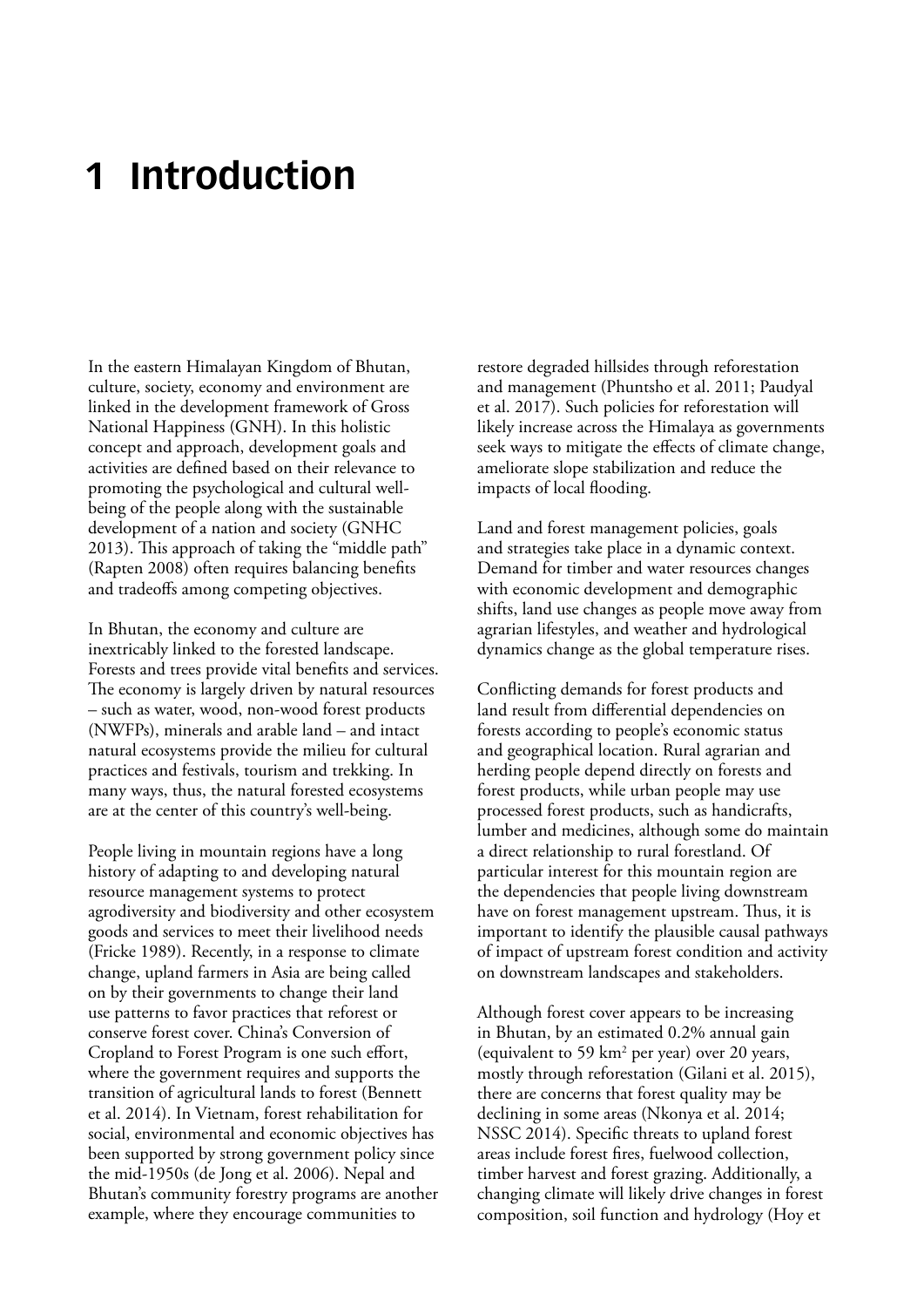al. 2016). Severe weather events and rapid melting of glaciers also threaten both rural and urban settlements and populations in the Himalaya, and the quality of the forested landscape as a safeguard is highly relevant.

As a result, the Royal Government of Bhutan (RGoB) is prioritizing restoration and reclamation of degraded lands through reforestation, afforestation and watershed management programs. These programs and approaches involve rural residents and farmers and have implications for their land use practices. Questions remain, however, about the precise role forests play in meeting development goals, and how forest use and land cover change impact local and downstream users.

The purpose of this paper is to conceptualize the links between forests and Bhutan's development framework (GNH) and the UN Sustainable Development Goals (SDGs), and to identify evidence for these through a comprehensive literature review. We focus on three main themes: forest ecosystem services (FES), forest governance schemes and GNH. Our intent is to inform policy makers so that they might develop regulatory frameworks that encourage and facilitate the design and implementation of forest management strategies and practices that balance multiple and sometimes conflicting goals. A secondary goal is to guide the development of future studies to qualify and quantify the roles that forests play in the well-being of Bhutan's people and economy, and to document the impacts of deforestation or forest degradation on FES, and in turn, on local communities and forest users.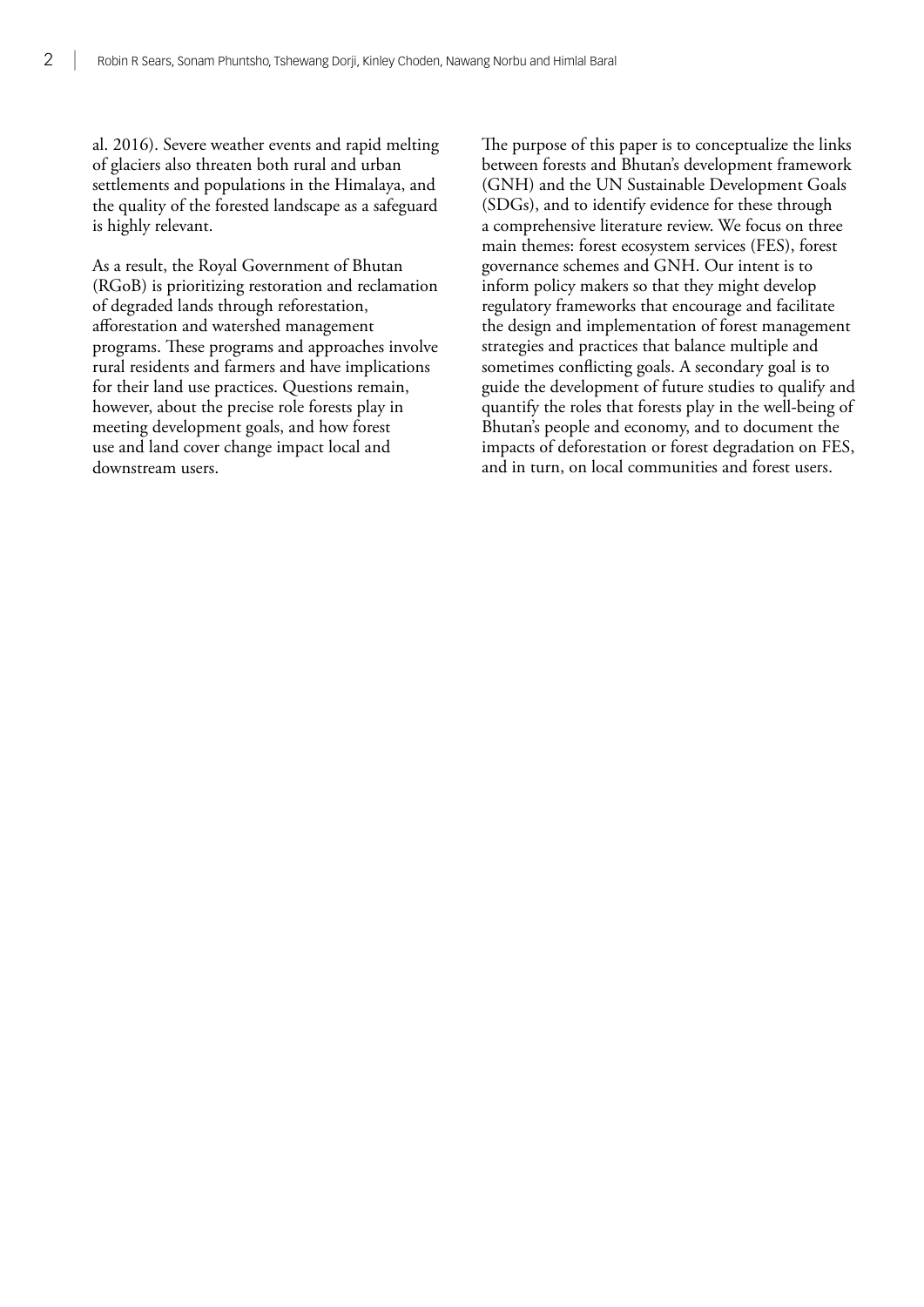# <span id="page-10-0"></span>**2 Method and hypothesis**

We conducted a search of the literature on a specific region and theme: relating forests in Bhutan to ecosystem services and forests to development goals. We first developed a hypothetical framework about the relationship between forests and GNH, and relevant components of the nation's most recent Five Year Plan. From the GNH framework we identified specific indicators related to FES. From this comparative framework, we then proposed probable causal pathways about those relationships, that is, what specific FES could be linked to specific development goals.

We selected peer-reviewed articles and reports published in academic journals and by government offices and/or research institutions that met certain pre-defined criteria. Various online databases were used (e.g. Science Direct, Ebsco) (Table 1). We also followed subsequent links in some articles. We searched articles relating to the themes of forests, ecosystem services and GNH, limiting the search

| <b>Topic</b>                        | Boolean keywords for search                            | <b>Additional terms</b>  |
|-------------------------------------|--------------------------------------------------------|--------------------------|
| Ecosystem services in Bhutan        | Bhutan AND "ecosystem service"                         |                          |
| Forest and GNH                      | forest* AND happiness                                  |                          |
|                                     | forest* AND "gross national happiness"                 |                          |
|                                     | forest* AND GNH                                        |                          |
|                                     | forest* AND Bhutan AND development                     |                          |
| Forest in Bhutan                    | forest* AND Bhutan                                     |                          |
|                                     | "sacred forest" OR "sacred grove" AND<br><b>Bhutan</b> |                          |
| Forest in Bhutan combined with      | forest* AND Bhutan                                     | AND degrad*              |
| specific functions or aspects       |                                                        | AND "food security"      |
|                                     |                                                        | AND "ecosystem service"  |
|                                     |                                                        | AND "flood mitigation"   |
|                                     |                                                        | <b>AND livelihood</b>    |
|                                     |                                                        | AND water                |
|                                     |                                                        | AND cultur*              |
|                                     |                                                        | AND development          |
| Restoration/reforestation in Bhutan | Bhutan AND restoration OR reforestation                |                          |
|                                     | <b>Bhutan AND plantation</b>                           |                          |
| Forest policy management in         | forest* AND Bhutan                                     | AND policy OR regulation |
| <b>Bhutan</b>                       |                                                        | AND management           |
|                                     |                                                        | AND silviculture         |

### **Table 1. Search topics and terms used, in Boolean format**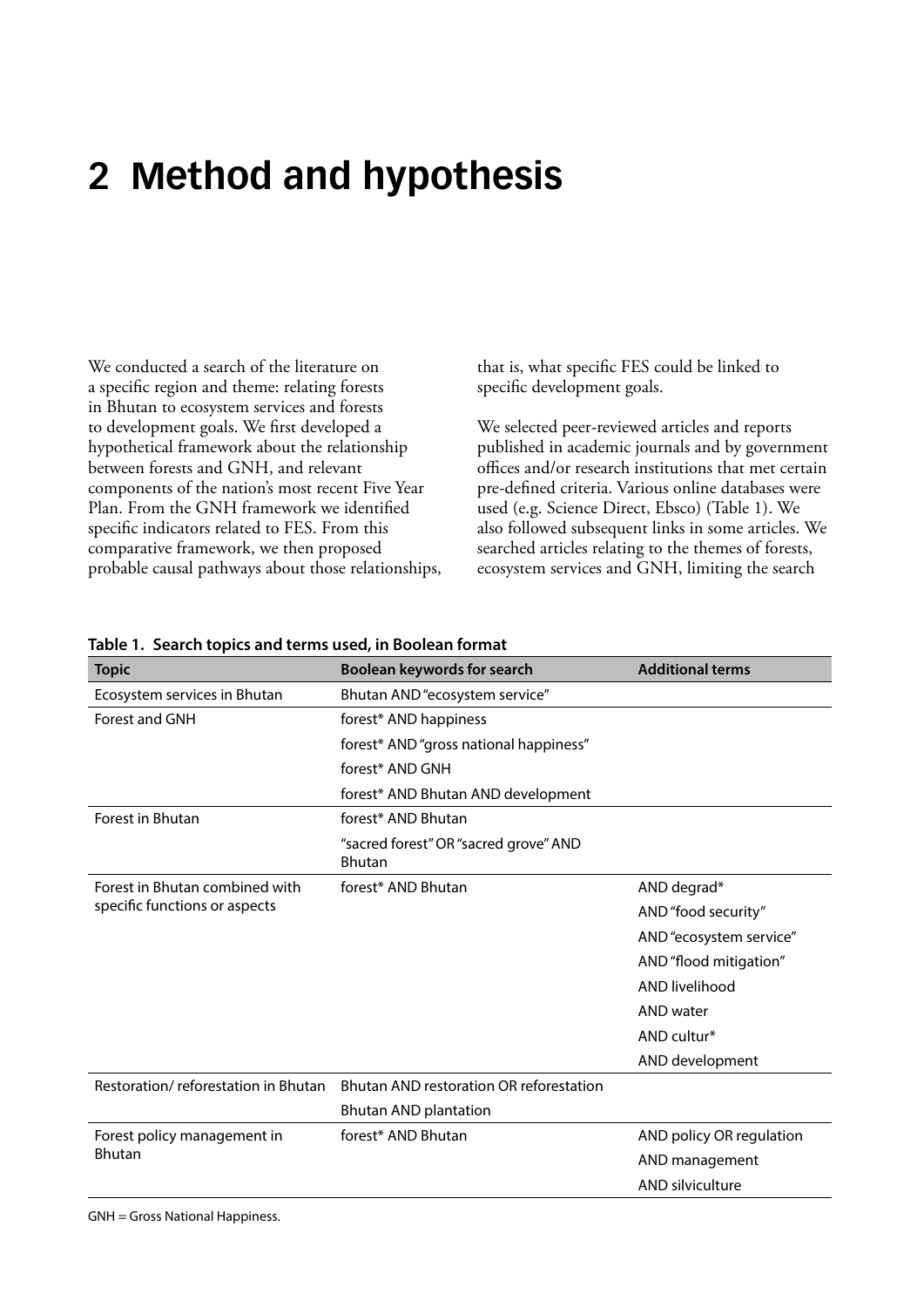<span id="page-11-0"></span>to studies conducted in Bhutan. We ultimately used 50 articles in the review, in addition to supporting articles from other countries and regions.

The GNH framework is conceived of as a wheel, where each pillar is related in multiple ways to the other three. The wheel can also describe the relationship between forests, by the four main categories of ecosystem services they can provide, and the GNH framework (Figure 1). The multiple categories of FES are both impacted by and supportive of elements of the four GNH pillars.

The GNH pillars are further defined by nine domains, and the GNH index comprises 124 indicators and sub-indicators. We have identified 23 GNH index indicators that could be directly or indirectly related to forest ecosystems and/ or the benefits they provide (Table 2). Notably, under the domain of "good governance", the sub-indicator "protecting environment" appears to cross almost all development sectors. Under the domain "ecological diversity and resilience" the sub-indicator "feelings of responsibility towards environment" also has cross-cutting implications.

Our hypothesis is that forests directly contribute to Bhutan's development goals as defined in the GNH framework, through providing a specific suite of ecosystem services. We consider these services, listed in Table 3, to be the causal pathways between the environment – specifically forests – and Bhutan's development goals.

The links are thus (GNH pillars in *italics*, FES in **bold**): The existence of the forest contributes to *cultural preservation* through providing a medium for social relationships with the environment. *Cultural preservation* includes and depends on the maintenance of knowledge of the environment and on sociocultural norms and rules about protecting the forest environment (e.g. mountain closure, *sokshing*). *Cultural preservation* also presumably underpins *good governance*, which in



#### **Figure 1. The relationships among the four pillars of Gross National Happiness and the four categories of forest ecosystem services**

Note: The four pillars of Gross National Happiness are: equitable and sustainable socioeconomic development (SED), cultural preservation and promotion (CUL), environmental conservation (ENV) and good governance (GOV). The four categories of forest ecosystem services are regulating, provisioning, cultural and supporting.

turn drives *environmental conservation* through well-informed and enforced policies and customary social norms. *Environmental conservation* results in the sustained provision of **forest ecosystem services**, which supports *socioeconomic development* both directly, through the **provision** of goods and regulation of water services (to support hydropower), and indirectly, through providing **regulating** services of soil and slope stability, water regulation (and resulting flood mitigation) and carbon sequestration.

Specific FES directly related to human well-being in Bhutan are highlighted later on in the paper, with evidential support provided in the literature. The services are organized according to the Millennium Ecosystem Assessment framework of provisioning, regulating, cultural and supporting services (Millennium Ecosystem Assessment 2003).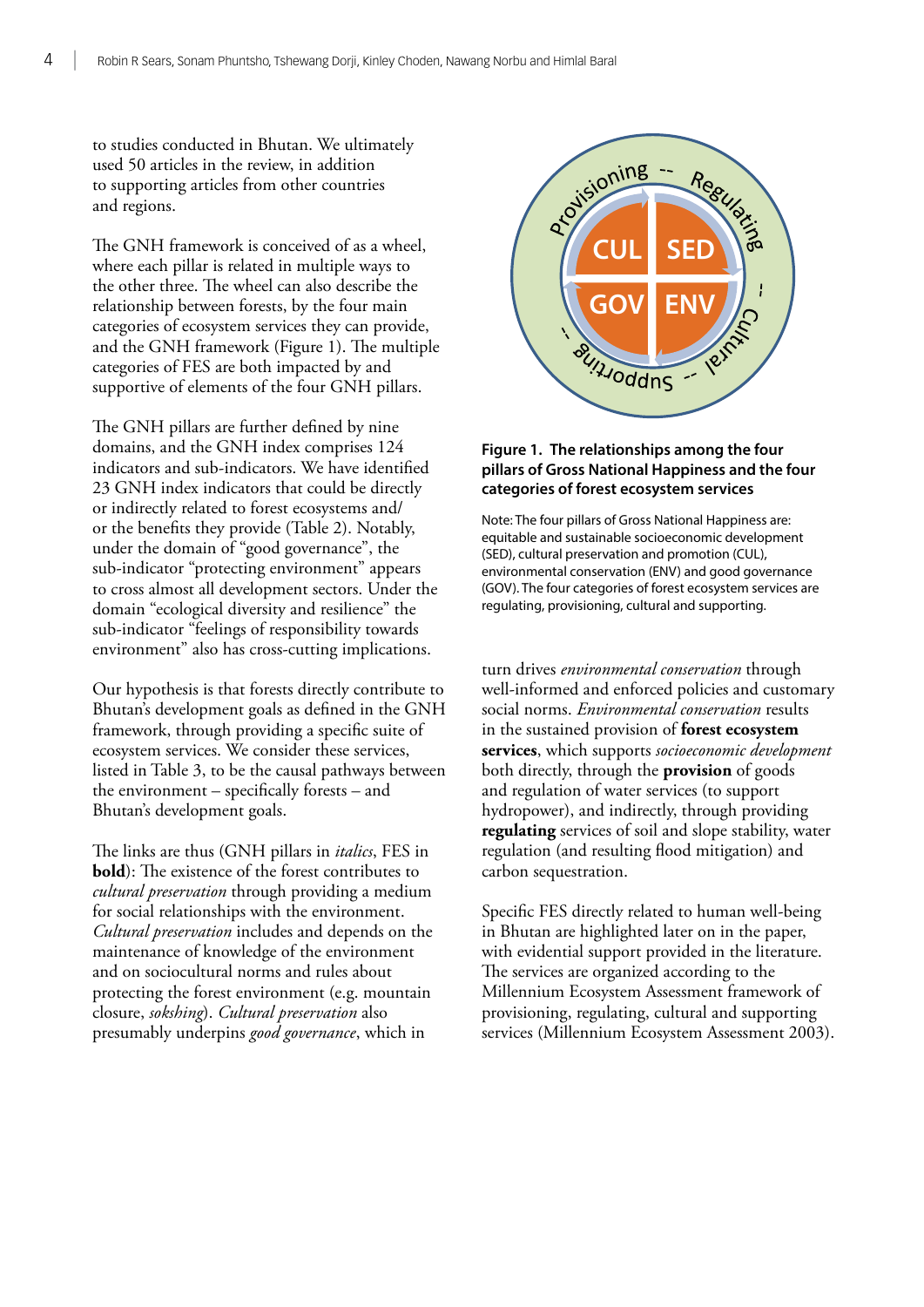<span id="page-12-0"></span>

|                   |                                      | i dole 21 Lone 21 Lone 21 Lone and Applications included the Strope Higgin Strope Biography of the Strope Strope Strope Highle 2013 |                     |                          |                                |                                      |                              |                              |                          |
|-------------------|--------------------------------------|-------------------------------------------------------------------------------------------------------------------------------------|---------------------|--------------------------|--------------------------------|--------------------------------------|------------------------------|------------------------------|--------------------------|
|                   |                                      |                                                                                                                                     | Development goal    |                          |                                |                                      |                              |                              |                          |
| <b>GNH pillar</b> | Domain                               | GNH sub-indicator or question                                                                                                       | livelihood<br>Rural | security<br><b>Water</b> | economy<br>National<br>(hydro) | Soil stability/<br>weather<br>events | products/<br>shelter<br>Wood | Farming/<br>security<br>food | preservation<br>Cultural |
| ヺ                 | Community<br>vitality                | Trust in neighbors                                                                                                                  |                     |                          |                                |                                      | $\times$                     |                              | ×                        |
|                   |                                      | Number of days volunteered                                                                                                          |                     |                          |                                |                                      |                              |                              | $\times$                 |
|                   |                                      | Sense of belongingness in the<br>community                                                                                          |                     |                          |                                |                                      |                              |                              | $\boldsymbol{\times}$    |
|                   | Cultural diversity<br>and resilience | Do you have any artisan skills?                                                                                                     | $\pmb{\times}$      |                          |                                |                                      |                              |                              | $\boldsymbol{\times}$    |
| NS<br>EN          | diversity and<br>Ecological          | Feelings of responsibility toward<br>environment                                                                                    | ×                   | $\pmb{\times}$           | $\times$                       | $\times$                             |                              |                              | $\times$                 |
|                   | resilience                           | Pollution of rivers and streams                                                                                                     |                     | $\boldsymbol{\times}$    |                                |                                      |                              |                              |                          |
|                   |                                      | Was wildlife a constraint to your crops<br>during the last year?                                                                    |                     |                          |                                |                                      |                              | ×                            |                          |
|                   |                                      | In the past one year, have your crops<br>been damaged by wild animals?                                                              |                     |                          |                                |                                      |                              | $\times$                     |                          |
|                   |                                      | Are landslides an environmental issue<br>of concern in your community?                                                              |                     |                          | $\times$                       | $\times$                             |                              |                              |                          |
|                   |                                      | ls soil erosion an environmental issue<br>of concern in your community?                                                             |                     |                          | ×                              | $\boldsymbol{\times}$                |                              |                              |                          |
|                   |                                      | Are floods an environmental issue of<br>concern in your community?                                                                  |                     |                          | ×                              | ×                                    |                              |                              |                          |
| ŠΘ                | Good                                 | and poor<br>Reducing gap between rich                                                                                               | ×                   |                          |                                |                                      |                              | ×                            |                          |
|                   | governance                           | Protecting environment                                                                                                              | $\pmb{\times}$      | ×                        |                                | ×                                    | $\boldsymbol{\times}$        | $\pmb{\times}$               | $\pmb{\times}$           |
|                   |                                      | What is the main source of water for<br>your household?                                                                             |                     | $\boldsymbol{\times}$    |                                |                                      |                              |                              |                          |
|                   |                                      | How would you rate the quality of<br>your drinking water?                                                                           |                     | $\times$                 |                                |                                      |                              |                              |                          |
|                   |                                      | Electricity                                                                                                                         |                     |                          | ×                              |                                      |                              |                              |                          |
|                   |                                      |                                                                                                                                     |                     |                          |                                |                                      |                              |                              | continued on next page   |

**Table 2. Forest-related links between Gross National Happiness indicators and eight broad classes of development goals**  Table 2 - Enrest-related links hetween Gross National Hampiness indicators and eight hroad classes of development goals

|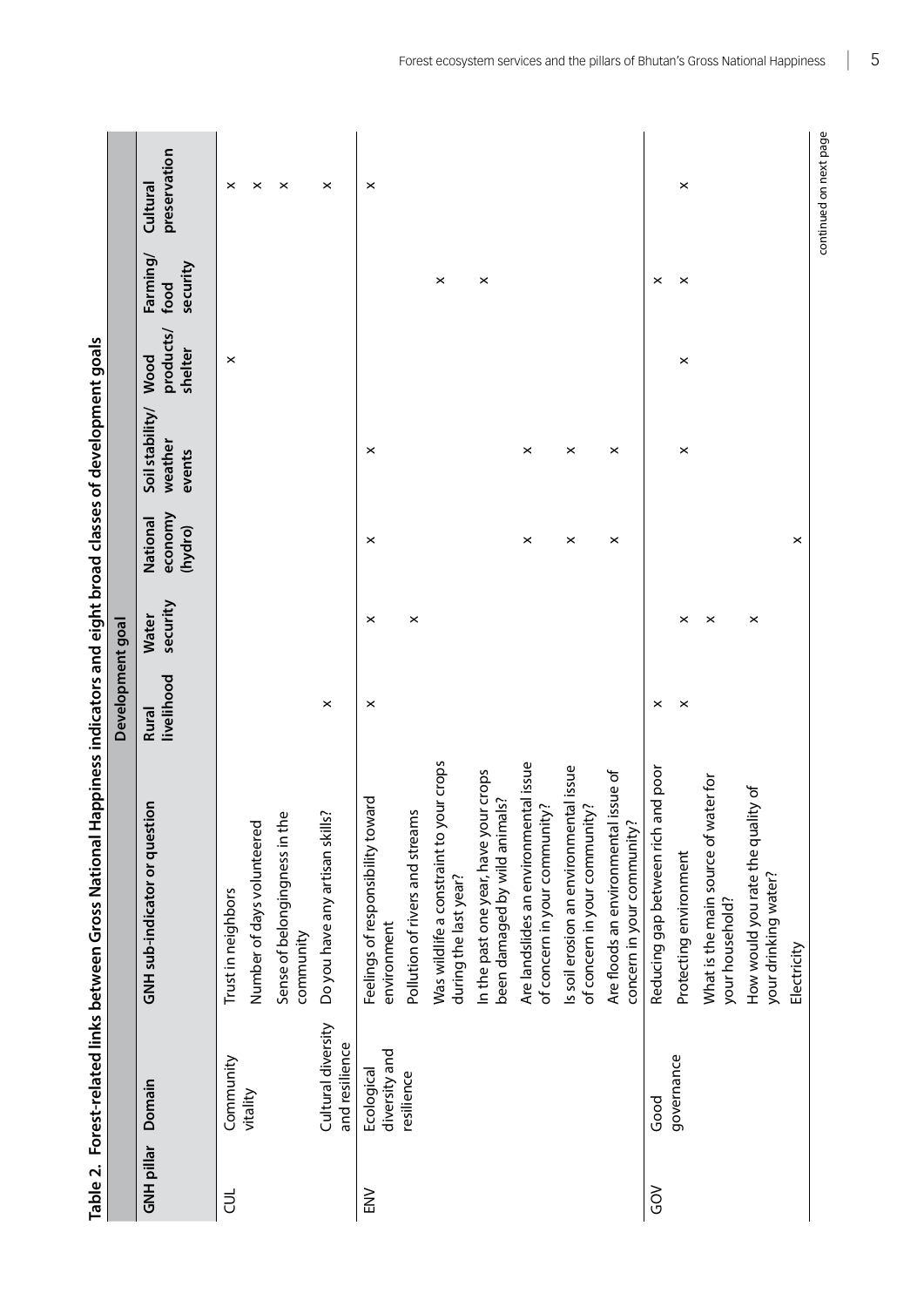| c<br>٠ |
|--------|
| ׇ֚֚֡֬  |

|                   |                                  |                                                                                                                                                                                       | Development goal           |                          |                                |                                           |                           |                               |              |
|-------------------|----------------------------------|---------------------------------------------------------------------------------------------------------------------------------------------------------------------------------------|----------------------------|--------------------------|--------------------------------|-------------------------------------------|---------------------------|-------------------------------|--------------|
| GNH pillar Domain |                                  | GNH sub-indicator or question                                                                                                                                                         | livelihood<br><b>Rural</b> | security<br><b>Water</b> | National<br>economy<br>(hydro) | Soil stability/ Wood<br>weather<br>events | products/ food<br>shelter | Farming/ Cultural<br>security | preservation |
| <b>GED</b>        | Living standards                 | Roof material                                                                                                                                                                         |                            |                          |                                |                                           | ×                         |                               |              |
|                   |                                  | How many acres of land does your<br>household own?                                                                                                                                    |                            |                          |                                |                                           |                           | ×                             |              |
|                   |                                  | How many heads of livestock does<br>your household own?                                                                                                                               |                            |                          |                                |                                           |                           | ×                             |              |
|                   |                                  | Household per capita income                                                                                                                                                           | ×                          |                          |                                |                                           |                           |                               |              |
|                   | Psychological<br>well-being      | Satisfaction with standard of living                                                                                                                                                  | ×                          |                          |                                |                                           |                           |                               |              |
|                   | Education                        | Knowledge of local legends and folk<br>stories                                                                                                                                        |                            |                          |                                |                                           |                           |                               | ×            |
|                   | environmental conservation (ENV) | Note: The Gross National Happiness (GNH) pillars are: equitable and sustainable socioeconomic development (SED), cultural preservation and promotion (CUL), good governance (GOV) and |                            |                          |                                |                                           |                           |                               |              |

6 | Robin R Sears, Sonam Phuntsho, Tshewang Dorji, Kinley Choden, Nawang Norbu and Himlal Baral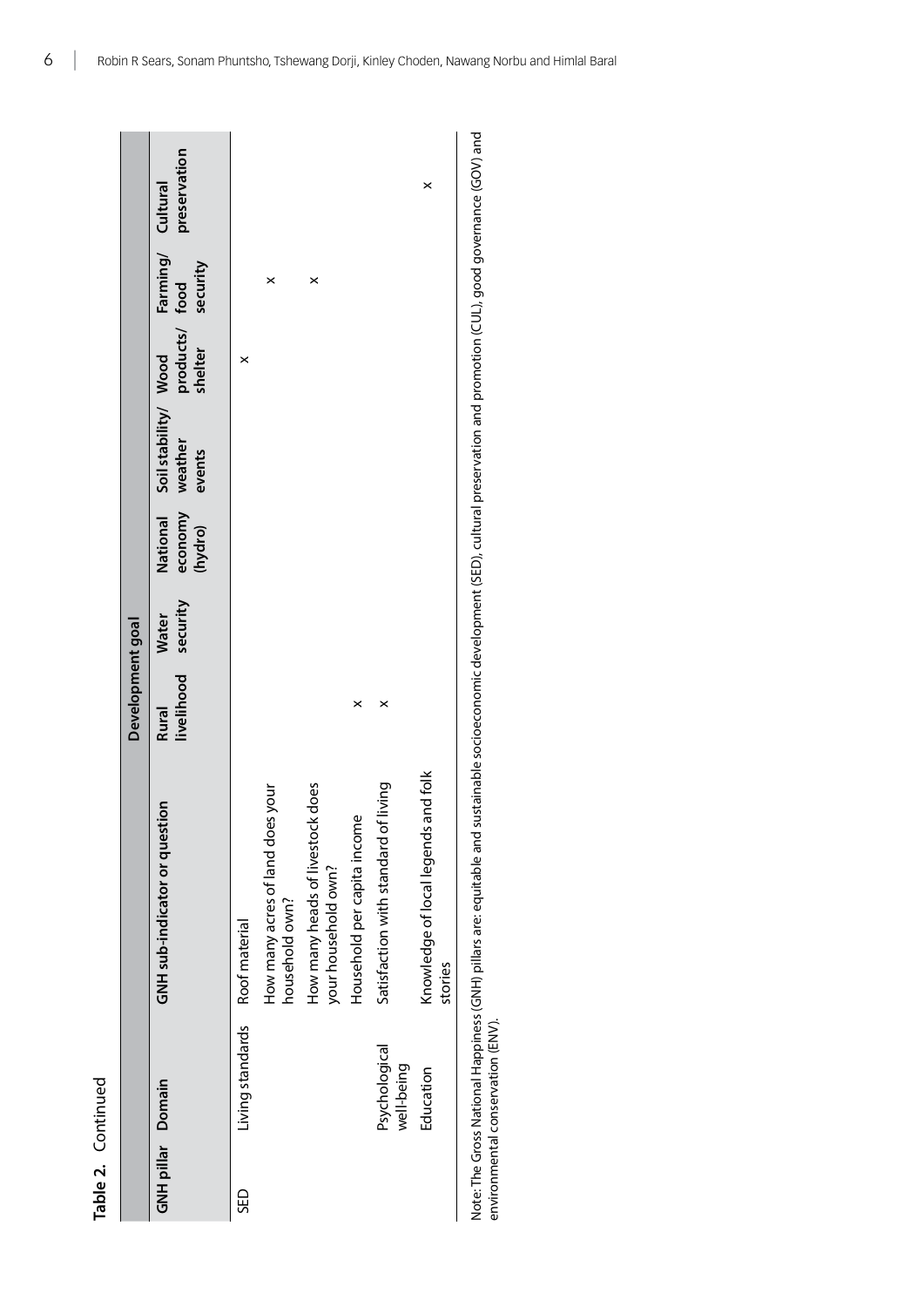<span id="page-14-0"></span>

|                                                              | Table 3. List of forest ecosystem services, their description, significance to Gross National Happiness, and citations                          |                         |                                                                                                                                                                                                                                                                                                                                                                                                                                                                                                                     |
|--------------------------------------------------------------|-------------------------------------------------------------------------------------------------------------------------------------------------|-------------------------|---------------------------------------------------------------------------------------------------------------------------------------------------------------------------------------------------------------------------------------------------------------------------------------------------------------------------------------------------------------------------------------------------------------------------------------------------------------------------------------------------------------------|
| Ecosystem service type                                       | Description                                                                                                                                     | Related to GNH (pillar) | Published evidence from Bhutan                                                                                                                                                                                                                                                                                                                                                                                                                                                                                      |
| Food (P)                                                     | Provision of wild foods such as mushrooms, berries,<br>fruits                                                                                   | GED                     | Brooks 2010                                                                                                                                                                                                                                                                                                                                                                                                                                                                                                         |
| Raw materials (P)                                            | Provision of raw materials for construction, pulp<br>and wood, biofuels and essential oils                                                      | GED                     | Forests: Roder et al. 2003; Dorji and Phuntsho 2007; Covey<br>Non-wood forest products: Namgay et al. 2007; Meijboom<br>and Beukeboom 2007; Phuntsho et al. 2011; Tempa 2011;<br>Moktan 2014; Rahut et al. 2015; Moktan et al. 2016; Rahut<br>Community forestry: Wangdi and Tshering 2006; Temphel<br>Sokshing: Dorji et al. 2003; Dorji et al. 2006; Kinga 2010<br>et al. 2015; Feuerbacher et al. 2016<br>et al. 2008; Moktan et al. 2009<br>Fuel: Wangchuk et al. 2014b<br>Timber: Phuntsho 2015<br>et al. 2016 |
| Forest grazing (P)*                                          | Forest area open to grazing of domestic animals                                                                                                 | GED                     | Roder et al. 2002; Norbu 2003; Wangchuk 2003; Darabant<br>et al. 2007; Buffum et al. 2009; Wangchuk et al. 2014a                                                                                                                                                                                                                                                                                                                                                                                                    |
| Fresh water (P)                                              | available for human consumption or industrial use<br>of freshwater<br>Filtering, retention and storage                                          | NS<br>EN                | Kusters and Wangdi 2013; Hoy et al. 2016                                                                                                                                                                                                                                                                                                                                                                                                                                                                            |
| Medicinal resources (P)                                      | Availability of plants for traditional medicines as<br>well as raw material for pharmaceutical industry                                         | CUL, SED                | Wangchuk 2008; Wangchuk and Tobgay 2015                                                                                                                                                                                                                                                                                                                                                                                                                                                                             |
| Local climate and air<br>quality (R)                         | local scale, and regulating air quality by removing<br>Enhancement of rainfall and water availability at<br>pollutants from atmosphere          | <b>NS</b>               | Shrestha et al. 2012; Dorji et al. 2016a                                                                                                                                                                                                                                                                                                                                                                                                                                                                            |
| Carbon sequestration and<br>storage (R)                      | sequestering and<br>Regulation of global climate by<br>storing greenhouse gases                                                                 | NN <sub>3</sub>         | Wangdi et al. 2013; MoAF 2016                                                                                                                                                                                                                                                                                                                                                                                                                                                                                       |
| Moderation of extreme<br>events (R)                          | Buffering against extreme weather events or natural<br>hazards, such as floods, storms and landslides, and<br>ť<br>hence reducing damaging impa | NN <sub>3</sub>         | Hamilton 1987; Cheki and Shibayama 2008; Dunning et<br>al. 2009; Hoy et al. 2016                                                                                                                                                                                                                                                                                                                                                                                                                                    |
| maintenance of soil fertility<br>Erosion prevention and<br>E | Capacity to provide vital regulating services by<br>preventing soil erosion                                                                     | ENV, SED                | Chhetri et al. 2007; Tsering 2011; GEF-SGP/COMDEKS<br>2013; Nkonya et al. 2014; NSSC 2014                                                                                                                                                                                                                                                                                                                                                                                                                           |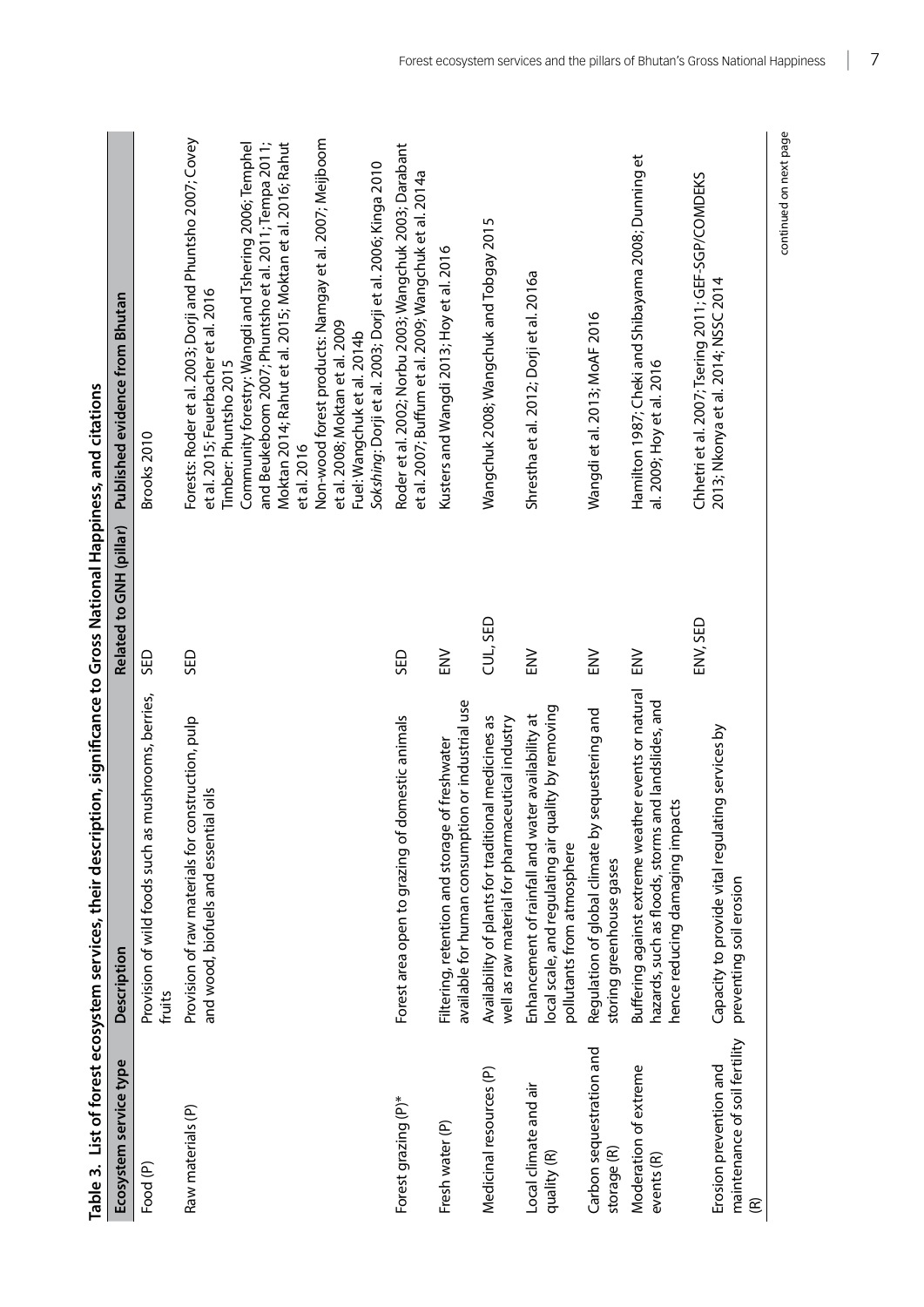Continued

| Table 3. Continued                               |                                                                                                                                                                                        |                         |                                                                                                                                                                                                                                         |
|--------------------------------------------------|----------------------------------------------------------------------------------------------------------------------------------------------------------------------------------------|-------------------------|-----------------------------------------------------------------------------------------------------------------------------------------------------------------------------------------------------------------------------------------|
| Ecosystem service type                           | <b>Description</b>                                                                                                                                                                     | Related to GNH (pillar) | Published evidence from Bhutan                                                                                                                                                                                                          |
| Water regulation (R)                             | Provision of land cover and hence regulation of<br>erosion and hydrology                                                                                                               | $\geq$                  | Chhetri et al. 2007; Uddin et al. 2007; GEF-SGP/COMDEKS<br>2013; Gilmour 2014; Dorji et al. 2016b                                                                                                                                       |
| Pollination (R)                                  | that provide pollination and other services essential<br>insects and birds<br>for the development of products (e.g. fruit,<br>Capacity to support habitat for<br>vegetables and seeds) | NN <sub>3</sub>         |                                                                                                                                                                                                                                         |
| Biological control (R)                           | Habitat for natural fauna and flora that act as<br>natural controls of predators and parasites                                                                                         | NN <sub>3</sub>         |                                                                                                                                                                                                                                         |
| Habitat for species (S)                          | Habitat for a variety of native plants and animals                                                                                                                                     | EN <sub>2</sub>         | [many]                                                                                                                                                                                                                                  |
| Maintenance of genetic<br>diversity (S)          | Capacity to support high biodiversity - by number<br>of species, which makes them more genetically<br>diverse than others                                                              | NN<br>EN                | Lee et al. 1998                                                                                                                                                                                                                         |
| Recreation and mental and<br>physical health (C) | provide recreation areas important in maintaining<br>landscapes that<br>Provision of scenic and natural<br>mental and physical health                                                  | ヺ                       | MoAF 2016                                                                                                                                                                                                                               |
| Spiritual value (C)*                             | of forests through<br>The spiritual and cultural value<br>sacred groves, folklore                                                                                                      | も                       | Wangdi et al. 2015                                                                                                                                                                                                                      |
| Tourism <sub>(C)</sub>                           | Natural ecosystems as sites for eco-tourism,<br>outdoor sport, local tourism opportunities                                                                                             | GED                     | Gurung and Seeland 2008                                                                                                                                                                                                                 |
|                                                  | CUL = preservation and promotion of culture; ENV = environmental<br>Note: Letters in brackets represent the Economics of Ecosystem and                                                 |                         | Biodiversity (TEEB 2010) ecosystem services categories: provisioning (P), regulating (R), supporting (S) and cultural (C).<br>conservation; GNH = Gross National Happiness; SED = equitable and sustainable socio-economic development. |

Ecosystem services categories are adapted from Baral et al. (2016); services indicated with an asterisk (\*) are specific to Bhutan.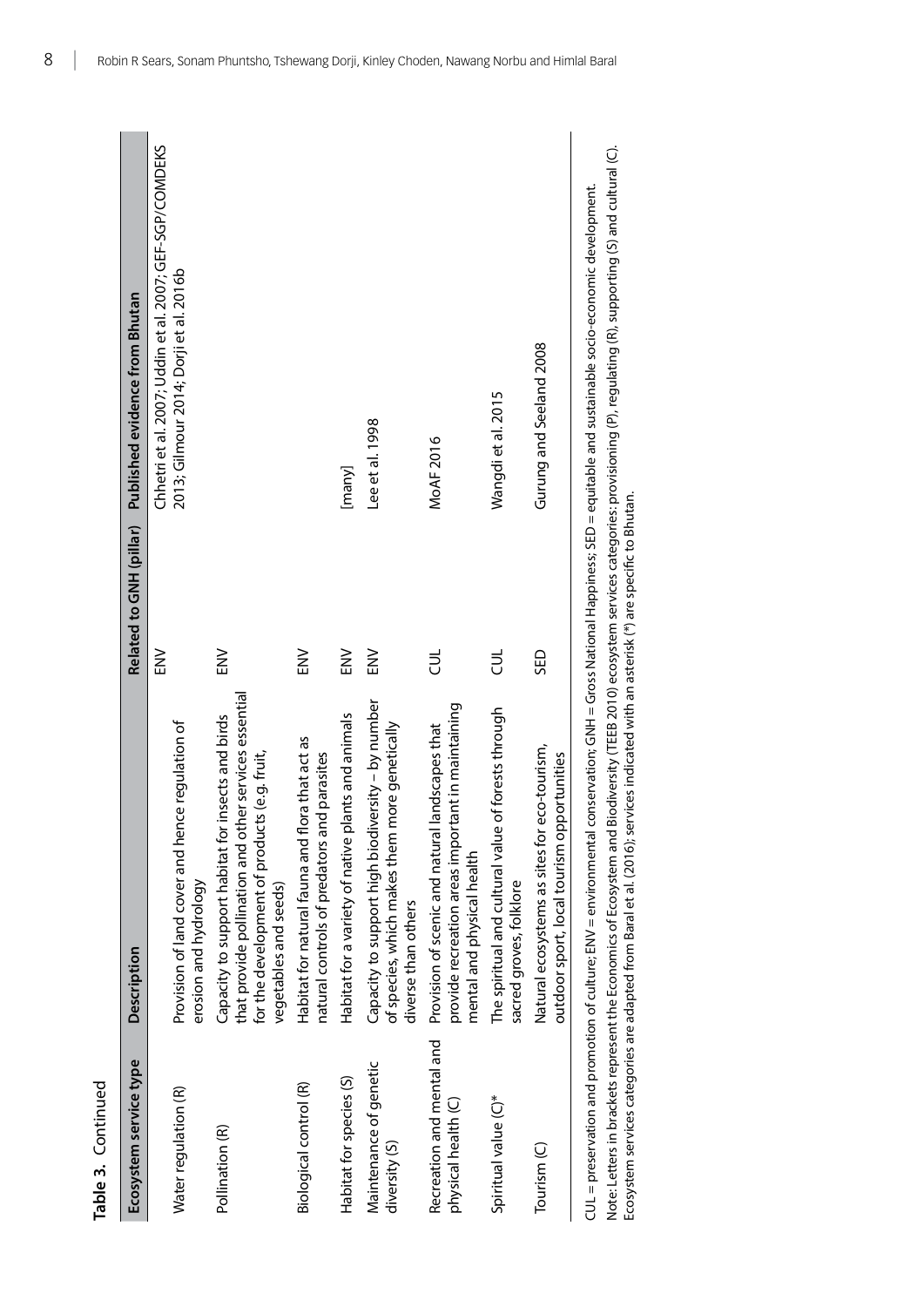# <span id="page-16-0"></span>**3 Forests in Bhutan**

Forests are highly relevant to society in many ways. For rural inhabitants in Bhutan, local forest management "has its roots in the ancient history of rural livelihood, particularly with regard to four important forest products: *tsa* [grass] and *sok* [leaf litter], *chu* [water] and *shing* [wood]" (Dorji et al. 2003, 342). Forests support multiple sectors of the national economy, including forestry, agriculture and energy directly through the provision of goods – such as wood products, medicine, food and fresh water – and services, such as pollinator habitat and soil stabilization.

Around the world, forests are celebrated and honored in culture and spiritual life, and featured in the arts and humanities. For example, sacred forests are designated as such based on spiritual beliefs (Ormsby and Bhagwat 2010), with some ecological underpinnings (Tiwari et al. 1998). National security depends on maintaining intact and productive forest ecosystems to mitigate natural disasters (Seymour and Busch 2016), and to avoid conflict over forest resources. Finally, forests provide essential ecosystem regulating services related to water (Gilmour 2014; Ellison et al. 2017), the carbon cycle (Peng et al. 2014; Baral et al. 2016) and soil stabilization (Hartanto et al. 2003). Together these goods and services from forests comprise the FES (Millennium Ecosystem Assessment 2003).

### **3.1 Forests cover**

Forests are the dominant land cover in Bhutan, comprising the matrix in which other land uses and infrastructural development take place. Current forest cover in Bhutan is reported to be 71% (MoAF 2016).

Bhutan has 11 main forest types, corresponding primarily to configurations of elevation and precipitation (Table 4). The greatest area comprises

#### **Table 4. Forest cover by forest type in Bhutan**

| Forest type                       | Forest area<br>(km <sup>2</sup> ) | <b>Forest cover</b><br>(% of land area) |
|-----------------------------------|-----------------------------------|-----------------------------------------|
| Cool broadleaved                  | 9,868                             | 26                                      |
| Warm broadleaved                  | 6,937                             | 18                                      |
| Fir                               | 3,526                             | 9                                       |
| Subtropical                       | 2,418                             | 6                                       |
| Blue pine                         | 1,372                             | 4                                       |
| Chir pine                         | 986                               | 3                                       |
| Hemlock                           | 883                               | 2                                       |
| Evergreen oak                     | 315                               | 1                                       |
| Spruce                            | 402                               | 1                                       |
| Juniper-<br>Rhododendron<br>scrub | 572                               | 1                                       |
| Dry alpine scrub                  | 27                                | 0                                       |
| <b>Total forest area</b>          | 27,306                            |                                         |

Source: Adapted from MoAF (2016).

the broadleaf forests, including warm broadleaf in the lower elevations starting at 500 meters above sea level (masl) blending to the cool broadleaf species to 1500 masl. Subtropical forests are found below these to the southern border of the country at 200 masl. Second in coverage are the conifer forests, which are located in the higher elevations from 2000 masl to the tree line. Each forest type provides a distinct suite of FES and serves as the matrix in which rural livelihoods are pursued. Plantation forestry in Bhutan, while very small, has resulted in increased forest cover (Bruggeman et al. 2016), with 126 km<sup>2</sup> planted between 1987 and 2012 (Gilani et al. 2015; reporting data from MoAF).

An early rough estimate of the value of Bhutan's natural capital suggests that ecosystem services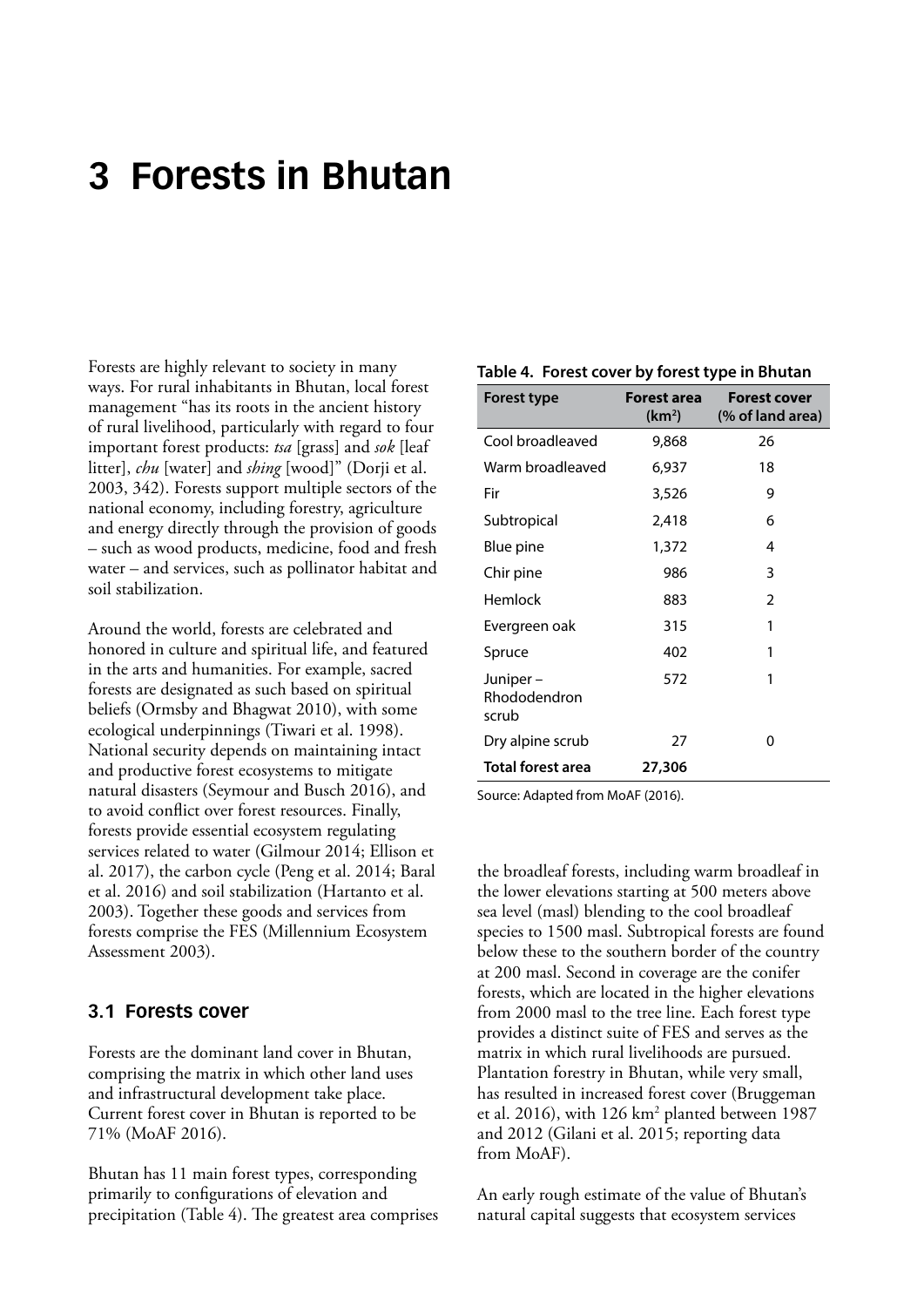<span id="page-17-0"></span>provide about USD 15 billion annually, with 94% coming from forests (Kubiszewski et al. 2013).

Broad categories of FES, as are listed in Table 3, are useful for national policy making and strategic planning. However, managing natural capital through design and implementation of specific local interventions requires a fine level of detail, where the services, people's dependencies on them, and the impacts of alterations to forest ecosystems are identified and prioritized locally (van Oort et al. 2015).

### **3.2 Forest governance and management regimes**

Prior to 1969, when Bhutan's forests were nationalized, much of the forestland was governed locally and managed under customary rules and traditional forest management practices (Wangchuck 2005). The first National Forest Policy was introduced in 1974, which established the modern framework for forest governance and management in Bhutan (Wangchuck 2005; Dorji and Schmidt 2014). The policy set out to centralize forest governance and establish forest management regulations based on scientific forestry. Social forestry concepts and goals were integrated in the Forest and Nature Conservation Act of 1995 in an effort to return some forest areas to local communities (RGoB 1995; Penjore and Rapten 2004). The goal became to increase forest area under formal management through strengthening local governance of forests.

Today, almost all of the forest area in Bhutan is held under public administration, with fully half (51%) of that designated as protected area. The remainder is "government reserve forest" (GRF), a category that encompasses several governance types and management regimes, including "forest management unit" (FMU), "local forest", and "community forest". Less than 1% of Bhutan's forest land is held as private forest.

Due to the mountainous terrain, only 14% of Bhutan's forest area is considered to be economically accessible and available (RGoB 2011a). Not all of the GRF is supervised under formal management plans, but the government aspires for this to be so. By 2015, 6% of Bhutan's forest area, less than half of the targeted area for commercial forest production, was designated

in 20 formal FMUs for commercial timber production (Figure 2). The sizes of these forest units differ, depending on the availability of potential production forest area. The Department of Forests and Park Services (DoFPS) develops a management plan for each FMU, while the Natural Resources Development Corporation Limited, a government corporate agency, oversees harvest. There is some concern about excessive harvest of fuelwood from the GRF outside of FMUs (Moktan 2014) and from FMU areas (Phuntsho 2015), and unsubstantiated informal claims of downstream impacts of harvest from FMUs.

Community forests are areas over which governance has been turned over from central government to a local community forest management group (CFMG) for the purposes of protection, restoration and the harvest of subsistence and commercial timber, and NWFPs. By 2016, 3% of Bhutan was covered in 677 community forests, involving and benefitting 33% of the rural population. The government aspires to have 10% of public forest land under local governance through community forests.

Private forest accounted for only 400 hectares in 2010, but private interest in forest management is on the rise. The government objective for promoting private forestry is to encourage people to plant, grow or "nurture" forest crops on registered private land. Private forests are usually managed for fuelwood and timber production, both subsistence and commercial, and some are claimed for conservation purposes. Timber production is regulated, however, and any felling or harvest of any tree on private land requires a proper permit or license, except in certain cases.

People rely on all of these units as sources of timber: GRF areas outside of FMUs, the FMUs, community forests and, increasingly, private forests. The timber stocks in GRFs and FMUs are under mounting pressure from various social welfare programs. The Subsidized Rural Timber Supply (SRTS) program, which provides an allotment of wood for housing and fuelwood to Bhutanese citizens, relies heavily on timber from the GRF areas, and citizens have certain rights to enter these areas for subsistence activities and some commercial NWFP collection. Poaching of timber from GRFs occurs mainly in the southern forests. The impacts of these pressures on timber stocks and FES are not well known.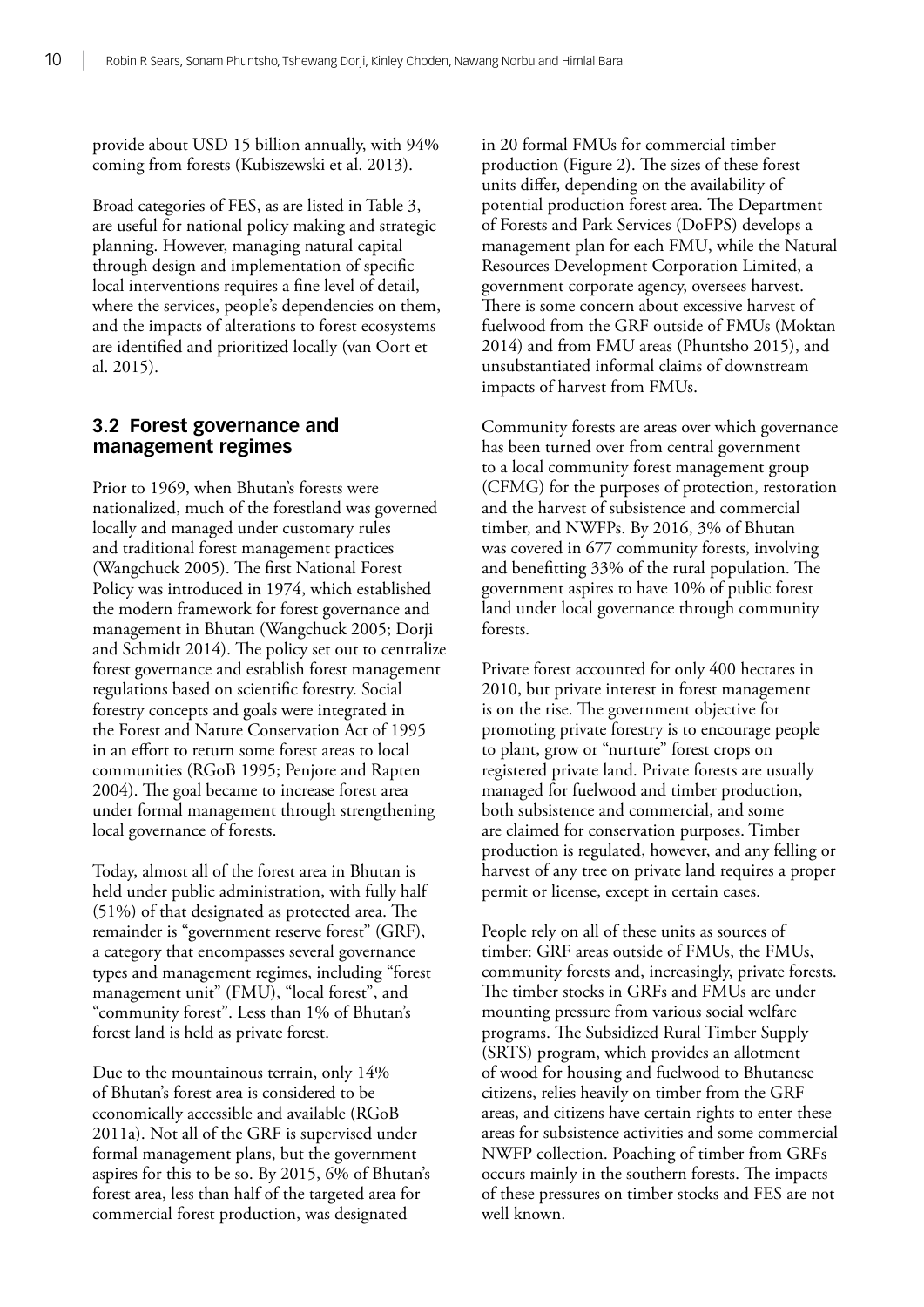<span id="page-18-0"></span>



Some areas of GRF are considered by local people to be under local customary management schemes and restrictions, either associated with seasons or specific areas under permanent protection. Among these customary norms is *Reedum*, or closing of the mountains, which is a seasonal restriction on any sort of forest activity in certain areas (Wangdi et al. 2015). Local elders indicate that *Reedum* is enforced to pacify local deities so they will not deliver natural disasters. Scientists point out that the period of restriction (March–October) corresponds with the spring and summer growth periods so important for woody recruitment in forests (Wangdi et al. 2015), suggesting an ecological basis for the restrictions. Year-round restrictions endure for certain forest areas, considered sacred forests (WWF 2011). *Sokdum*, restriction on killing animals, and *Tsadum*, restriction on grazing in pastureland, are two other traditional social restrictions on forests and meadows, both of which appear to have been important in the management of natural resources and the landscape (Wangdi et al. 2015).

It is not known how much forest land is under these customary rules, or how many sacred groves exist. While indications are strong that the customary protection afforded to sacred groves is highly effective, the forest policy has no formal protection category for them and thus offers no legal protection (Wangdi et al. 2015). Threats to these forests appear to be increasing due to demographic change and economic development (WWF 2011).

There is some concern that the displacement traditional forest management practices by scientific forestry practices may be detrimental to the forest ecosystem and to rural livelihoods (Dorji et al. 2003; Wangdi et al. 2015). The environmental and economic outcomes of scientific forestry schemes in Bhutan have not been well studied.

Of the forest governance categories, most is known about the status, opportunities and challenges of community forestry (Wangdi and Tshering 2006;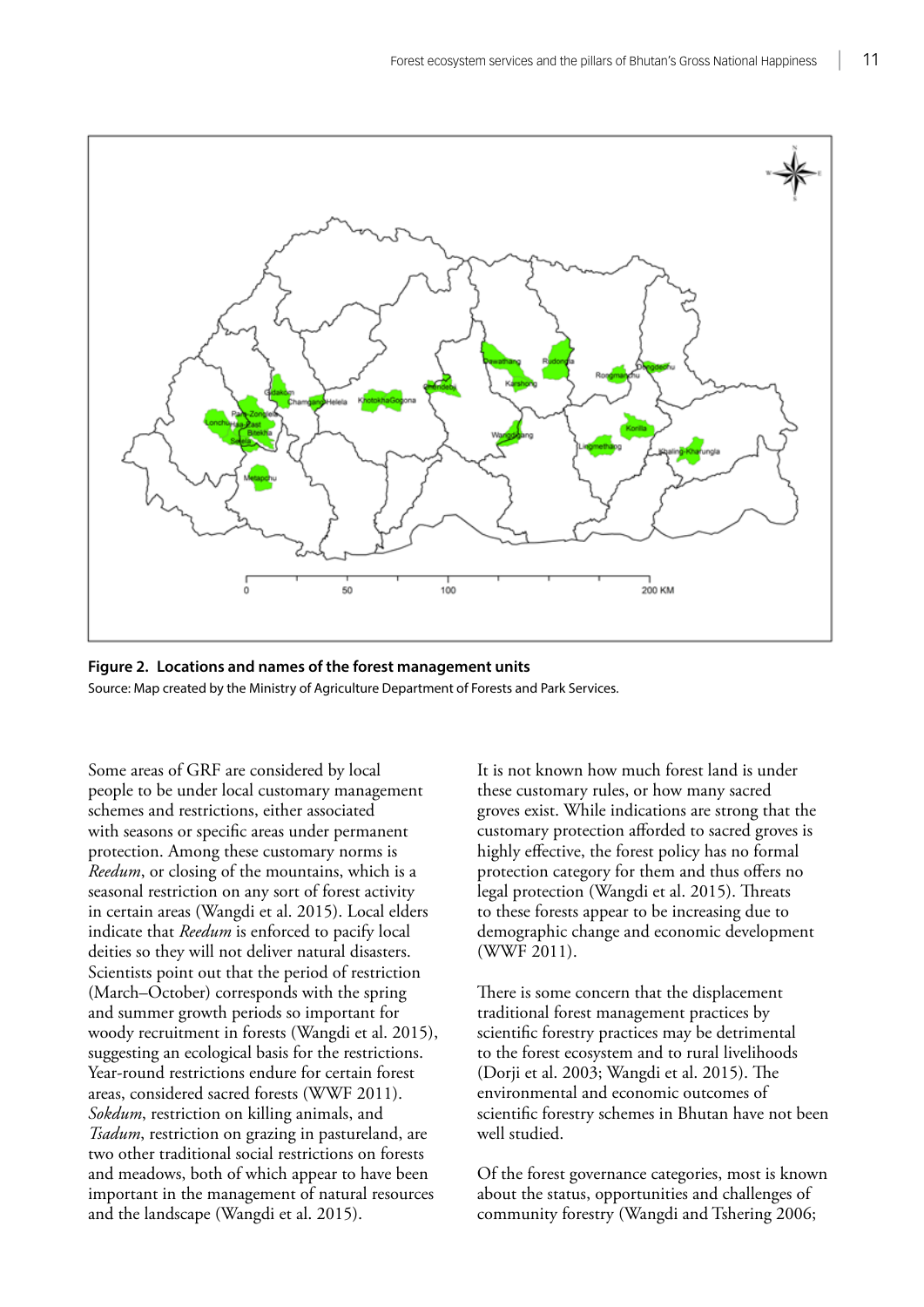<span id="page-19-0"></span>Temphel and Beukeboom 2007; Phuntsho et al. 2011; Tarnutzer 2012; Dorji and Schmidt 2014). A review of the program at the behest of the DoFPS revealed that in community forests, sustainable timber harvest, good governance and meeting CFMP objectives are the rule rather than the exception, and that the program "is contributing substantially to the conservation of forests, to bringing more forest area under formal management and to improved rural livelihoods" (Dorji and Schmidt 2014).

### **3.3 Pressures on forests**

While remote sensing analysis of land cover change in Bhutan reveals only very small changes in forest cover (Gilani et al. 2015; Bruggeman et al. 2016), and in fact an overall increase in forest cover of 59 km<sup>2</sup> per year during 2000–2010 (Gilani et al. 2015), increasing pressure on forests is noted by public officials (NSSC 2014). These pressures range from physiological stressors related to a changing climate to reduction in timber stock, and forest clearing for urban expansion. Key pressures are highlighted here.

The Himalaya is one of the most vulnerable regions to climate change (Shrestha et al. 2012). A clear trend in increasing temperature has been shown for the region overall (Shrestha et al. 2012) and for Bhutan in particular (Hoy et al. 2016). Predictions suggest a temperature increase in some locations at three times the global average (Shrestha et al. 2012), potentially leading to receding glaciers and long-term drying. Although an overall increase in precipitation is likely in the region, rainfall rates are expected to vary greatly in terms of seasonality and location (Shrestha et al. 2012). These factors will affect many economic sectors, including water, forestry, energy and food security in the mountains and downstream.

Forest cover was historically in flux with the dynamics of shifting cultivation and from agriculture and livestock expansion until the late 1980s, when development policy began to reflect conservation goals (Karan 1987). Bruggeman et al. (2016) assessed the proximate causes of recent deforestation events in Bhutan during the 2000s as: infrastructure extension (34%), forest fires (26%), wood extraction (22%), agricultural expansion (14%) and natural causes (5%).

While in rural areas new deforestation is rare, threats do exist that compromise forest quality. A recent assessment of land degradation in Bhutan (NSSC 2014) suggested that among the direct drivers of declining forest quality are excessive forest use, unsustainable agriculture and infrastructure development, in particular roads and electricity transmission lines. Forest degradation in Bhutan is primarily driven by unsustainable extraction of forest products or insufficient silvicultural practices (Covey et al. 2015), removal of forest duff (Roder et al. 2003) and livestock forest grazing (Norbu 2003; Buffum et al. 2009). There is some concern about unsustainable, or at least unplanned, timber harvest in GRFs outside of FMUs to supply the SRTS program (Phuntsho 2015). Degradation of shrub lands at the tree line has occurred in certain parts of the country, particularly of old-growth rhododendron stands, due to pressure by seasonal *Cordyceps* collectors for fuelwood (Wangchuk et al. 2014b; Jamtsho and Sridith 2015).

Forest fires present a serious threat to both forests and people, and fires have been anecdotally linked to soil erosion and road collapse. Surface mining results in the removal of forests and soil (Galay 2008), and hydroelectric stations result in the flooding of limited riparian areas.

At the heart of Bhutan's modernization process is the improvement and expansion of the country's road network. Roads have two impacts on forests and their ecosystem services. First is the physical process of road building, where forest is cleared in strips and a road structure is built. The disposal of earth materials from building or clearing the roadway in many cases results in the dumping of soil and rocks down slopes. There it covers existing vegetation, and much of it eventually reaches water channels, potentially causing disruption to the aquatic ecology and sediment load in the streams. Road construction may also destabilize the affected slope and is considered to be at least a partial factor contributing to localized landslides (Cheki and Shibayama 2008; Dunning et al. 2009).

Second, new farm roads provide vehicular access between market hubs (and schools and health posts), farms and forests in the interior of the country. Farm roads have many socioeconomic and cultural benefits, but increasing access to forest interiors can also result in unauthorized extraction of forest resources, as well as creating an incentive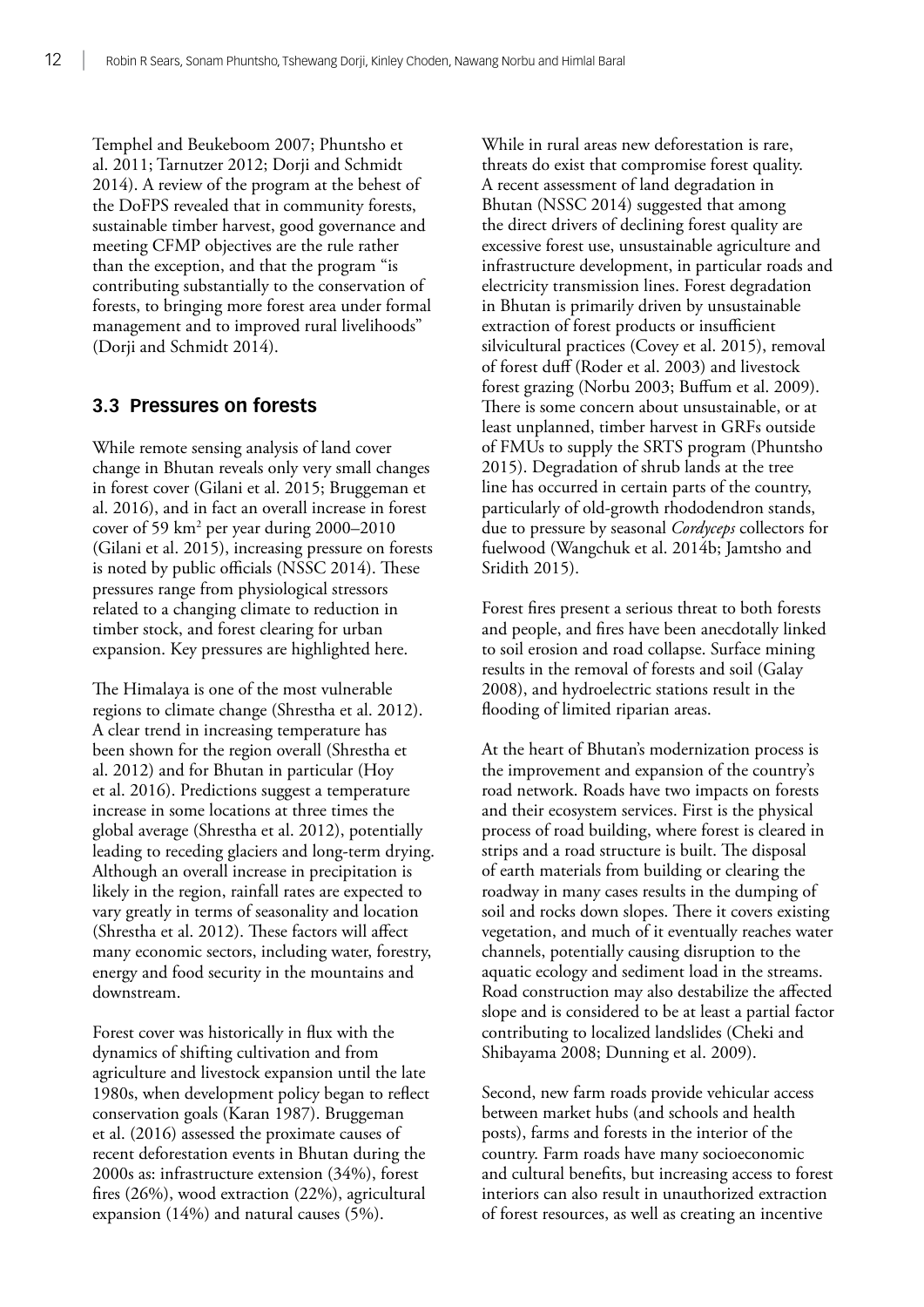to convert forest land to agricultural use or infrastructure. Rural electrification is almost fully realized in Bhutan, and this process has required clearing of narrow swaths of forest to make way for posts and wires.

Modernization in Bhutan is resulting in a shift in population from rural to urban areas. This shift can adversely affect forests in two ways: expansion of the urban area into forestland, and increasing pressures on forest timber with demand for construction material. That said, urban infrastructure expansion around some cities in Bhutan (Thimphu, Paro, Punakha and Wangdue) has mainly resulted in conversion of agricultural land. At the same time, the allure of the urban modern lifestyle is driving youth from the farm, which reduces rural farm labor availability, and in some cases leads to farm abandonment. This can result in increased forest cover as forests encroach on fallow fields and pastures, as has been shown in Bhutan (Yoder et al. 2017), Nepal (Paudyal et al. 2016) and Australia (Baral et al. 2014a).

Indirectly, climate change may affect the structure, composition and function of Bhutan's forests (Hoy et al. 2016). Some evidence of this can already be seen in western Bhutan, where a change of

temperature and humidity patterns have affected species distribution and resulted in a change of forest composition and structure (Wangda and Ohsawa 2006a).

Extreme weather events related to climate change may have an impact on forests in Bhutan, particularly due to monsoon events that supersaturate soil, resulting in land slips, and overwhelm river courses, causing flooding. Excessive glacier melt threatens to result in glacial lake outburst floods, which may scour a river valley of its vegetation, build infrastructure and crops.

Incidences of mega-drought, erratic rainfall patterns and frequent monsoon failures have been observed in the Himalaya and are attributed to climate change (Cook et al. 2010; Schewe and Levermann 2012; Menon et al. 2013). Tree responses to drought and the adaptive capacity of major species are under study by an international research team (Wangdi 2016). Forest fire incidences have also increased in the region. From 2010 to 2014, the DoFPS recorded an average of 45 forest fire incidents damaging about 80.3 km2 of forest annually (DoFPS 2017). Forest fires are currently viewed as the most immediate threat to forests and their continued provision of ecosystem services.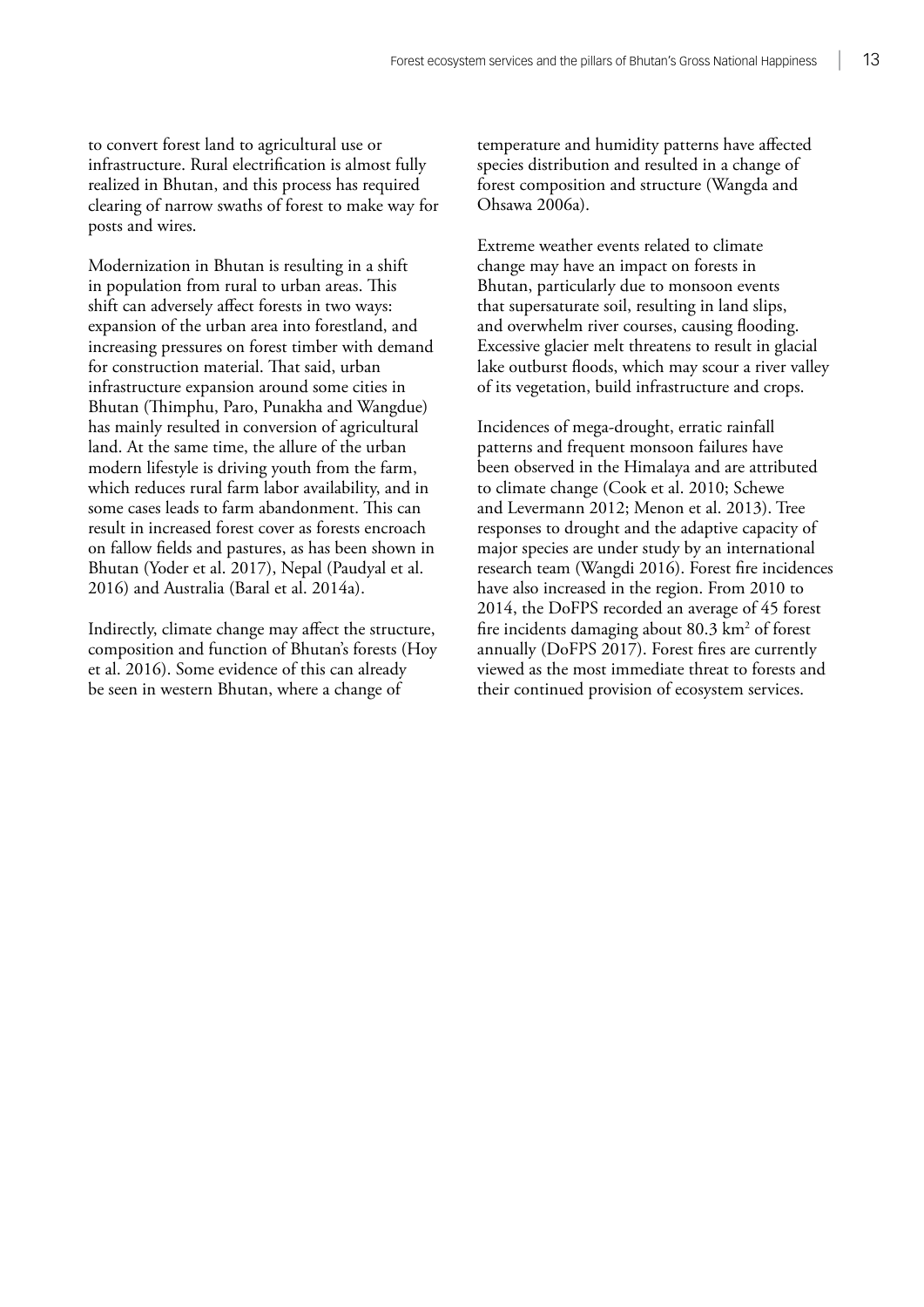# <span id="page-21-0"></span>**4 Policy imperatives linking forests and human well-being**

The RGoB recognizes the multiple critical functions that forests play in securing both goods and services for its people. Thus, the government has developed an array of strong policy imperatives to protect and manage the nation's forests.

At the highest level, the imperative for forest conservation comes under the Constitution of the Kingdom of Bhutan, which stipulates that a minimum of 60% of Bhutan's total land area is maintained under forest cover for all time. To carry out this mandate, protection of FES and sustainable management for forest goods are central objectives throughout the forest and land regulatory frameworks and development strategies.

### **4.1 The development imperative**

The concept of GNH underpins the RGoB development goals and strategy, with concern for balancing material, psychosocial and spiritual development. It is a development philosophy that describes the multidimensionality of happiness, specifically under four broad pillars: equitable and sustainable socioeconomic development, cultural preservation and promotion, environmental conservation and good governance. It is presented as an alternative to the material focus of the gross domestic product (GDP) or even the human development index. GNH is assessed by the GNH Commission through an index measure of human well-being based on Bhutanese values that are grouped into nine domains and comprise 124 indicators.

The goal of development based on GNH is to take the middle path, recognizing that some trade-offs must be made, and the environment is no exception (Rapten 2008). For example, rural livelihood (sustainable socioeconomic development pillar) in Bhutan has historically been highly dependent on natural forest resources, such as timber and NWFPs, but even more so on arable land for agriculture, which replaces forest. Despite a long tradition of shifting cultivation in Bhutan, this practice was banned outright in 1995 as a response to international pressure to halt so-called 'destructive' agricultural practices (Wangchuk and Siebert 2013). The move may have stabilized forest cover dynamics, particularly in the southern sub-tropical zone, but it was a trade-off for rural livelihood and cultural practice. National economic development today depends on rivers for hydroelectricity generation. Agriculture and livestock practices necessarily compete with forest cover, and timber extraction, while generating revenue, can impact forest quality.

The RGoB prioritizes development goals in successive five year plans, where budgets are set. All policy, plans and program proposals are subject to a screening conducted by the GNH Commission for alignment with the GNH framework. Key objectives in the 11th Five Year Plan (2013–2018) related to the environmental sustainability pillar are (1) to ensure carbon-neutral and climateresilient development and (2) to pursue the sustainable utilization and management of natural resources (GNHC 2013). Specifically, enhancing water security, improving forest management and increasing efficiencies and income in forest-based industry are priority Sector Key Result Areas (SKRA) (Table 5).

In addition to these national imperatives for environmental sustainability, Bhutan is party to many multilateral environmental agreements, including the Paris Agreement under the United Nations Framework Convention on Climate Change and the SDGs, which offer guidance on achieving equitable and sustainable development. Two of the SDGs are particularly relevant to Bhutan's forests and their role in meeting these development goals. SDG 15 is to "sustainably manage forests, combat desertification, and halt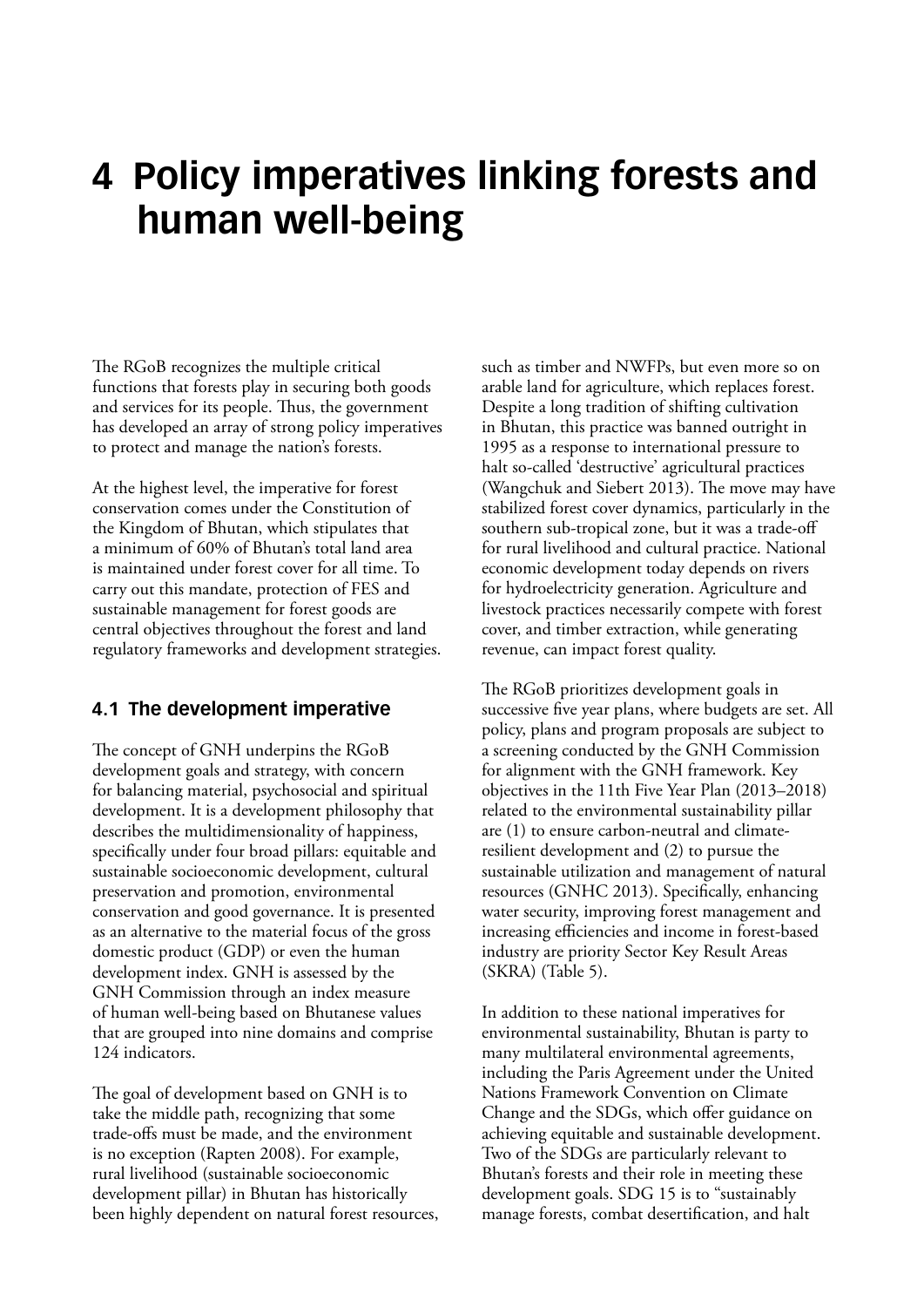| 11th Five Year Plan - Environment Sector<br><b>Key Results Area</b>    | Forest related key performance<br>indicator and target                                         | <b>Target change</b>                             |
|------------------------------------------------------------------------|------------------------------------------------------------------------------------------------|--------------------------------------------------|
| Negative impacts on environment from                                   | <b>GHG</b> emissions controlled                                                                | No change                                        |
| development activities minimized or avoided                            | <b>Ecological footprint</b>                                                                    | Baseline established and<br>target defined       |
| Opportunities for livelihood strengthened                              | Annual income from sale of forest<br>products from community forests and<br><b>NWFP</b> groups | Increase from USD32 to<br>USD64 per household    |
| Sustainable production and efficient<br>utilization of timber enhanced | Percentage recovery rate of wood<br>from upgraded technology                                   | Increase from 64% to<br>70%                      |
|                                                                        | Forest area brought under SFM                                                                  | 6.6% to $>12\%$<br>(184,611 ha to<br>218,542 ha) |
| Water security enhanced                                                | Integrated Water Resource<br>Management Plan                                                   | Develop a national plan                          |

<span id="page-22-0"></span>**Table 5. Sector Key Result Areas under the pillar of environmental sustainability related to forest ecosystem services in the 11th Five Year Plan (2013–2018)** 

GHG = greenhouse gas; NWFP = non-wood forest product; SFM = sustainable forest management. Source: GNHC (2013).

and reverse land degradation and halt biodiversity loss." Specifically, target 15.4 suggests that by 2030 mountainous countries should "ensure the conservation of mountain ecosystems, including their biodiversity, in order to enhance their capacity to provide benefits that are essential for sustainable development." Bhutan is already on track to meet SDG 13, "to take urgent action to combat climate change and its impacts," largely because of its high forest cover, low agricultural area and lack of deforestation. It is a carbonnegative country.

### **4.2 Forest and land policy imperative**

Given the multiple sources of pressure on the forests of Bhutan, conserving forest cover and affecting sustainable management of forest resources requires a multisectoral approach. Regulations in forestry, conservation, agriculture and livestock, rural infrastructure development, and energy, among other sectors, are relevant. Successive iterations of key policies are converging on a watershed management approach to promoting the harmonization among sectors. The critical importance of watershed management has been recognized in Bhutan for quite some time, culminating in the establishment of the Watershed Management Division under the DoFPS in 2009. The 2011 *Roadmap for Watershed Management*

recognizes that effective watershed management is a long-term goal requiring multi-level stakeholder engagement at all stages of planning and implementation (Tsering 2011).

Efforts have been made to assess the status of specific watersheds and prioritize needs (Chhetri et al. 2007; GEF-SGP/COMDEKS 2013), but work remains to be done. The development of an Integrated Water Resources Management Plan is a Sector Key Results Area in the 11th Five Year Plan.

The National Forest Policy suggests that watersheds with "effective vegetation cover" are critical for "variations in water flows and to minimize erosion" (RGoB 2011a, 11). The forest policy recognizes that poor watershed management can result in *in situ* reduction of site productivity, reduced life of reservoirs, and hydropower infrastructure maintenance issues as a result of excessive siltation and sedimentation. The policy clearly articulates the linkages between upstream and downstream stakeholders:

"Downstream water users depend on good stewardship of the natural resource base by upstream residents and land managers. Equity considerations suggest that the upstream stewards should receive some recompense for the costs involved in their good stewardship. As well as the role that upstream watersheds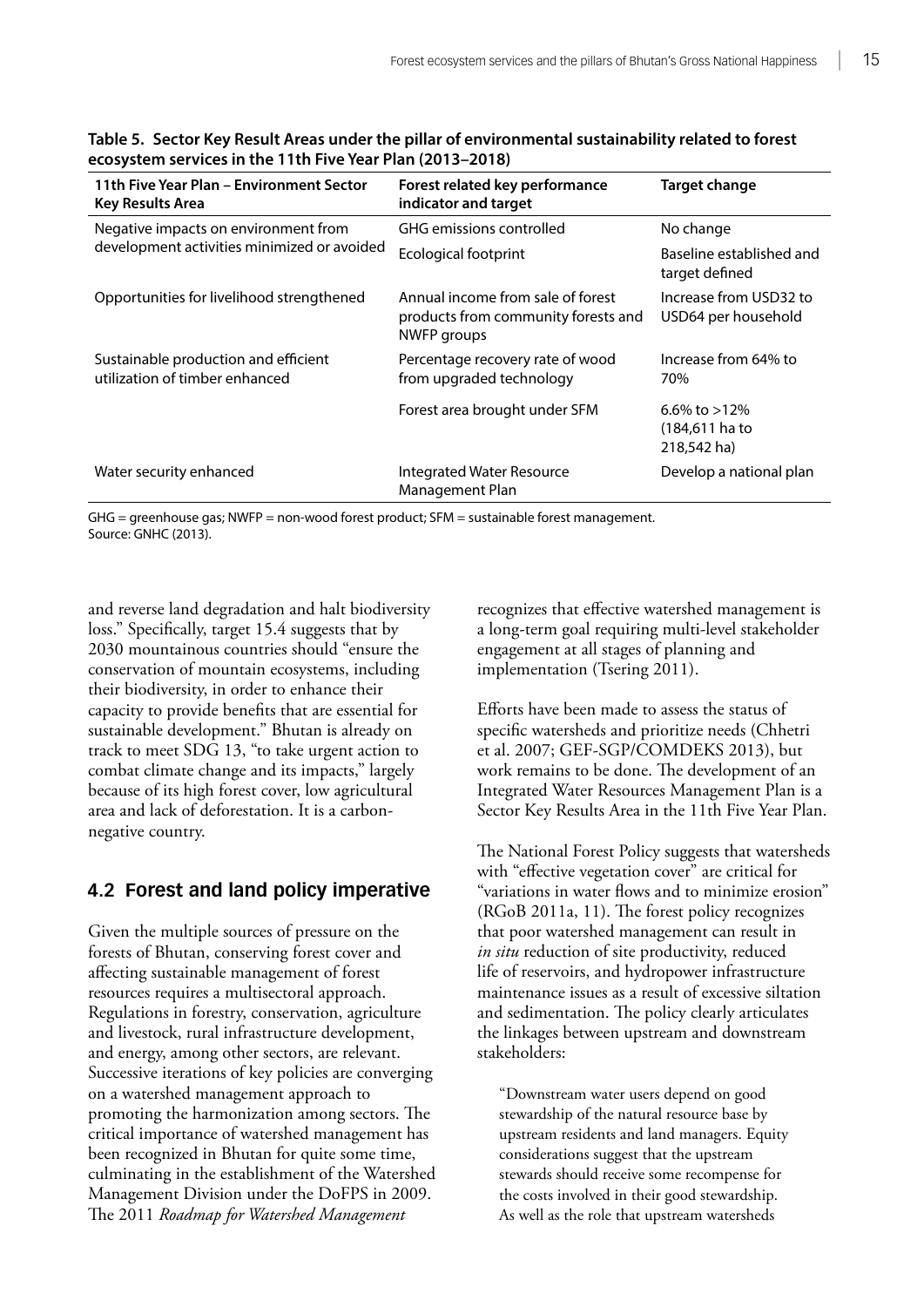play in water production, they also play an important role in sustaining the livelihoods of upland farmers and graziers. In this regard, the maintenance and improvement of watersheds is critical to the sustainability of rural livelihoods by improving the quality of agricultural and pasture land." (p. 11).

Finally, specifically related to degraded forest areas, the National Forest Policy 2011 states that investments in planting forest where natural regeneration is inadequate should be made by the beneficiaries of the forest services.

"In areas where natural regeneration is inadequate to ensure a future well stocked forest of desirable commercial species, forest plantation of appropriate vegetation composition should be pursued. Such investments should be realized from beneficiaries of watershed and ecosystem services (e.g. revenue from lease of GRF land, tourism, hydropower and wood and non-wood based industries as also watershed management)." (p. 10)

The Forest and Nature Conservation Act of 1995 established the legal basis for community forestry, through the Social Forestry Program (RGoB 1995). The Act originally stipulated that the community forest area had to cover at least 50% degraded forestland. The Forest and Nature Conservation Rules of 2006 relaxed this rule, allowing community forest to encompass any type of forest in and around the village or settlement area. However, if degraded or deforested areas fall within community forest area, the CFMG must "afforest degraded or barren area with CF [community forest] and reforest areas that are damaged or destroyed by fire or from natural disasters" (RGoB 2006; Ch. III, 31.2.d). Water source protection is also often included in the management plans for community forests.

The current regulatory framework governing forests and their services includes the following policies, among others: GNH and Bhutan 2020 Vision, the National Environment Strategy, the National Forest Policy 2011, the National Strategy for Community Forestry 2010; and laws: the Forest and Nature Conservation Act 1995, the Forest and Nature Conservation Rules 2017, the Land Act 2007, the Water Act 2014, and the National Environment Protection Act 2007. The Land Act 2007 also has some implications for ownership of trees (Kinga 2010; Wangdi et al. 2013).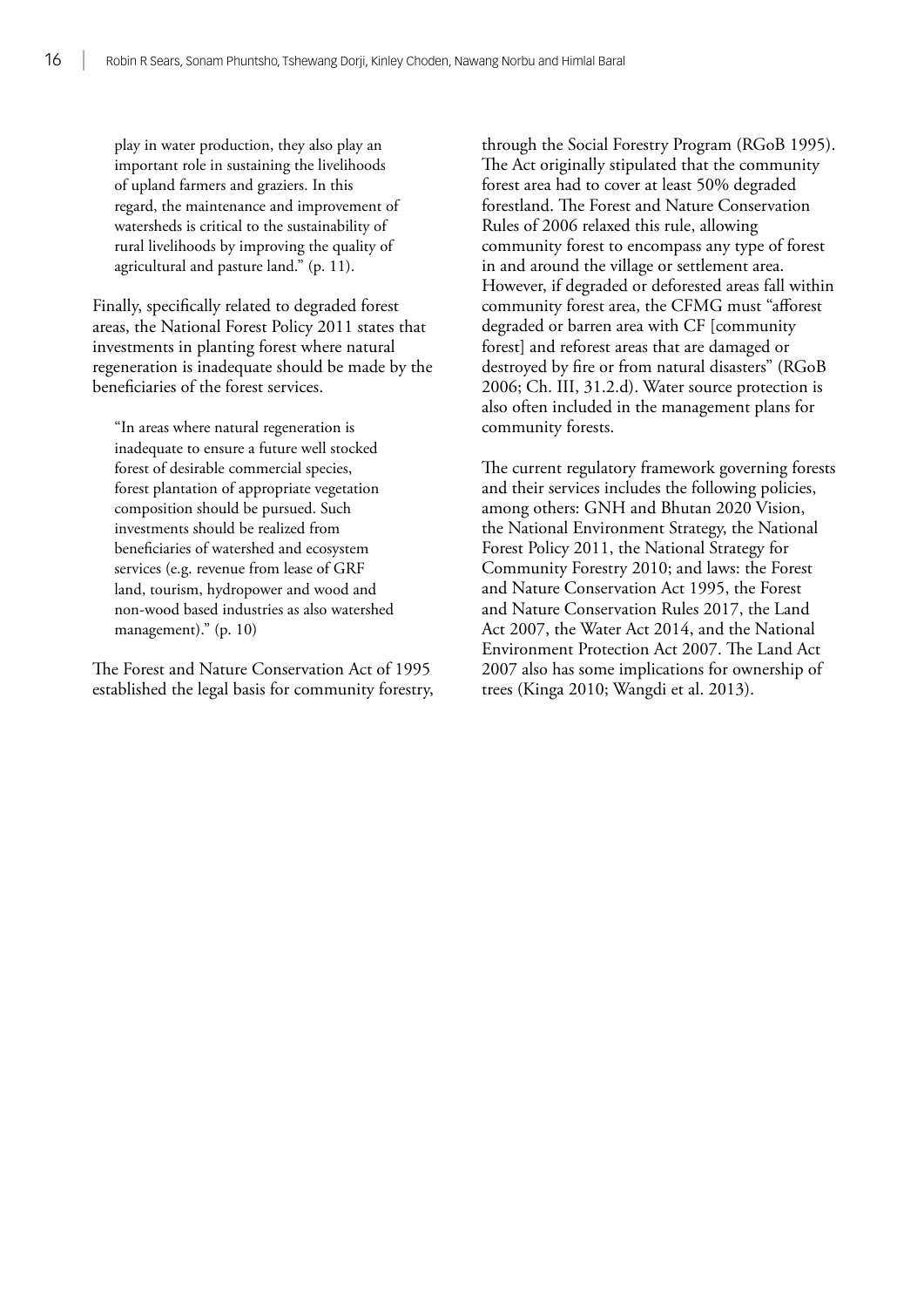# <span id="page-24-0"></span>**5 Evidence for forest contribution to GNH in Bhutan**

Few papers specifically address the links between elements of GNH and the status of the environment (e.g. Zurick 2006). Some attention is given to the perceptions of the links between nature conservation and human well-being (Rinzin et al. 2009), and medicinal plant biodiversity and GNH (Wangchuk and Tobgay 2015). The literature on forests is dominated by research on forest ecology and management. Efforts are underway to estimate the value of forests in Bhutan (Kubiszewski et al. 2013; WWF 2017), but very little quantitative data on FES exists.

Under each service, we provide specific evidence by way of published literature that it is tied to Bhutan's development goals. In some cases, we expand on this evidence with personal observations.

### **5.1 Provisioning ecosystem services**

Forests clearly provide subsistence goods and income opportunities to different actors in Bhutan through the provision of forest products, nutrients for agriculture and fodder for grazing domestic animals. These provisions serve to sustain rural families by providing materials for the four basic needs: food, water, energy and shelter. Another critical outcome of forest provisioning services is rural income, and increased production can result in growth in local and national economies. We include rural income here as an outcome of the provisioning services of forests.

#### **5.1.1 Food security**

Fully 60% of Bhutan's population is rural, and 69% of households are reportedly dependent on an agrarian lifestyle. The food security of rural households depends on forests in several ways. First, forest grazing is an essential source of fodder for cattle (Roder et al. 2003; Darabant et al. 2007), and the cattle provide milk for cheese, a mainstay of the Bhutanese diet. Herders are granted grazing rights (*tsamdrog*) to certain areas of forest, but cattle grazing is not confined to these areas (Roder et al. 2003). Forest grazing has been estimated to provide around a quarter of the total dry matter requirement of Bhutan's livestock and also much needed phosphorous for agricultural soil from the cattle manure (Roder et al. 2002), although with the introduction of improved breeds and cultivated pasture, this practice is changing (Wangchuk et al. 2014a). Cattle feed primarily on the young sprouts of forest bamboo and the saplings of broadleaf trees, in many cases hindering the regeneration of broadleaf species (Wangda and Ohsawa 2006b; Buffum et al. 2009) but facilitating the regeneration of conifer species (Darabant et al. 2007).

Second, the traditional practice of *sokshing*, or the collection of leaf litter (duff) from the forest floor, is an essential practice for enhancing the fertility of agricultural soils, particularly by contributing phosphorous (Roder et al. 2003). *Sokshing* areas are now under state control, but prior to the 2007 Land Act, they were included in private and community land records (Kinga 2010) and the *de facto* practices of local people tended to result in effective forest management (Dorji et al. 2006).

On the other hand, forests indirectly challenge food security through harboring wildlife that prey on livestock and raid crops. Human-wildlife interactions in this way pose a serious threat to rural livelihoods, food security and personal safety throughout the country (Wang et al. 2006). In this way, forests are also a "disservice" to society. New restrictions on clearing brush and burning, coupled with loss of labor to urban migration, take land out of production, resulting in forest encroachment on grazing land and agricultural fields (Namgay et al. 2014) and bringing wildlife habitat yet closer to the farm.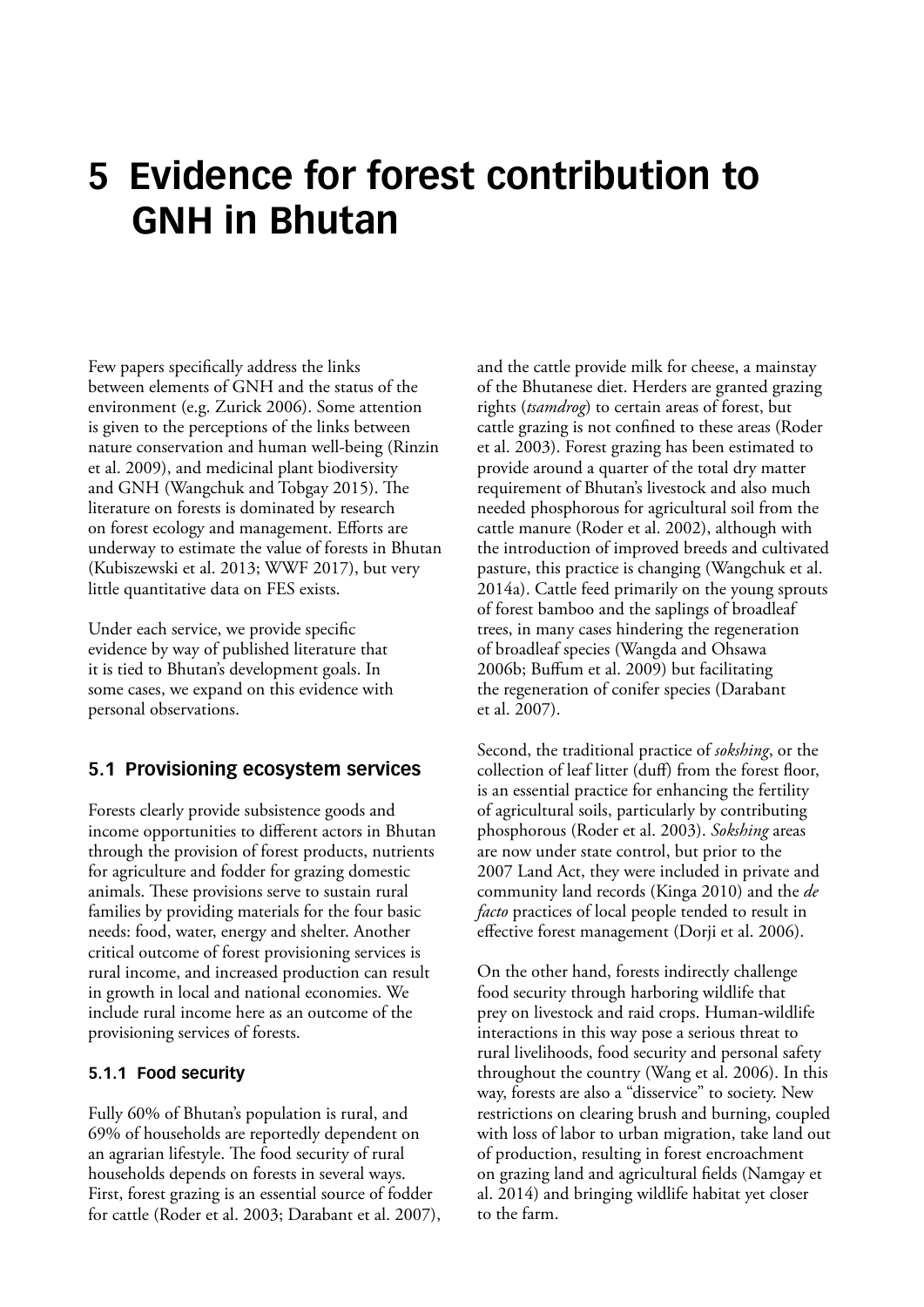#### **5.1.2 Fresh water**

The Greater Himalaya is a critical regional landscape and, with its glacial mountains, serves as the water tower for much of Asia (Xu et al. 2009). The provision of fresh water as a resource is critical to human well-being across sectors. Streams and springs supply water for drinking, bathing and irrigation, while rivers feed the many hydroelectricity generators across the country, large and small. Fresh water in water bodies and wetlands also serves as a regulating service, providing habitat for aquatic, wetland and riparian flora and fauna. Forests may also play a role in the provision of fresh water for local and downstream uses.

Public belief that the removal of forest cover causes a reduction in the volume of water in streams and springs is widespread (Gilmour 2014). This belief has been revealed in Bhutan in public forums and meetings where concern is expressed about decreasing water supply from springs. Evidence from elsewhere suggests that the opposite is true, that removal of trees increases water yield in the catchment due to the reduction in evapotranspiration by trees (Likens and Bormann 1974), particularly in low-flow periods (Gilmour 2014), though no research on water balance has been published for watersheds in Bhutan.

#### **5.1.3 Energy**

Forests contribute to Bhutan's energy sector in two ways, directly through the provision of fuelwood and indirectly through the maintenance of water catchment areas for hydroelectricity generation plants (Uddin et al. 2007).

Fuelwood comprises about 70% of Bhutan's total energy consumption (Wangchuk et al. 2014b). In 2012, 47% of the country's general population was estimated to rely on fuelwood, down from 55% in 2003 (Rahut et al. 2016). Overharvesting of fuelwood has resulted in shortages in some areas (Moktan 2014). Rural electrification has been shown to reduce fuelwood use (Uddin et al. 2007). Efficient wood-burning stoves and alternative energy appliances are being introduced to reduce pressure on forest resources and to alleviate the public health problems associated with indoor air pollution from burning wood.

Charcoal is not currently a forest product in Bhutan, but some argue for its production, since it is a major import item used in the metallurgical industries (Feuerbacher et al. 2016).

Bhutan derives almost all of its electricity from its own hydroelectric generators, from pico-scale to mega-scale plants. Furthermore, the sale of hydropower electricity to India accounts for about 14% of the nation's GDP (NSB 2016). High sediment load in rivers accounts for about 60% of the repair costs in hydroelectric plants, making an economic case for watershed management (Nkonya et al. 2014). The team estimated that sustainable land management resulting in increasing forest cover and density, along with terracing and contouring, can reduce sediment loading to rivers by 50%.

#### **5.1.4 Shelter**

Wood is the traditional material for rural construction and furniture, and most of this is from conifer species, given its easy workability. Timber for house construction and renovation in rural areas is provided at highly subsidized rates by the government. Through the Subsidized Rural Timber Supply program each household is allotted a certain volume of lumber from state forests every certain number of years to either renovate or renew their dwellings (RGoB 2011b). Urban and peri-urban growth in the nation's capital and other urban centers is creating new demand for Bhutan's pine lumber and putting stress on the program (Phuntsho 2015) and on the forest management units.

#### **5.1.5 Rural income**

For natural resource-dependent communities, rural income is an outcome of ecosystem services. In a public perception survey on the effectiveness of GNH, Rinzin et al. (2007) found that 71% of respondents affirmed that the environment provides a basis for socioeconomic development. While export of lumber has been banned in Bhutan since 1999 (DoFPS 1999), timber serves to generate income for local people and the government through sale in the domestic market. Forest products – timber and paper – reportedly provided 7.0% of GDP in 2011, excluding the informal sale of many NWFPs (Nkonya et al. 2014), and 6.6% in 1984 (Karan 1987). The RGoB reports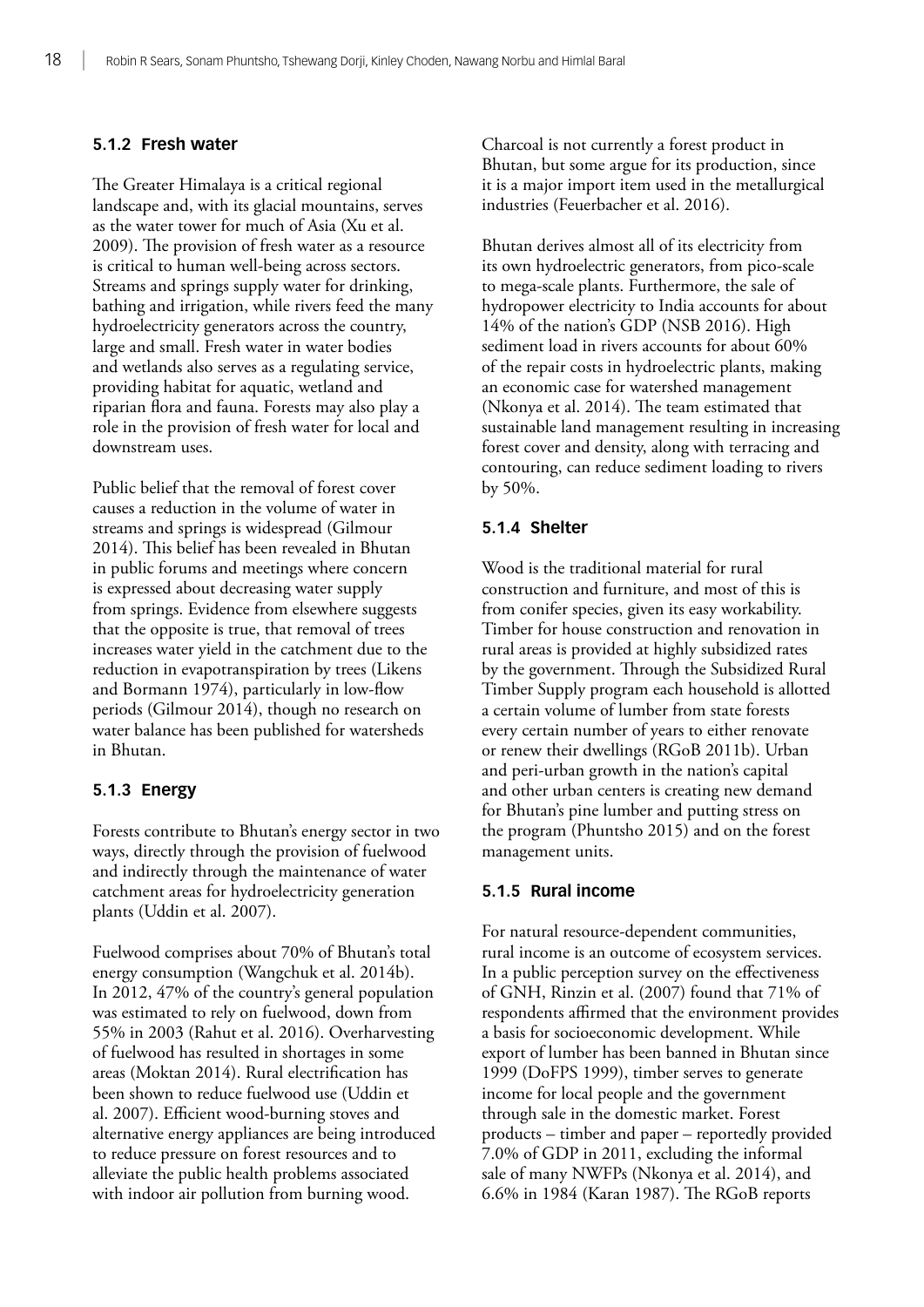<span id="page-26-0"></span>that the share of real GDP from forestry and logging dropped from 6.1% in 2001 to 3.0% in 2012 (GNHC 2013), and to 2.6% in 2015 (NSB 2016).

The primary goal of the community forestry scheme is for CFMG members to meet subsistence needs, mainly for timber, fuelwood, and NWFPs for food, medicine and household and farm items. A secondary goal, introduced in 2006, is to contribute to rural poverty alleviation by allowing CFMGs to sell forest products, both timber and non-timber (Temphel and Beukeboom 2007; Phuntsho et al. 2011). The precipitous growth of the community forestry program in the last decade has made it difficult to track the effectiveness of the program in achieving its poverty reduction goals, but case studies suggest that CFMGs are gaining income from the sale of community forestry products (Temphel and Beukeboom 2006 case studies herein; Dorji and Phuntsho 2007; Namgay et al. 2007; Buffum et al. 2010; Phuntsho et al. 2011 and case studies herein; Dorji and Schmidt 2014; Rahut et al. 2015; Moktan et al. 2016).

There is some concern about the equity of benefits derived from community forests, both for subsistence and income (Buffum et al. 2010; Moktan et al. 2016). In one case, Moktan et al. (2016) found that forest products did generate considerable income for two communities, accounting for 12% and 3% of the village incomes. In this case, in descending order of importance, communities benefited from the sale of mushrooms, leaf litter, fuelwood and largediameter timber. The study did find income disparity between the rich and poor households in each village, with wealthier households capturing more of the income, mainly from mushrooms.

Rural residents can also derive income from selling NWFPs harvested in private forests and GRF. Cane (*Calamus* spp.) and bamboo are important products from forests in the middle-elevations and have been estimated to account for well over half the gross annual household income in some villages (Meijboom et al. 2008; Moktan et al. 2009).

Other important NWFPs are wild edible plants and medicinal plants and fungi. Oil derived from natural lemon grass (*Cymbopogon flexuosus*) is a major NWFP in the drier eastern regions

in the chir pine (*Pinus roxburghii*) forests (Wangchuk 2008).

### **5.2 Regulating ecosystem services**

Forests provide numerous regulating ecosystem services, including soil retention, rainwater absorption, and microclimate regulation. These and other regulating services are linked to two of the Key Result Areas of the 11th Five Year Plan: integrated watershed management and minimizing or avoiding the negative impacts of development activities.

#### **5.2.1 Watersheds**

Due to the mountainous landscape of Bhutan, it is not unreasonable to expect that forest cover should play an essential role in regulating the overland movement of water resulting from precipitation and flood events, and that forest cover plays a role in regulating soil erosion and the eventual sedimentation in certain landscape features and water channels. In fact, this thinking, in its most broad form, led to the Theory of Himalayan Environmental Degradation (THED), which suggested that land cover change high in the mountains could have a dramatic impact on the hydrology in the lower reaches of the watershed. The theory has little support, at least at the macro scale (Hamilton 1987; Ives 2006), but evidence of impacts at the meso and micro scale can be found (see references in Gamble and Meentemeyer 1996).

Bhutan is initiating efforts to develop schemes for payment for ecosystem services (PES), especially focusing on water-regulating services (WWF 2017), but quantifying such services is challenging, starting with the absence of ground-based data. One CFMG in Bhutan is benefiting from a PES program: the Yakpugang community forest of Mongar in eastern Bhutan, which is the critical water source for Mongar municipality and several downstream villages.

While we found no studies from Bhutan that provide direct evidence for downstream impacts of upstream forest use, a review by Gilmour (2014) clarifies some key points about the relationships between forests and water. While forest cover does not necessarily reduce flood flows compared to other vegetation types, forest management practices can affect forest water use, and potentially water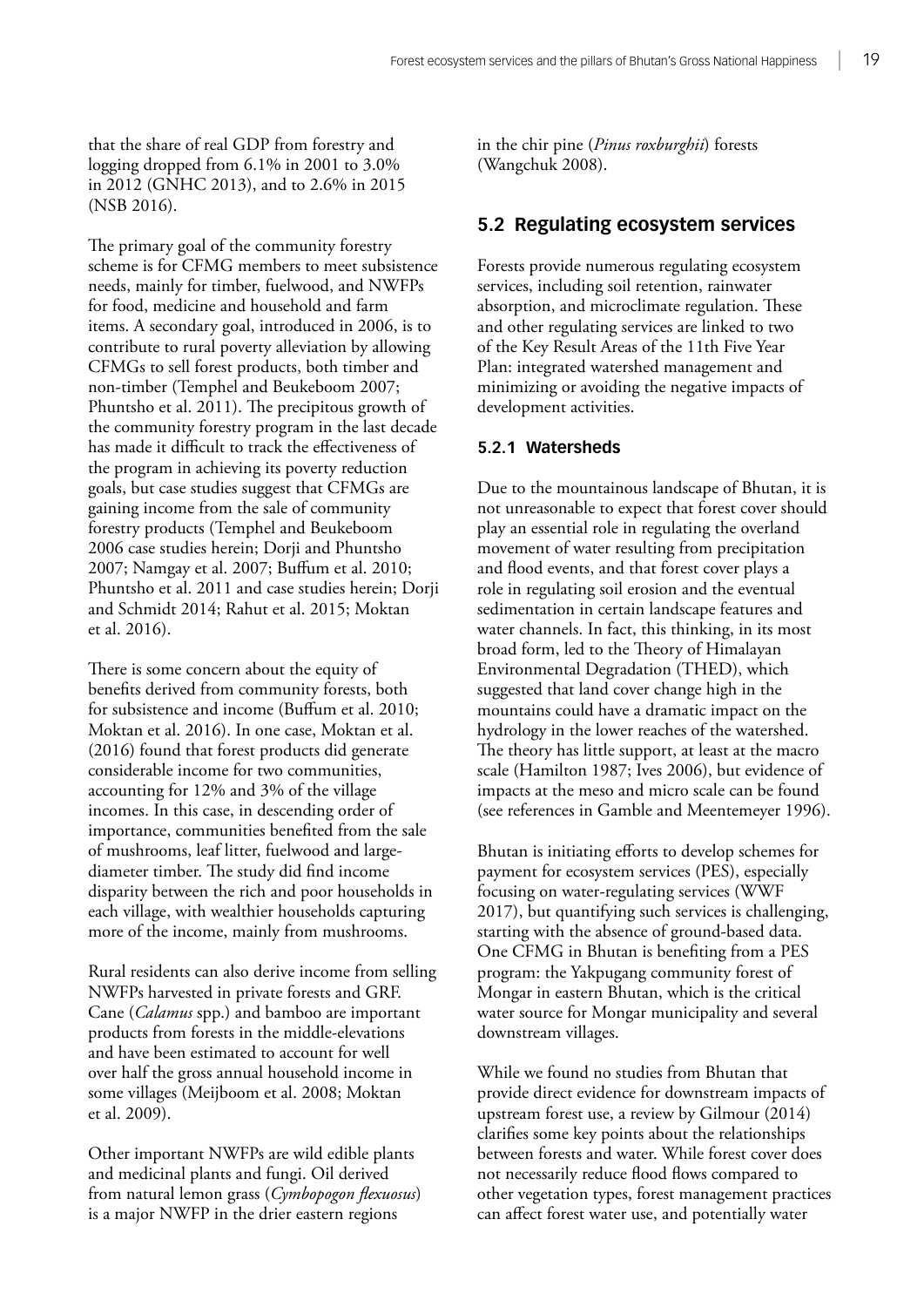yield, at the local level. After harvest events, or large-scale forest disturbance, stream flow might increase due to less evapotranspiration and overland flow (Likens and Bormann 1974), and during small and medium-sized rainfall events peak flows may intensify (Gilmour 2014). The increase in water yield from these areas declines as the forest regrows. Intact understory vegetation in forests helps to stabilize surface soil, and timber harvest operations that disturb the soil surface substantially can result in erosion and reduction in stream water quality. It has been suggested by district officials and residents alike that water supply in urban centers is compromised by timber harvest upstream, but direct links have not been verified. In Bhutan, the Gedu forest development project, a private endeavor in the south-west of the country (Karan 1987), has been cited by land management officials we interviewed as a clear case of the impacts of upstream forestry on the downstream environment.

One study on landslides in Bhutan found that landslide occurrence can be predicted with more certainty on barren land with grasses than on forest land, settled areas or agricultural land (Cheki and Shibayama 2008). We found no published direct evidence for the role of forests in local water regulation and erosion in Bhutan. However, there is anecdotal information and, thus, concern. Rural communities and religious bodies have traditionally protected water sources by fencing or prohibiting entry into forested areas near the source. *Bhutan 2020: A Vision for Peace, Prosperity and Happiness* states: "The progressive removal of vegetation cover, especially in critical watershed areas, is beginning to affect the hydrological balance, leading to the localized drying up of perennial streams and flash flooding. In some cases, this has been aggravated by poorly conceived new road construction and irrigation systems" (RGoB 1999, 37).

Problems related to water regulation in Bhutan, including scarcity and flooding, are rather attributed to extreme weather events overwhelming the natural and built infrastructure, with consequences to human lives attributed to inappropriate siting of infrastructure or poor quality of construction.

#### **5.2.2 Mitigating natural disasters**

The public perception of the relationship between land management and natural disasters is shown to be strong in Bhutan (Karan 1987). A public perception survey on the effectiveness of GNH showed that 52% of respondents affirmed that environmental management, in general, results in the prevention of natural disasters (Rinzin et al. 2007). Forests can buffer natural disasters caused by extreme rain events only up to a point where the strength of the event surpasses the ability of the ecosystem to absorb the energy of the storm. Beyond that point, forests are prone to the impacts of extreme events. No direct evidence of forest mitigation of extreme weather events was found in the literature on Bhutan; however, information from Nepal suggests that expanding forest cover in community forests has reduced the incidence of flash floods in some areas (Niraula et al. 2013). Gilmour (2014) cites evidence that forests on hillsides contribute to the prevention of small shallow landslides, but not large ones.

#### **5.2.3 Climate**

Weather and hydrological variability in the Himalaya, which is exacerbated by global climate change, are of concern in Bhutan. Precipitation in the whole Himalaya appears to have risen during the past 25 years, but there is high variability among Himalayan regions (Shrestha et al. 2012) and within Bhutan (Dorji et al. 2016a). Farmers, among others, have perceived changes in local precipitation and have been taking adaptive measures to try to ensure continued crop production (Kusters and Wangdi 2013), but the role of forests in mitigating problems related to precipitation is not evident for the region. Changes in temperature and rainfall will affect forest productivity, in turn affecting evapotranspiration rates, which in turn may affect local weather. Basistha et al. (2009) explored the relationship between deforestation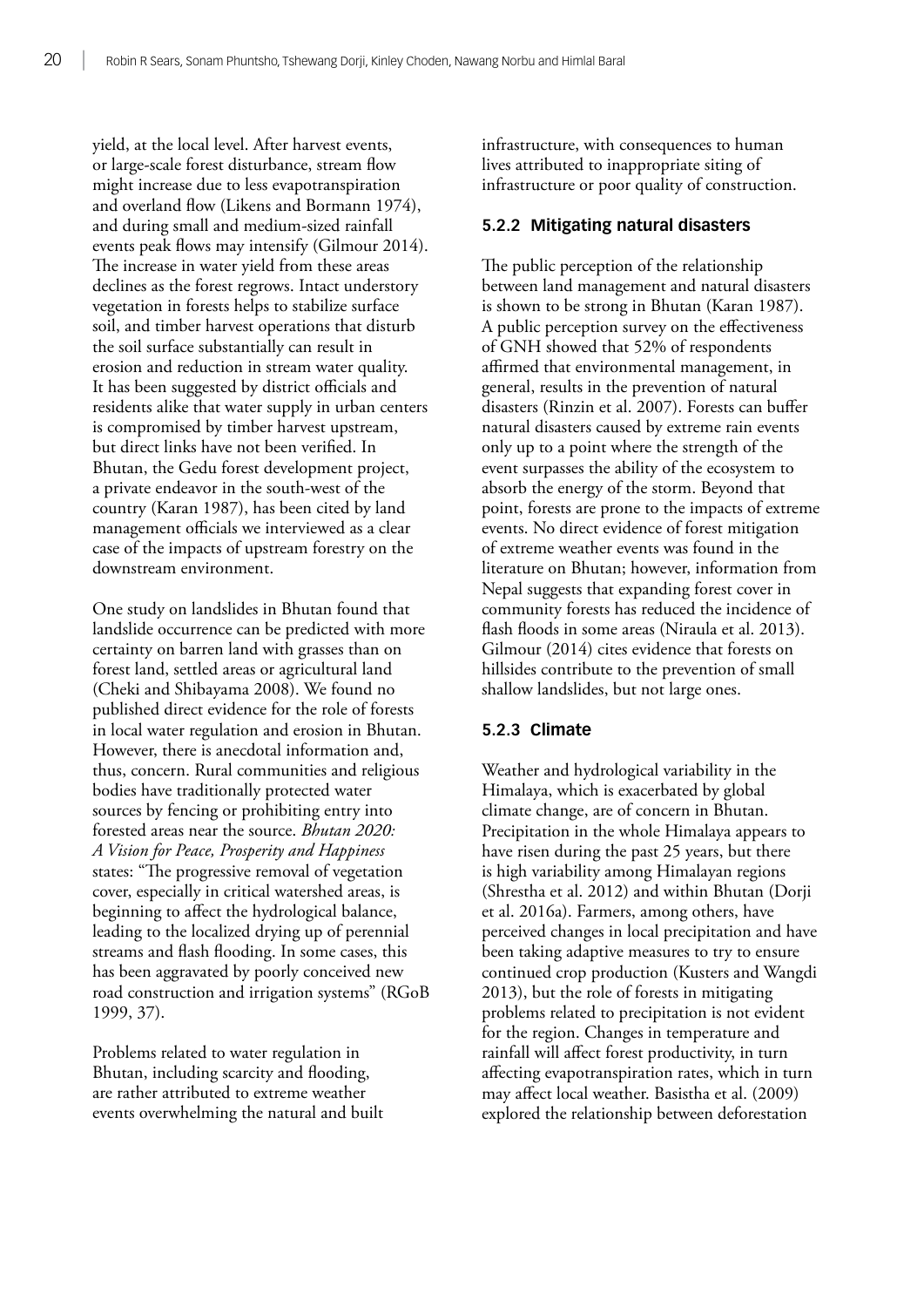<span id="page-28-0"></span>and rainfall in the Indian Himalaya and found that the evidence for a direct cause and effect is inconclusive.

#### **5.2.4 Supporting services**

Forests contribute to the supporting services of soil formation, biodiversity habitat and water cycling. Forests pump water from the soil into the atmosphere through evapotranspiration, they provide a local cooling effect by deflecting and absorbing sunlight and providing shade, they promote rainfall through release of volatile organic compounds around which raindrops may form, their above-ground structure slows overland flow of water, and their root structure improves infiltration of water through the soil (Ellison et al. 2017). The removal of forest cover, then, can impact these services. No study on these services in Bhutan was found in this search, though one does estimate the water balance across Bhutan, finding that its variation is mainly due to an interaction between vegetation type and precipitation (Dorji et al. 2016b).

There is a growing literature on the wildlife of Bhutan, some of which is by nature related to

forests as habitat. Strictly ecological studies were not included in this review.

### **5.3 Cultural services**

With dramatic elevational gradients in seven major valley systems, Bhutan's forests harbor high biodiversity (RGoB 2009). This biodiversity is recognized as a source of cultural pride and spiritual strength (RSPN 2006), and its protection is tied to the kingdom's constitution. Research evidence suggests that tourists with an interest in the natural beauty of Bhutan stay longer than those who come to experience its culture (Gurung and Seeland 2008).

Protection of certain landscapes and forests is provided by social restrictions based on religious beliefs and traditions (RSPN 2006; Wangdi et al. 2015). A recent study on this in Bhutan indicates that enforcement of these social restrictions "was primarily driven by a need to pacify local deities and thereby avoid natural disasters" (Wangdi et al. 2015, 113). The modern emphasis on scientific forestry and regulatory prohibition of customary rights and practices has challenged the cultural connection to forests and may threaten the very health of the forest.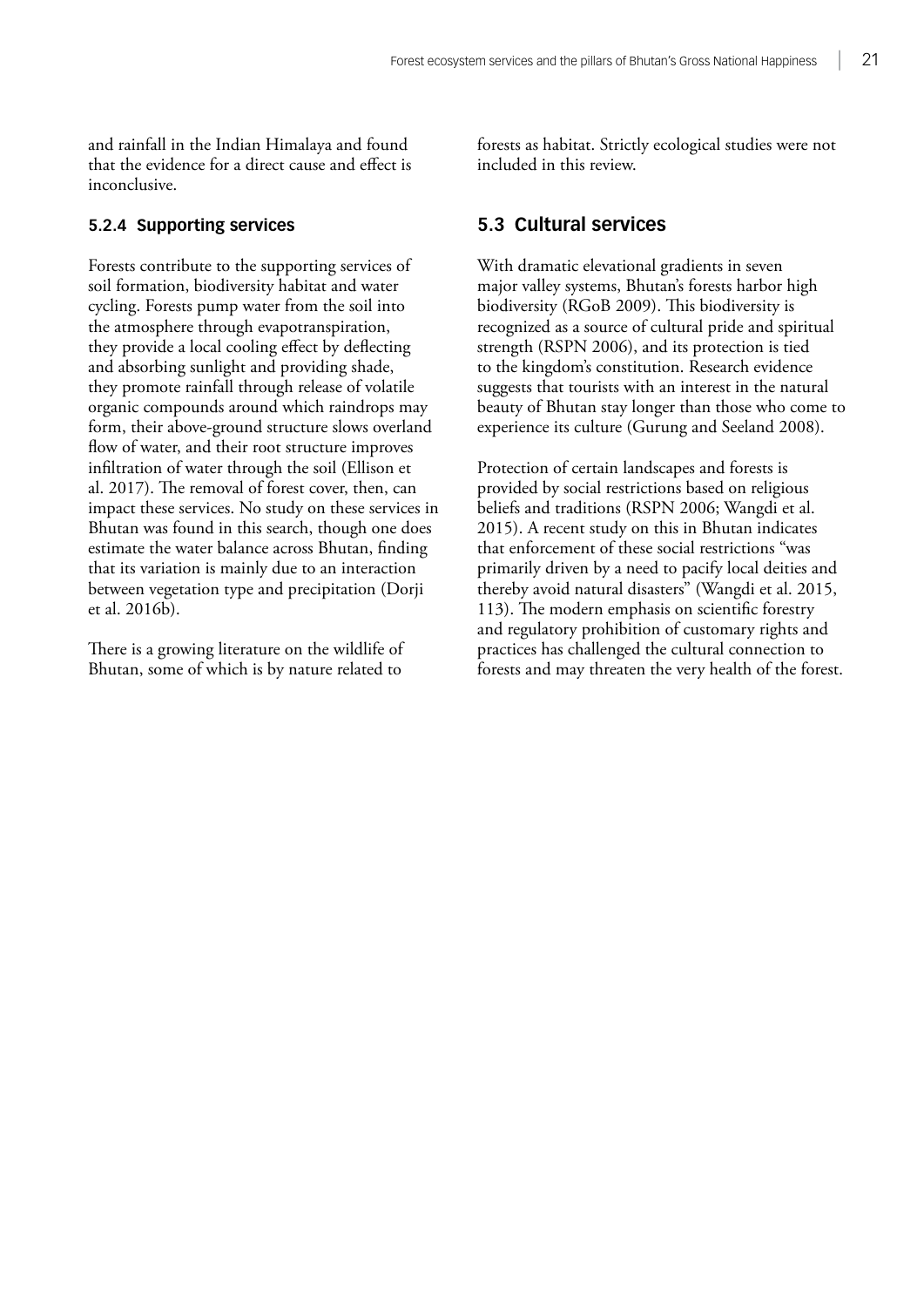# <span id="page-29-0"></span>**6 Discussion**

Bhutan's commitment to environmental sustainability is engraved in the nation's constitution and its GNH development framework, defined in its policies across sectors, and evident in the landscape. Just over 70% of the land area is under forest cover, and 51% of it is under some form of protection. This commitment is supported by both logic and the research literature, which suggest strong links between the environment and human well-being.

This small nation has committed to construct energy infrastructure, transport networks and community assets in a manner that does not compromise the integrity of the natural infrastructure and capital. The high forest cover in Bhutan is impressive, and the protections afforded by both *de jure* and *de facto* rules are strong. The GNH framework provides guidelines for vetting the benefits and trade-offs of all development proposals according to the four pillars of GNH: environmental sustainability, cultural preservation, good governance and equitable socioeconomic development. Forests figure strongly in the equation.

Our hypothesis was that forests directly contribute to Bhutan's development goals as defined in the GNH framework, through providing a specific suite of ecosystem services, or causal pathways between the environment – specifically forests – and Bhutan's development goals. We suggested that cultural preservation provides a medium for the social relationship to the environment. This is most evident in the literature on sacred groves and to some extent on the collection of NWFPs. We suggested that cultural preservation also underpins good governance, which in turn drives environmental conservation, through well-informed and enforced policies and the respect for customary social norms. This aspect is critical in efforts to turn forest governance over to villagers in the community forestry program.

Social relationships rooted in strong cultural ties are essential for effective governance, particularly at the village level. We further hypothesized that environmental conservation results in the sustained provision of FES, which supports socioeconomic development: both directly, through the provision of goods and regulation of water services (e.g. to support hydroelectric operations), and indirectly, through providing regulating services of soil and slope stability, water regulation (and mitigation of local flooding) and carbon sequestration.

Some published studies drew links among three and even all four pillars. For example, the strongest, most direct evidence for the causal connections between forests and human wellbeing in Bhutan comes from village-scale studies on income and subsistence benefits from forest products in community forests, and particularly with NWFPs. This touches on culture, where knowledge and use of NWFPs follows a long tradition; environment, where the sustainable management of the resource requires ecological knowledge and results in the maintenance of intact ecosystems; governance, since the community forest is a result of devolution of control over the forest area to local the community; and socioeconomic development, from the income generated by the sale of the products or handicrafts produced from the resource (see, for example, cases in Temphel and Beukeboom 2006; Meijboom et al. 2008; Phuntsho et al. 2011).

We found limited evidence in the literature for causal connections between upstream forest condition and land use activities and downstream implications. In one case, the downstream impacts were only estimated using models and proxy datasets (Nkonya et al. 2014; WWF 2017).The case of the Yakpugang community forest in central Bhutan, in which the community is paid for water protection for downstream users is encouraging, but to be truly effective as a land management tool,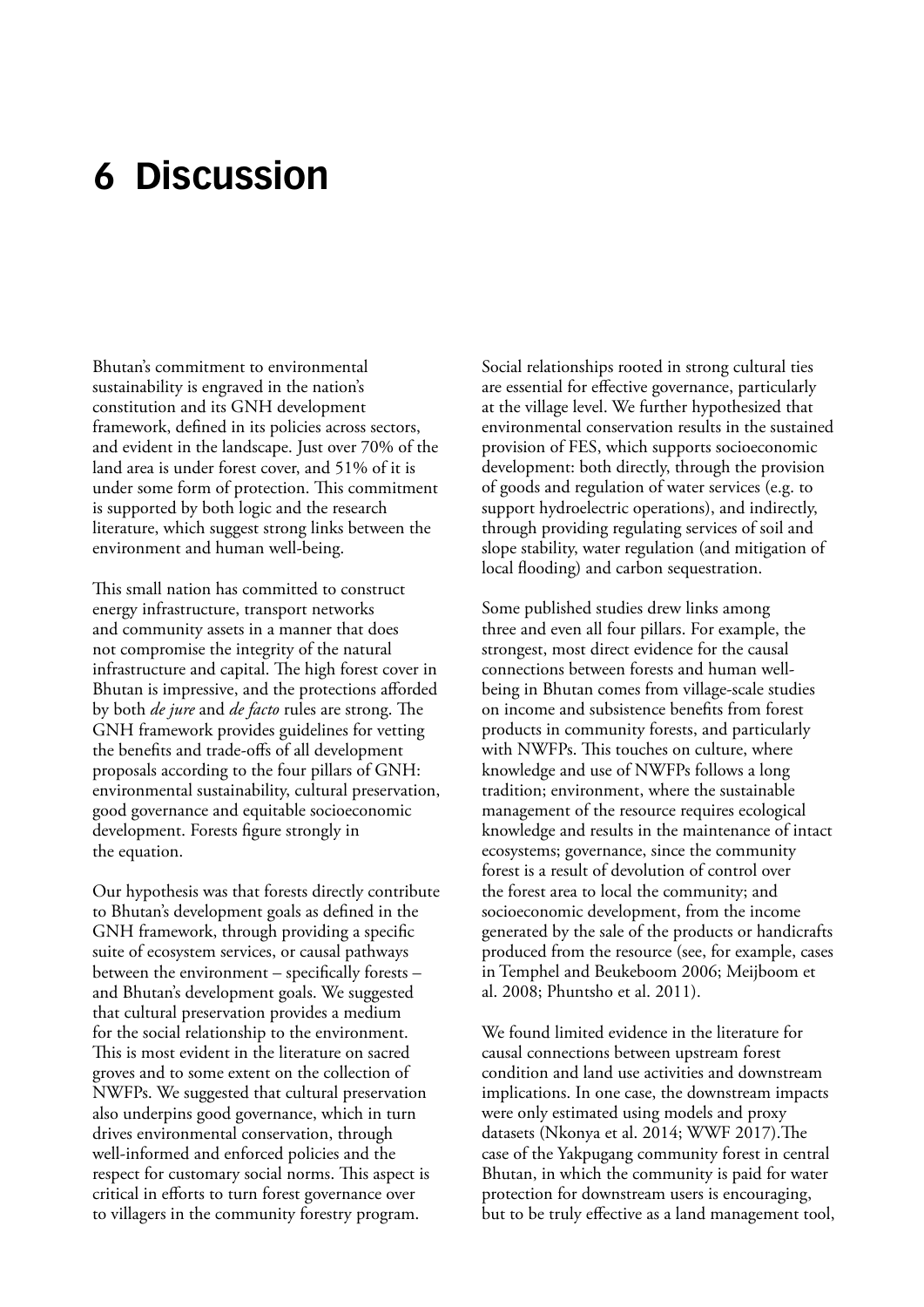the watershed dynamics in the system should be quantified. While the institutional arrangement for this is still being worked out, exploring such micro-scale PES schemes is essential not only for the benefit of local communities, but also for recognizing their conservation efforts to encourage local people's participation in natural resource management in the long run.

Priorities for forest conservation, management and restoration, as they relate to the many aspects of human well-being, or GNH, can be identified through assessing FES. Beginning with qualitative assessments of forest services through participatory research methods (Paudyal et al. 2015), priority

areas can be identified for further study through quantitative assessments of the possible causal connections between forest condition and outcomes on human well-being (Bhatta et al. 2016). For example, to assess the pathways between forest condition in the upper watershed and the downstream manifestation of FES, measurements can be made of forest cover, bare soil and area under cultivation and compared to flood events, river sediment loads and water provision in the lower watershed. A quantification of ecosystem services can then inform management strategies and appropriate forestry and land use policies and practices that optimize outcome for the overall goals of GNH.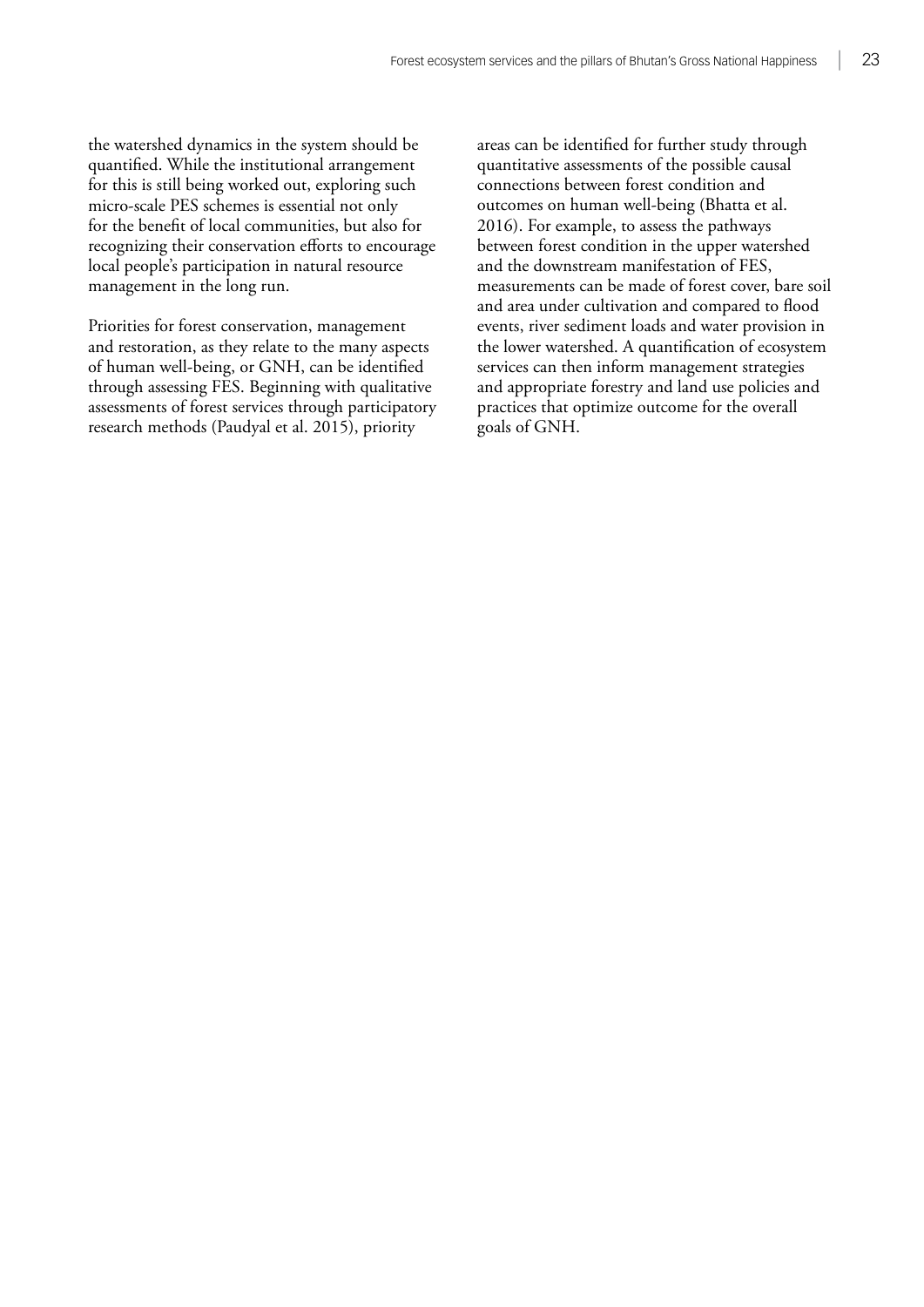# <span id="page-31-0"></span>**7 Conclusion**

While the links between forests and human well-being in Bhutan, as defined by the GNH framework, are conceptually robust, the literature falls short on providing direct empirical evidence for many of the causal relationships, particularly between upstream land use and downstream conditions. Lack of evidence leaves gaps in our knowledge and even perpetuates myths and misconceptions about the role that forests play in Bhutan. It is becoming more urgent to understand these relationships given the mounting uncertainty about how forests are responding to changing precipitation patterns and temperature due to global climate change.

To develop incentive programs for forest conservation and restoration, such as PES and pay-for-performance donor funding, the evidence base needs to be expanded for causal pathways between upstream forest condition and downstream security, particularly for services such as water regulation. In the sloping landscapes of the eastern Himalaya, concerted efforts should be made to conduct research at multiple scales and using mixed methods (Baral et al. 2014b) on the linkages between forests and human well-being. This will help provide evidence to support policy direction and management decisions. Furthermore, incentives and support must be provided to forest stakeholders to ensure that appropriate measures are carried out and sustained.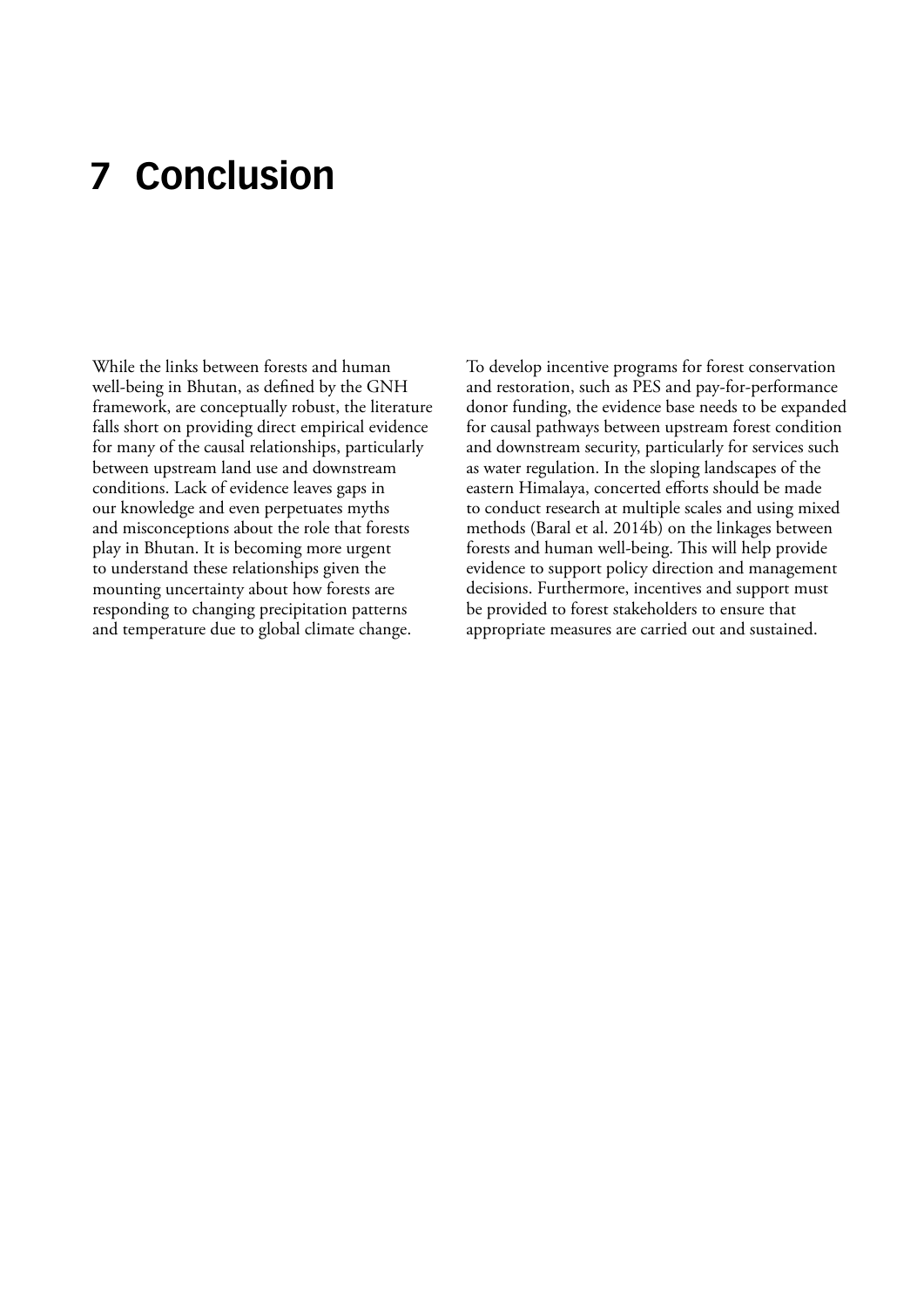# <span id="page-32-0"></span>**References**

- Baral H, Guariguata M and Keenan R J. 2016. Proposed framework for assessing ecosystem services from planted forests. *Ecosystem Services* 22B:260–268.
- Baral H, Keenan RJ, Sharma SK, Stork NE and Kasel S. 2014a. Economic evaluation of ecosystem goods and services under different landscape management scenarios. *Land Use Policy* 39:54–64.
- Baral H, Keenan RJ, Stork NE and Kasel S. 2014b. Measuring and managing ecosystem goods and services in changing landscapes: A south-east Australian perspective. *Journal of Environmental Planning and Management* 57:961–983.
- Basistha A, Arya DS and Goel NK. 2009. Analysis of historical changes in rainfall in the Indian Himalayas. *International Journal of Climatology* 29:555–572.
- Bennett M, Xie C, Hogarth N, Peng D and Putzel L. 2014. China's Conversion of Cropland to Forest Program for household delivery of ecosystem services: How important is a local implementation regime to survival rate outcomes? *Forests* 5:2345–2376.
- Bhatta LD, Chaudhary S, Pandit A, Baral H, Das PJ and Stork NE. 2016. Ecosystem service changes and livelihood impacts in the Maguri-Motapung wetlands of Assam, India. *Land* 5:15.
- Brooks JS. 2010. The Buddha mushroom: Conservation behavior and the development of institutions in Bhutan. *Ecological Economics* 69:779–795.
- Bruggeman D, Meyfroidt P and Lambin EF. 2016. Forest cover changes in Bhutan: Revisiting the forest transition. *Applied Geography* 67:49–66.
- Buffum B, Gratzer G and Tenzin Y. 2009. Forest grazing and natural regeneration in a late successional broadleaved community forest in Bhutan. *Mountain Research and Development* 29:30–35.

Buffum B, Lawrence A and Temphel KJ. 2010. Equity in community forests in Bhutan. *International Forestry Review* 12:187–199.

- Cheki D and Shibayama T. 2008. Method for landslide risk evaluation and road operation management: A case study of Bhutan. *Journal of Construction Management* 15:23–31.
- Chhetri PB, Gurung PB and Dorji G. 2007. *Participatory Watershed Management Planning for Sustainable Resource Management: A Case Study from Lingmutey Chhu and Radhi Watersheds*. A series of case studies on community-based forest and natural resource management in Bhutan. Bangkok, Thailand and Thimphu, Bhutan: Regional Community Forestry Training Centre for Asia and the Pacific (RECOFTC).
- Cook ER, Anchukaitis KJ, Buckley BM, D'Arrigo RD, Jacoby GC and Wright WE. 2010. Asian monsoon failure and megadrought during the last millennium. *Science* 328:486–489.
- Covey K, Carroll CJW, Duguid MC, Dorji K, Dorji T, Tashi S, Wangdi T and Ashton M. 2015. Developmental dynamics following selective logging of an evergreen oak forest in the eastern Himalaya, Bhutan: Structure, composition, and spatial pattern. *Forest Ecology and Management* 336:163–173.
- Darabant A, Rai PB, Tenzin K, Roder W and Gratzer G. 2007. Cattle grazing facilitates tree regeneration in a conifer forest with palatable bamboo understory. *Forest Ecology and Management* 252:73–83.
- de Jong W, Sam DD and Hung TV. 2006. *Forest Rehabilitation in Vietnam: Histories, Realities and Future*. Bogor, Indonesia: Center for International Forestry Research (CIFOR).
- [DoFPS] Department of Forests and Park Services. 1999. *Timber Pricing and Marketing Policy*. Thimphu, Bhutan: DoFPS, Minisrty of Agriculture and Forests.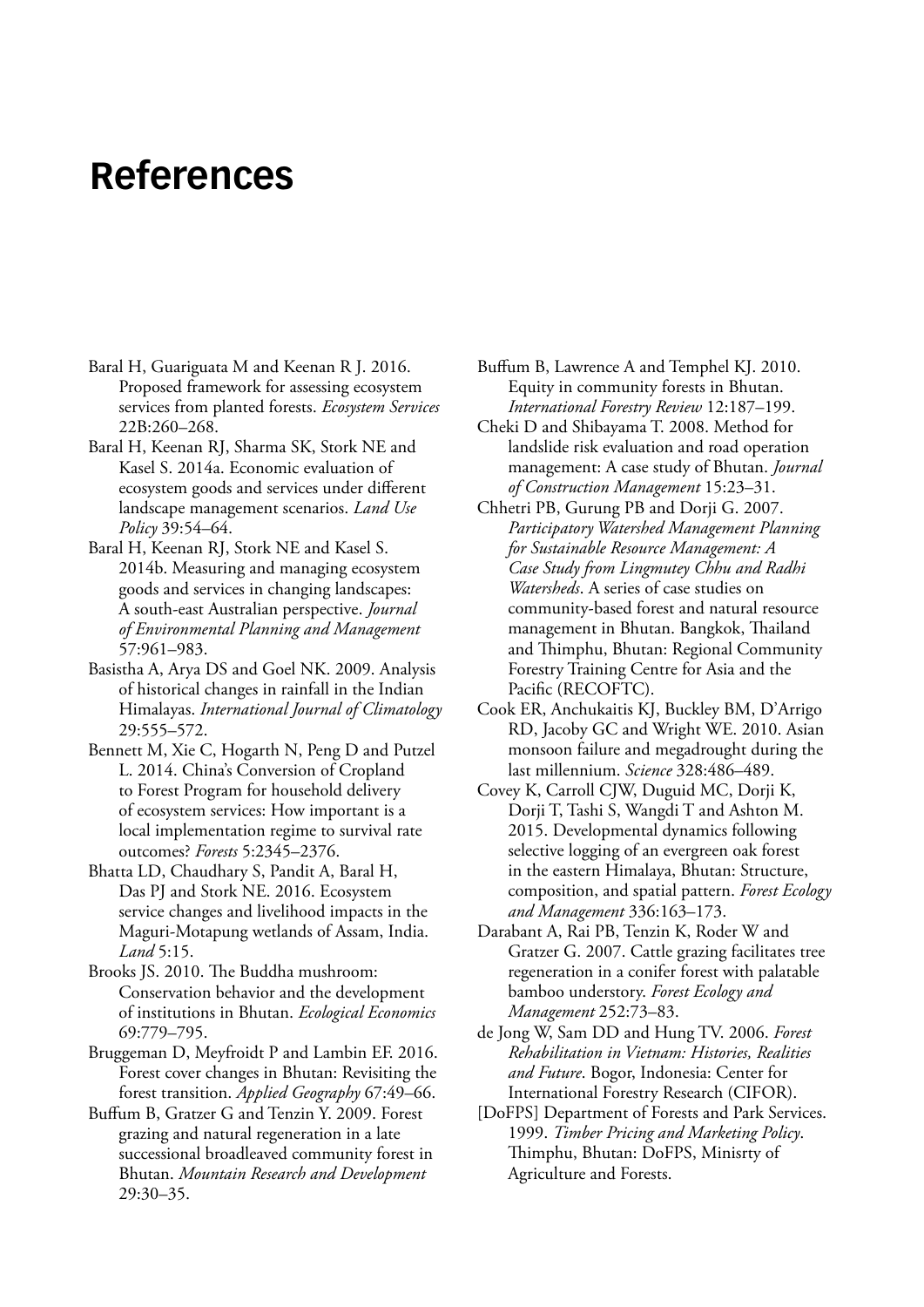[DoFPS] Department of Forests and Park Services. 2017. *RNR Statistics*. Thimphu, Bhutan: DoFPS, Ministry of Agriculture and Forests.

Dorji L, Webb EL and Shivakoti GP. 2003. Can a nationalised forest management system uphold local institutions? The case of leaf litter forest [sokshing] management in Bhutan. *Asian Studies Review* 27:341–359.

Dorji L, Webb EL and Shivakoti GP. 2006. Forest property rights under nationalized forest management in Bhutan. *Environmental Conservation* 33:141–147.

Dorji R and Schmidt K. 2014. *Review of Community Forestry and Analysis of its Strengths and Weaknesses for Future Directions*. Thimphu, Bhutan: Ministry of Agriculture and Forests; Berne, Switzerland: Helvetas.

Dorji S and Phuntsho S. 2007. *Timber Sales from Community Forests is Possible: A Case Study on Two Community Forests from Mongar and Bumthang*. A series of case studies on community-based forest and natural resource management in Bhutan. Bangkok, Thailand and Thimphu, Bhutan: Regional Community Forestry Training Centre for Asia and the Pacific (RECOFTC).

Dorji U, Olesen JE and Seidenkrantz MS. 2016a. Spatial variation of temperature and precipitation in Bhutan and links to vegetation and land cover. *Mountain Research and Development* 36:66–79.

Dorji U, Olesen JE and Seidenkrantz MS. 2016b. Water balance in the complex mountainous terrain of Bhutan and linkages to land use. *Journal of Hydrology: Regional Studies* 7:55–68.

Dunning SA, Massey CI and Rosser NJ. 2009. Structural and geomorphological features of landslides in the Bhutan Himalaya derived from Terrestrial Laser Scanning. *Geomorphology* 103:17–29.

Ellison D, Morris CE, Locatelli B, Sheil D, Cohen J, Murdiyarso D, Gutierrez V, Noordwijk Mv, Creed IF, Pokorny J, et al. 2017. Trees, forests and water: Cool insights for a hot world. *Global Environmental Change* 43:51–61.

Feuerbacher A, Siebold M, Chhetri A, Loippert C and Sander K. 2016. Increasing forest utilization within Bhutan's forest conservation framework: The economic benefits of charcoal production. *Forest Policy and Economics* 73:99–111.

Fricke T. 1989. Introduction: Human ecology in the Himalaya. *Human Ecology* 17:131–145.

Galay K. 2008. The socioeconomic and environmental impact analysis of Khothagpa gypsum mine. *Journal of Bhutan Studies* 18:50–81.

Gamble DW and Meentemeyer V. 1996. The role of scale in research on the Himalaya-Ganges-Brahmaputra interaction. *Mountain Research and Development* 16:149–155.

[GEF-SGP/COMDEKS] Global Environment Facility Small Grants Programme/Community Development and Knowledge Management for the Satoyama Initiative Programme. 2013. *Restoring and Managing Landscapes in Gamri Watershed, Trashigang*. Thimphu, Bhutan: United Nations Development Programme Bhutan.

Gilani H, Shrestha HL, Murthy MSR, Phuntso P, Pradhan S, Bajracharya B and Shrestha B. 2015. Decadal land cover change dynamics in Bhutan. *Journal of Environmental Management* 148:91–100.

Gilmour D. 2014. *Forests and Water: A Synthesis of the Contemporary Science and its Relevance for Community Forestry in the Asia-Pacific Region*. Bangkok, Thailand: RECOFTC – The Center for People and Forests.

[GNHC] Gross National Happiness Commission. 2013. *Eleventh Five Year Plan 2013-2018*. Thimphu, Bhutan: Gross National Happiness Commission, Royal Government of Bhutan.

Gurung DB and Seeland K. 2008. Ecotourism in Bhutan – Extending its benefits to rural communities. *Annals of Tourism Research* 35:489–508.

Hamilton LS. 1987. What are the impacts of Himalayan deforestation on the Ganges-Bramaputra lowlands and delta? Assumptions and facts. *Mountain Research and Development* 7:256–263.

Hartanto H, Prabhu R, Widayat ASE and Asdak C. 2003. Factors affecting runoff and soil erosion: Plot-level soil loss monitoring for assessing sustainability of forest management. *Forest Ecology and Management* 180:361–374.

Hoy A, Katel O, Thapa P, Dendup N and Matschullat J. 2016. Climatic changes and their impact on socio-economic sectors in the Bhutan Himalayas: An implementation strategy. *Regional Environmental Change* 16:1401–1415.

Ives JD. 2006. Comment: Forests and floods: Drowning in fiction or thriving on facts. *Mountain Research and Development* 26:187–188.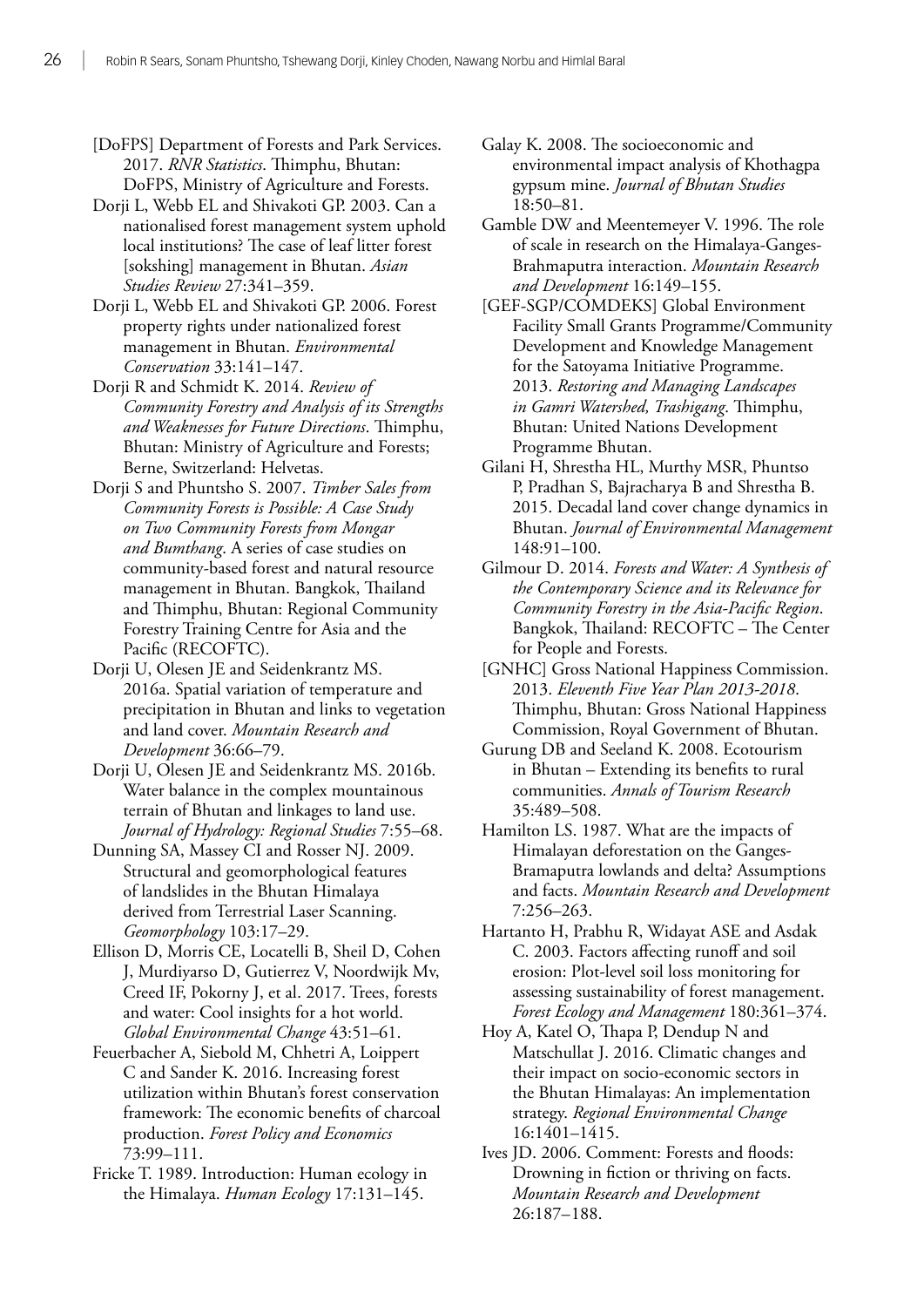Jamtsho K and Sridith K. 2015. Exploring the patterns of alpine vegetation of eastern Bhutan: A case study from the Merak Himalaya. *SpringerPlus* 4:304.

Karan PP. 1987. Environment and development in Bhutan. *Geografiska Annaler. Series B, Human Geography* 69:15–26.

Kinga S. 2010. Sounds of sokshing: Revisiting the contexted provisions of the Land Act 2007. *Journal of Bhutan Studies* 23:1–26.

Kubiszewski I, Costanza R, Dorji L, Thoennes P and Tshering K. 2013. An initial estimate of the value of ecosystem services in Bhutan. *Ecosystem Services* 3:e11–e21.

Kusters K and Wangdi N. 2013. The costs of adaptation: Changes in water availability and farmers' responses in Punakha District, Bhutan. *International Journal of Global Warming* 5:387–399.

Lee SW, Choi WY, Norbu L and Pradhan R. 1998. Genetic diversity and structure of blue pine (*Pinus wallichiana* Jackson) in Bhutan. *Forest Ecology and Management* 105:45–53.

Likens GE and Bormann FH. 1974. *Effects of forest clearing on the northern hardwood forest ecosystem and its biogeochemistry*. Proceedings of the First International Congress of Ecology, 8–14 September 1974, Wageningen, The Hague. Wageningen, the Netherlands: Centre for Agricultural Publishing and Documentation. 330–335.

Meijboom M, Rai DM and aus der Beek R. 2008. *Sustaining Non-timber Forest Products in Bhutan: A Case Study on Community-based Management of Cane and Bamboo*. Thimpu, Bhutan: Social Forestry Division (SFD), Department of Forests and Park Services, Ministry of Agriculture and Forests.

Menon A, Levermann A and Schewe J. 2013. Enhanced future variability during India's rainy season. Geophysical Research Letters 40:3242–3247.

Millennium Ecosystem Assessment. 2003. *Ecosystems and Human Well-being: A Framework for Assessment*. Washington, DC: Island Press.

[MoAF] Ministry of Agriculture and Forests. 2016. *National Forest Inventory Report: Stocktaking Nation's Forest Resources*. Thimphu, Bhutan: Forest Resources Management Division, Department of Forests and Park Services, Ministry of Agriculture and Forests.

Moktan MR. 2014. Social and ecological consequences of commercial harvesting of oak for firewood in Bhutan. *Mountain Research and Development* 34:139–146.

Moktan MR, Norbu L and Choden K. 2016. Can community forestry contribute to household income and sustainable forestry practices in rural area? A case study from Tshapey and Zariphensum in Bhutan. *Forest Policy and Economics* 62:149–157.

Moktan MR, Norbu L, Dukpa K, Rai TB, Dorji R, Dhendup K and Gyaltshen N. 2009. Bamboo and cane vulnerability and income generation in the rural household subsistence economy of Bjoka, Zhemgang, Bhutan. *Mountain Research and Development* 29:230–240.

Namgay K, Millar JE, Black RS and Samdup T. 2014. Changes in transhumant agropastoralism in Bhutan: A disappearing livelihood? *Human Ecology* 42:779–792.

Namgay K, Thinley S and Tenzin S. 2007. *Beyond this, What ...? Can the Sustainable Harvesting and Marketing of Incense Plants Contribute to the Livelihood of the Laya People?* A series of case studies on community-based forest and natural resource management in Bhutan. Bangkok, Thailand and Thimphu, Bhutan: Regional Community Forestry Training Centre for Asia and the Pacific (RECOFTC).

Niraula RR, Gilani H, Pokharel BK and Qamer FM. 2013. Measuring impacts of community forestry program through repeat photography and satellite remote sensing in the Dolakha district of Nepal. *Journal of Environmental Management* 126:20–29.

Nkonya E, Srinivasan R, Anderson W and Kato E. 2014. *Assessing the Economic Benefits of Sustainable Land Management Practices in Bhutan*. IFPRI Discussion Paper 01361. Washington, DC: International Food Policy Research Institute.

Norbu L. 2003. Grazing management in broadleaf forests. *Journal of Bhutan Studies* 7:99–129.

[NSB] National Statistics Bureau. 2016. *Statistical Yearbook of Bhutan 2016*. Thimphu, Bhutan: NSB.

[NSSC] National Soil Services Center. 2014. *The National Action Program to Combat Land Degradation.* Semtokha, Thimphu, Bhutan: National Soil Services Center, Department of Agriculture, Ministry of Agriculture and Forests.

Ormsby A and Bhagwat SA. 2010. Sacred forests of India: A strong tradition of community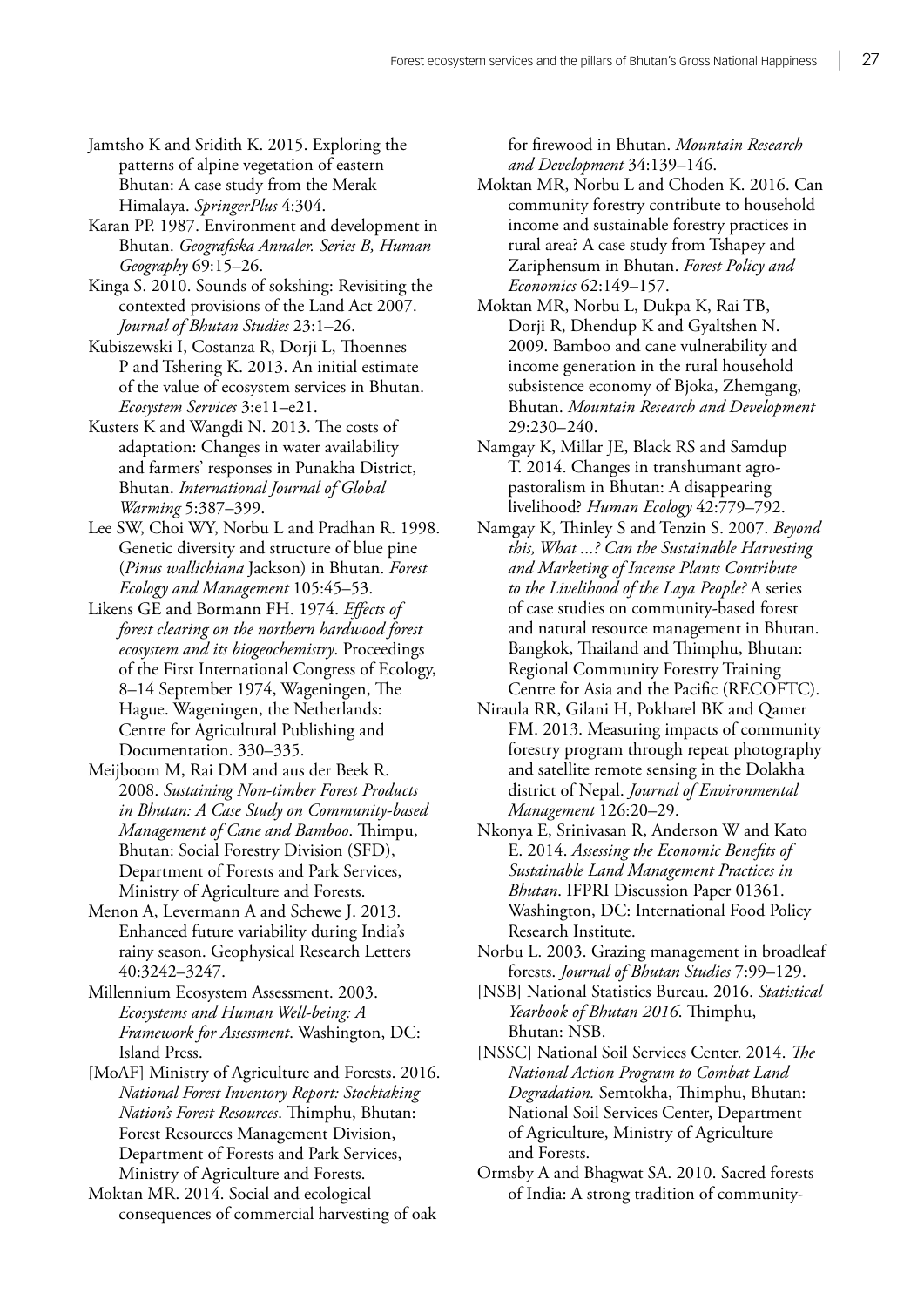based natural resource management. *Environmental Conservation* 37:320–326.

Paudyal K, Baral H, Burkhard B, Bhandari S and Keenan RJ. 2015. Participatory assessment and mapping of ecosystem services in a data-poor region: Case study of communitymanaged forests in central Nepal. *Ecosystem Services* 13:81–92.

Paudyal K, Baral H and Keenan RJ. 2016. Local actions for the common good: Can the application of the ecosystem services concept generate improved societal outcomes from natural resource management? *Land Use Policy* 56:327–332.

Paudyal K, Baral H, Lowell K and Keenan RJ. 2017. Ecosystem services from communitybased forestry in Nepal: Realising local and global benefits. *Land Use Policy* 63:342–355.

Peng S-S, Piao S, Zeng Z, Ciais P, Zhou L, Li LZX, Myneni RB, Yin Y and Zeng H. 2014. Afforestation in China cools local land surface temperature. *Proceedings of the National Academy of Sciences* 111:2915–2919.

Penjore D and Rapten P. 2004. Trends of forestry policy concerning local participation in Bhutan. *In* Harada K and Nanang M. eds. *Policy Trend Report 2004*. Kanagawa, Japan: Institute for Global Environmental Strategies. 21–27.

Phuntsho S. 2015. *Community Forestry in Bhutan: Prospects for Replacing the Subsidized Rural Timber Supply Scheme*. Bumthang, Bhutan: Ugyen Wangchuck Institute for Conservation and Environment.

Phuntsho S, Schmidt K, Kuyakanon RS and Temphel KJ. 2011. *Community Forestry in Bhutan: Putting People at the Heart of Poverty Reduction*. Jakar and Thimphu, Bhutan: Ugyen Wangchuck Institute for Conservation and Environment and Social Forestry Division.

Rahut DB, Ali A and Behera B. 2015. Household participation and effects of community forest management on income and poverty levels: Empiracle evidence from Bhutan. *Forest Policy and Economics* 61:20–29.

Rahut DB, Behera B and Ali A. 2016. Household energy choice and consumption intensity: Empirical evidence from Bhutan. *Renewable and Sustainable Energy Reviews* 53:993–1009.

Rapten P. 2008. Sustainable development: Bhutan's Middle Path*. Journal of Bhutan Studies*  18(summer):67–78.

[RGoB] Royal Government of Bhutan. 1995. *Forest and Nature Conservation Act of Bhutan*  *1995*. Thimphu, Bhutan: National Assembly of Bhutan.

[RGoB] Royal Government of Bhutan. 1999. *Bhutan 2020: A Vision for Peace, Prosperity and Happiness.* Thumphu, Bhutan: Planning Commission, RGoB.

[RGoB] Royal Government of Bhutan. 2006. *Forest and Nature Conservation Rules of Bhutan*. Thimphu, Bhutan: RGoB and Ministry of Agriculture and Forests.

[RGoB] Royal Government of Bhutan. 2009. *Bhutan Biodiversity Action Plan*. Thimphu, Bhutan: RGoB and Ministry of Agriculture and Forests.

[RGoB] Royal Government of Bhutan. 2011a. *National Forest Policy of Bhutan* (draft, postregional consultations Sept 2008). Thimphu, Bhutan: Ministry of Agriculture.

[RGoB] Royal Government of Bhutan. 2011b. *Subsidized Timber and Nonwood Forest Produce Allotment Policy 2011*. Thimphu, Bhutan: Ministry of Agriculture and Forests.

Rinzin C, Vermeulen WJV and Glasbergen P. 2007. Public perceptions of Bhutan's approach to sustainable development in practice. *Sustainable Development* 15:52–68.

Rinzin C, Vermeulen WJV, Wassen MJ and Glasbergen P. 2009. Nature conservation and human well-being: An assessment of local community perceptions. *Journal of Environment and Development* 18:177–202.

Roder W, Dorji K and Gratzer G. 2003. Nutrient flow from the forest – Source of life for traditional Bhutanese agriculture. *Austrian Journal of Forest Science* 120:65–72.

Roder W, Gratzer G and Wangdi K. 2002. Cattle grazing in the conifer forests of Bhutan. *Mountain Research and Development* 22:1–7.

[RSPN] Royal Society for the Protection of Nature. 2006. *Buddhism and Environment*. Thimphu, Bhutan: RSPN.

Schewe J and Levermann A. 2012. A statistically predictive model for future monsoon failure in India. *Environmental Research Letters*  7:044023.

Seymour F and Busch J. 2016. *Why Forests? Why Now? The Science, Economics, and Politics of Tropical Forests and Climate Change*. Washington, DC: Brookings Institution Press, Center for Global Development.

Shrestha UB, Gautam S and Bawa KS. 2012. Widespread climate change in the Himalayas and associated changes in local ecosystems. *PLoS ONE* 7:e36741.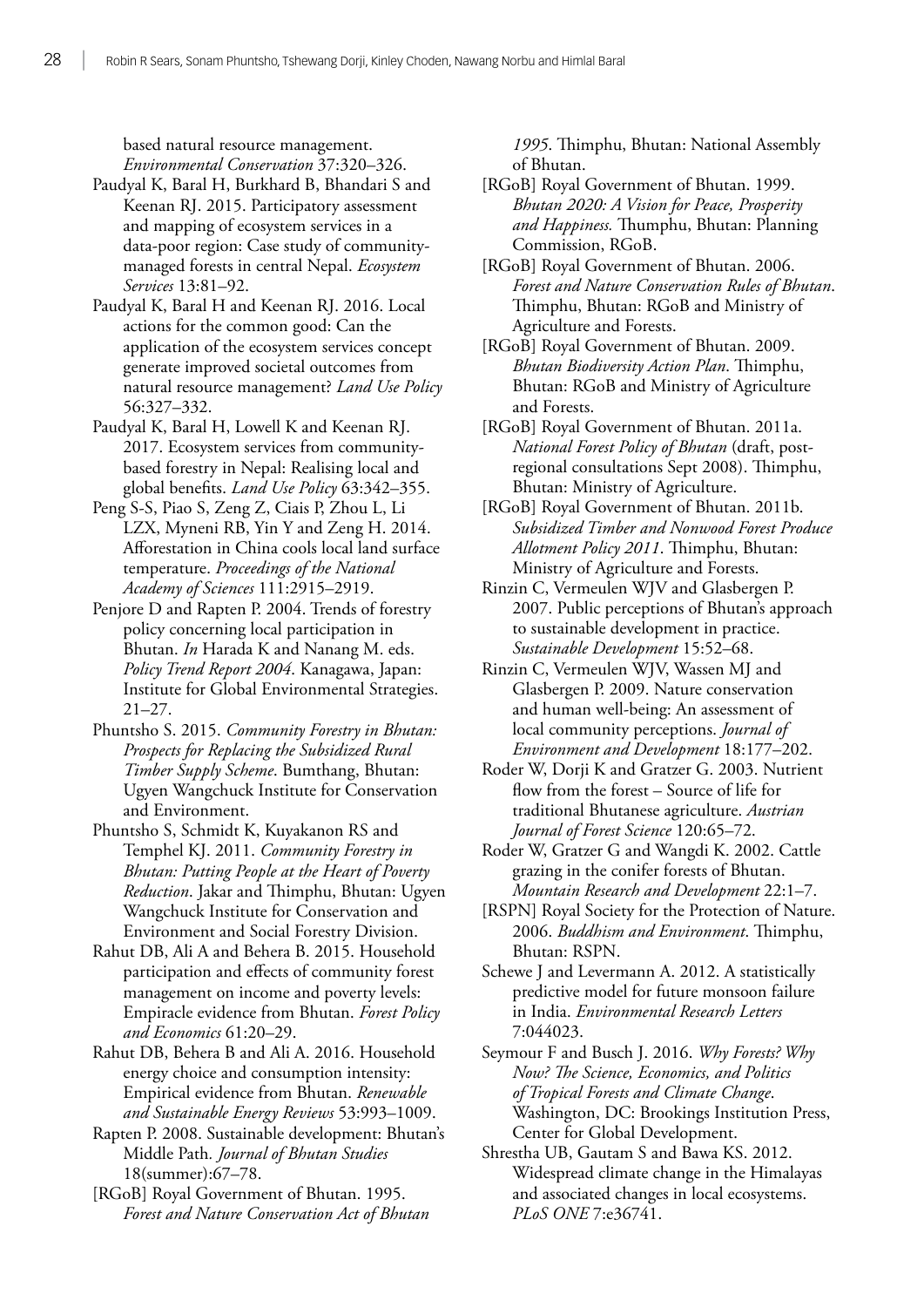- Tarnutzer L. 2012. *Governance at Grassroots Level: Community Forest Management Groups*. Thimphu, Bhutan: HELVETAS – Swiss Intercooperation.
- [TEEB] The Economics of Ecosystems and Biodiversity. 2010. *Mainstreaming the Economics of Nature: A Synthesis of the Approach Conclusions and Recommendations of TEEB*. Geneva, Switzerland: TEEB.
- Tempa K. 2011. Subsidised timber and community forestry: Analysing people's attitude towards sustainable forest management: A case from Dekiling Geog under Sarpang Dzongkhag. *In* Phuntsho S, Schmidt K, Kuyakanon RS and Temphel KJ, eds. *Community Forestry in Bhutan: Putting People at the Heart of Poverty Reduction*. Jakar and Thimphu, Bhutan: Ugyen Wangchuck Institute for Conservation and Environment, and Social Forestry Division.
- Temphel KJ and Beukeboom HJJ. 2006. *Community Forestry Contributes to the National and Millennium Development Goals without Compromising the Forest Policy!* A series of case studies on community-based forest and natural resources management in Bhutan. Thimphu, Bhutan: Ministry of Agriculture.
- Temphel KJ and Beukeboom HJJ. 2007. *Community forestry in Bhutan contributes to poverty reduction while maintaining the sustainbility of the resources*. A paper prepared for the International Conference on Poverty Reduction and Forests Tenure, Market and Policy Reforms, 3–7 September, Bangkok, Thailand.
- Tiwari BK, Barik SK and Tripathi RS. 1998. Biodiversity value, status, and strategies for conservation of sacred groves of Meghalaya, India. *Ecosystem Health* 4:20–32.
- Tsering K. 2011. *A Roadmap for Watershed Management in Bhutan: From Policy to Practice*. Thimphu, Bhutan: Watershed Management Division, Department of Forests and Park Services, Ministry of Agriculture and Forests.
- Uddin SN, Taplin R and Yu X. 2007. Energy, environment and development in Bhutan. *Renewable and Sustainable Energy Reviews* 11:2083–2103.
- van Oort B, Bhatta LD, Baral H, Rai RK, Dhakal M, Rucevska I and Adhikari R. 2015. Assessing community values to support mapping of ecosystem services in the Koshi river basin, Nepal. *Ecosystem Services* 13:70–80.
- Wang SW, Lassoie JP and Curtis PD. 2006. Farmer attitudes towards conservation in Jigme Singye Wangchuck National Park, Bhutan. *Environmental Conservation* 33:148–156.
- Wangchuck S. 2005. *Indigenous Natural Resource Management Institutions of Bhutan*. Thimphu, Bhutan: DSB Publication.
- Wangchuk K, Wurzinger M, Darabant A, Gratzer G and Zollitsch W. 2014a. The changing face of cattle raising and forest grazing in the Bhutan Himalaya. *Mountain Research and Development* 34:131–138.
- Wangchuk P. 2008. Health impacts of traditional medicines and bioprospecting: A world scenario accentuating Bhutan's perspective. *Journal of Bhutan Studies* 18:116–134.
- Wangchuk P and Tobgay T. 2015. Contributions of medicinal plants to the Gross National Happiness and biodiscovery in Bhutan. *Journal of Ethnobiology and Ethnomedicine*  11:48.
- Wangchuk S. 2003. Grazing management in national parks and protected areas: Science, socio-economics and legislation (tenure). *Journal of Bhutan Studies* 7:61–81.
- Wangchuk S and Siebert SF. 2013. Agricultural change in Bumthang, Bhutan: Market opportunities, government policies, and climate change. *Society and Natural Resources* 26:1375–1389.
- Wangchuk S, Siebert SF and Belsky JM. 2014b. Fuelwood use and availability in Bhutan: Implications for national policy and local forest management. *Human Ecology* 42:127–135.
- Wangda P and Ohsawa M. 2006a. Forest pattern analysis along the topographical and climatic gradient of the dry west and humid slopes of Dochula, Western Bhutan. *Journal of Renewable Natural Resources Bhutan* 2:10–17.
- Wangda P and Ohsawa M. 2006b. Structure and regeneration dynamics of dominant tree species along altitudinal gradient in a dry valley slopes of the Bhutan Himalaya. *Forest Ecology and Management* 230:136–150.
- Wangdi N. 2016. *Drought stress tolerance and climate change adaptation potentials of main forests types in Bhutan*. [Doctoral dissertation]. Vienna: University of Natural Resources and Life Sciences (BOKU).
- Wangdi R and Tshering N. 2006. Is community forestry making a difference to rural communities? A comparative study of three community forests in Mongar Dzongkhag.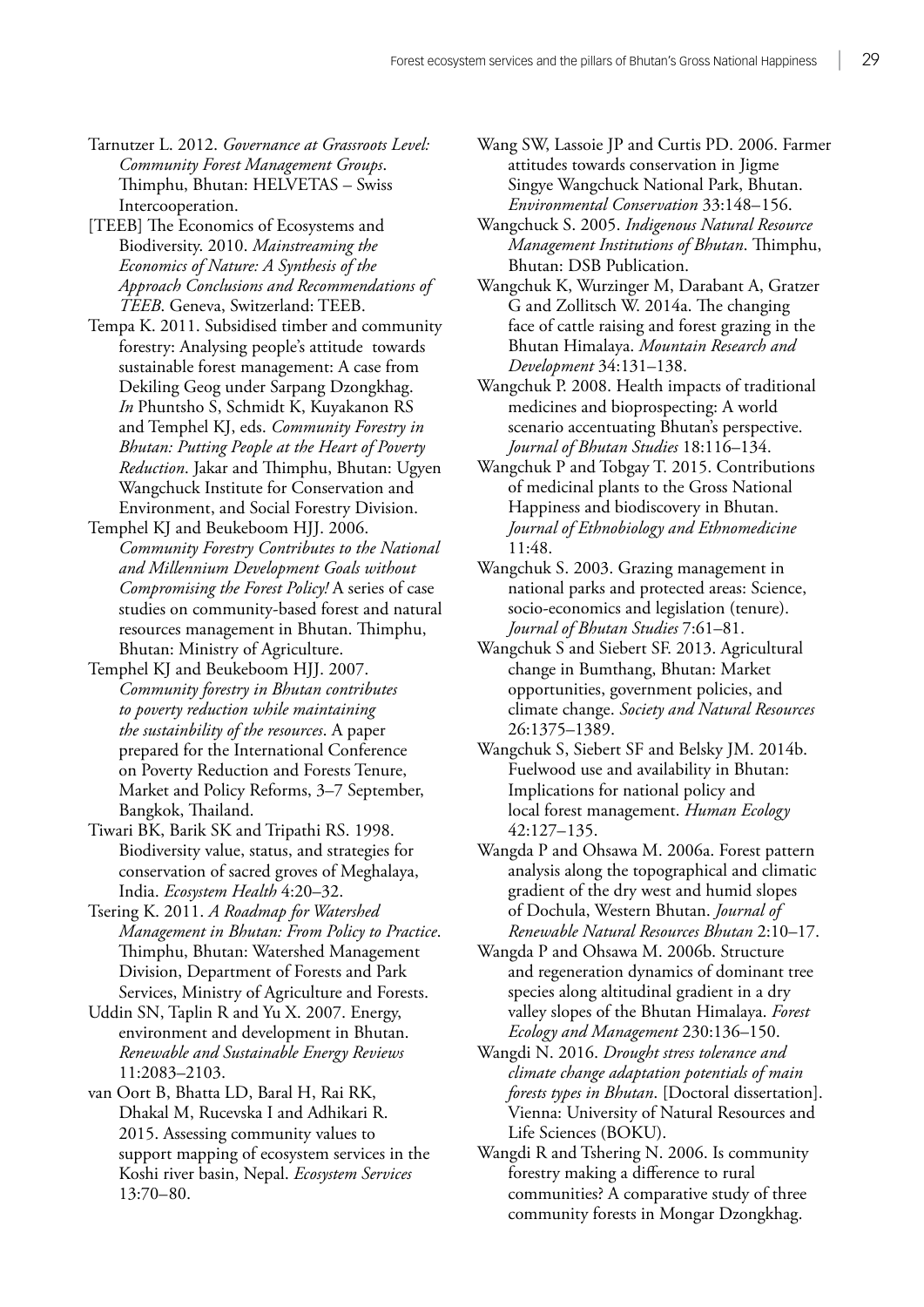*In* Temphel KJ and Beukeboom HJJ, eds. *Community Forestry Contributes to the National and Millennium Development Goals without Compromising the Forest Policy!* Thimphu, Bhutan: Ministry of Agriculture.

- Wangdi S, Norbu N, Wangchuk S and Thinley K. 2015. Social restriction in traditional forest management systems and its implications for biodiversity conservation in Bhutan. *Journal of the Bhutan Ecological Society* 1:112–122.
- Wangdi T, Lhendup P and Wangdi N. 2013. *An Analysis of Forestry Policy, Acts and Rules of Bhutan to Mainstream Climate Change Adaptation. Regional Climate Change Adaptation.* Bangkok, Thaialnd: Stockholm Environment Institute.
- WWF [World Wide Fund For Nature]. 2011. *The High Ground: Sacred Natural Sites, Biocultural Diversity and Climate Change in the Eastern Himalayas*. Thimphu, Bhutan: WWF.
- WWF [World Wide Fund For Nature]. 2017. *Valuing Ecosystem Services in Chamkharchhu Sub Basin: Mapping Sediment Using InVEST*. Thimphu, Bhutan: WWF.
- Xu J, Grumbine EE, Shrestha A, Eriksson M, Yang X, Wang Y and Wilkes A. 2009. The melting Himalayas: Cascading effects of climate change on water, biodiversity and livelihoods. *Conservation Biology* 23:520–530.
- Yoder LS, Phuntsho S, Conrad AJ, Doren H, Haney R, Johantgen C, Le Boeuf K, Miller S, Reich-Aviles Z, Ritter A et al. 2017. From farmers to foresters? Response to pine encroachment on former swidden fields in Choekhor Valley, Bumthang disctrict, Bhutan. *In* Cairns M, ed. *Shifting Cultivation Policies: Balancing Environmental and Social Sustainability*. Centre for Agriculture and Biosciences International (CABI). 503–513.
- Zurick D. 2006. Gross National Happiness and environmental status in Bhutan. *Geographical Review* 96:657–681.